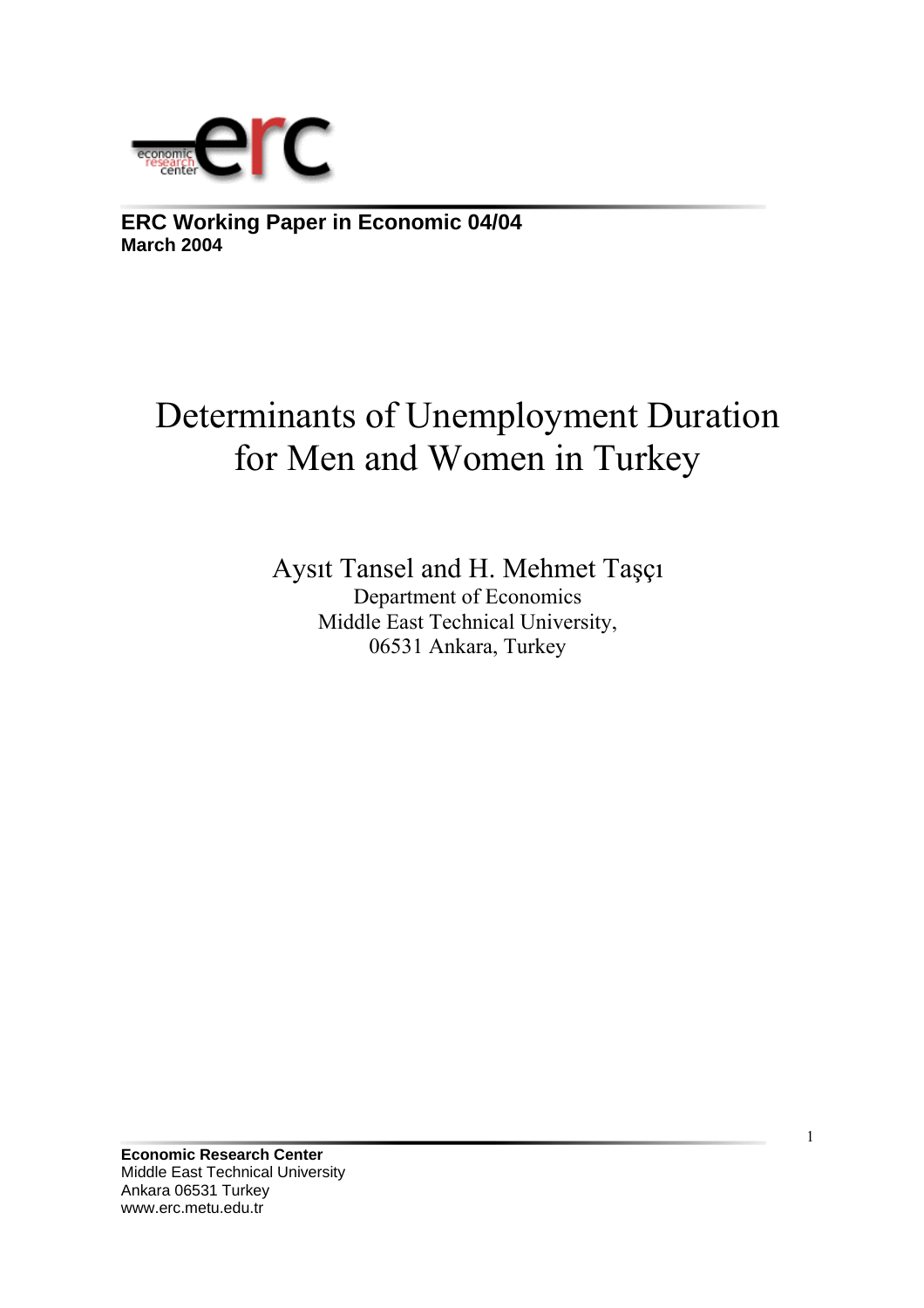# **DETERMINANTS OF UNEMPLOYMENT DURATION FOR MEN AND WOMEN IN TURKEY1 :**

**AYSIT TANSEL**  Department of Economics

Middle East Technical University, 06531 Ankara, TURKEY E-mail: atansel@metu.edu.tr Telephone: 90-312-2102057 **And** 

**H.MEHMET TAŞÇI**  Department of Economics Middle East Technical University, 06531 Ankara, TURKEY E-mail: [mtasci@metu.edu.tr](mailto:mtasci@metu.edu.tr) Telephone: 90-312-2103089

> September, 2002 Revised: March, 2004

#### **ABSTRACT**

 There are few studies on unemployment duration in developing countries. This is the first study on duration aspect of unemployment in Turkey. We use the results of the Household Labor Force Surveys of 2000 and 2001 to construct a cross-section of durations of unemployment spells. We analyze the determinants of probability of leaving unemployment or the hazard rate. The effects of the personal and household characteristics and the local labor market conditions are examined. Non-Parametric and parametric estimation methods are used, controlling for the unobserved heterogeneity. Two alternative definitions of unemployment are considered. The analyses are carried out for men and women separately. Our results indicate that women are experiencing higher unemployment durations then men. Age has a negative and education has a positive effect on the hazard rate. The effect of the local unemployment rate is large and negative. Duration dependence of the exit rate from unemployment is different for men and women. For men, there is slight U-shaped duration dependence, while for women there is no duration dependence.

Keywords: Unemployment Duration, Duration Analysis, Gender, Turkey

**JEL Classification: J64, C41, J16** 

l

 $1$  This paper is based on H. Mehmet Taşçı's PhD thesis (see Taşçı, 2004) being prepared under the supervision of Aysıt Tansel at the Department of Economics, METU. H. Mehmet Taşçı would like to thank Hakan Ercan and Abuzer Pınar for helpful comments on his Ph.D thesis. Thanks are also due to Şefik Yıldızeli and Ömer Demir past and current presidents of the State Institute of Statistics (SIS) of Turkey, Nurgül Öğüt former vice-president and Enver Karakaş director of the Labor Force Statistics Department of SIS for their kind help in implementing this study. An earlier version of this paper was presented in the ERC/METU International Conference in Economics VI, September 2002 in Ankara. Thanks are also due to conference participants for helpful comments. Any errors are our own.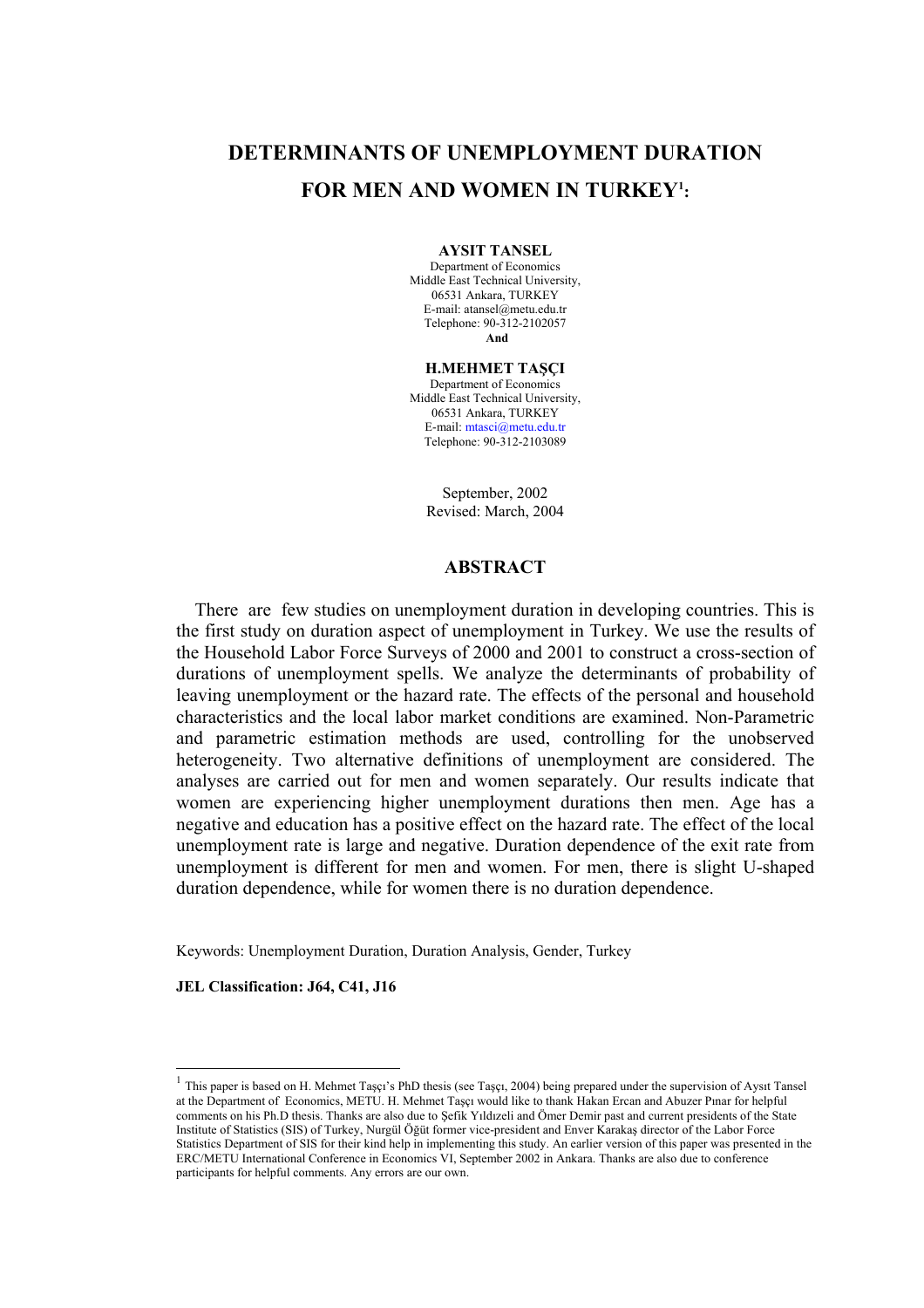#### **1. Introduction**

l

 Unemployment duration analysis has mainly focused on developed countries. There are a number of applications of the by now familiar reduced-form duration model framework in the OECD countries ranging from France (van den Berg and van Ours, 1999) to Portugal (Portugal and Addison, 2003). Some of the recent studies concentrated on transition economies (Grogan and van den Berg, 2001; Lubyova and van Ours, 1997 and Foley,1997). There are only two studies for developing countries (Tunali and Assaad, 1992 and Serneels, 2001). This is the first study on the duration aspect of unemployment in Turkey although the incidence of unemployment was considered by earlier studies (Şenses, 1994 and Bulutay, 1995).

 The estimated official unemployment rate in Turkey was 10.41 in 2002. It is generally agreed that the official unemployment rate understates the extent of the problem in Turkey (Özel and Mehran, 1992). Therefore a more realistic measure would be obtained by combining the unemployment and underemployment rates<sup>2</sup>. This gives a combined figure of 15.82 percent in 2002. The unemployment rates were around 8 percent in the early 1990s. Recently, Turkey experienced a series of economic and financial crisis. One was in 1994 and the others were in 1999, November 2000 and February 2001. During the 2001 crisis, the per capita GNP declined by 9.6 percent which was the largest contraction ever in the history of the Republic. Unemployment rates increased during those crises and remained high since then. The numbers of unemployed stood at about 2.464 million people in 2002 (See

 $2^2$  The following groups of people are considered as underemployed in the SIS definition. The first group covers involuntary part-time workers. It includes who work less than 40 hours but are able to work more. The second group includes individuals who do not receive adequate income in their current employment or their current job does not match their skills (see ISKUR, 2003).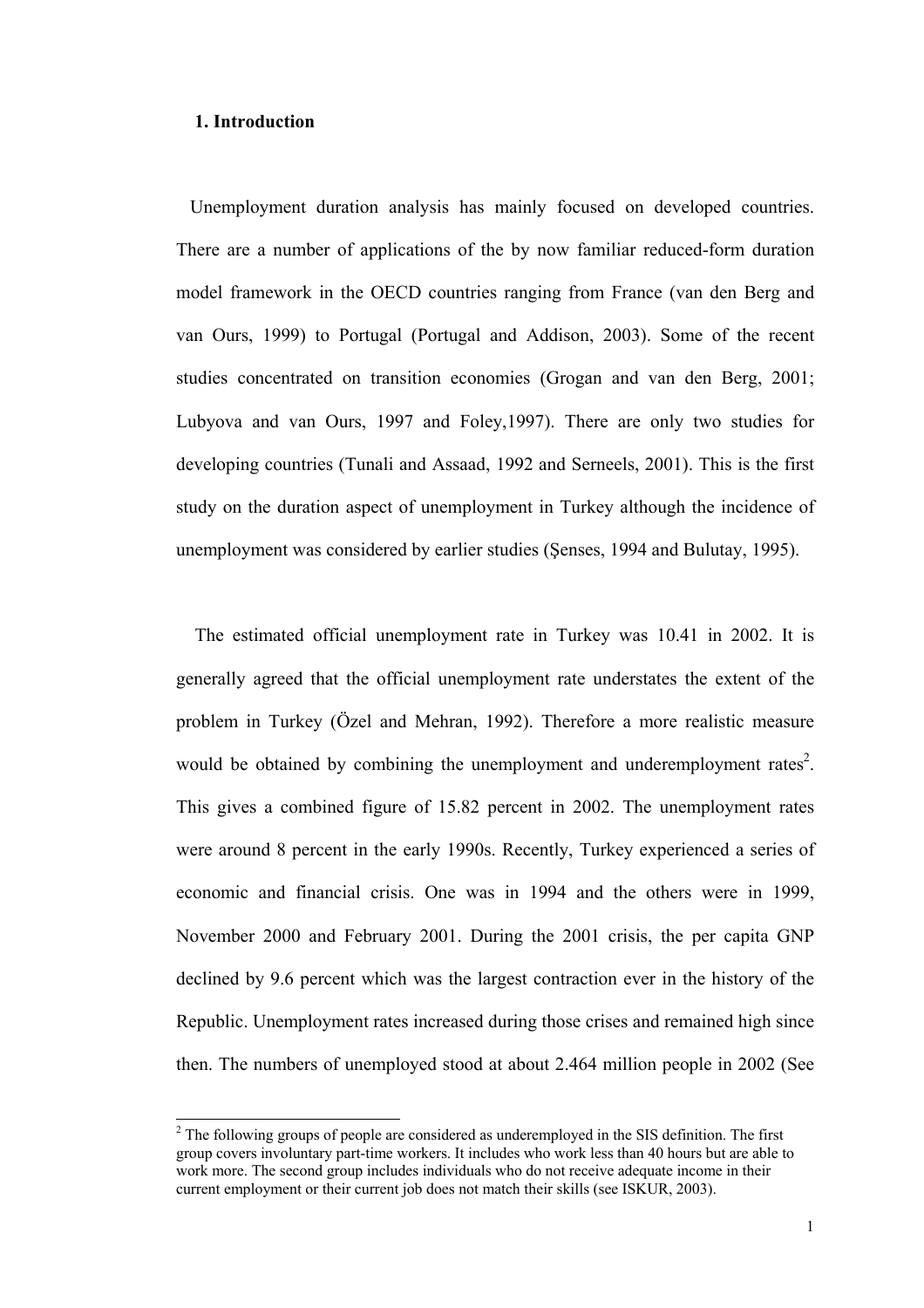SIS, 2004). Further, there are significant differences in the unemployment rates between men and women, between young and the mature by rural and urban divide. Therefore, in Turkey, unemployment remains as a serious problem in the agenda of the policy makers.

 This study uses individual level unemployment duration data constructed from the quarterly Household Labor Force Surveys (HLFS) of 2000 and 2001 conducted by the State Institute of Statistics of Turkey. We examine the determinants of unemployment duration in a hazard function framework. Two different definitions of unemployment are employed. Personal, household and local labor market characteristics are considered. In estimation the grouped nature of the duration data is taken into account by specifying interval hazard models. We compare and test different specifications with different distributional assumptions. The analysis is carried out for men and women separately, in order to identify the differences in the labor market experiences of men and women. One of the most important results is that women have lower exit rates from unemployment than men. The groups of individuals which should be targeted for help include married women, unmarried men, first-time job seekers, individuals with low levels of education and those in the older age groups and the provinces with high levels of unemployment.

 This paper is organized as follows. Section 2 introduces the HLFS data used and discusses the construction of unemployment durations with two alternative definitions of unemployment. The specification of the reduced-form, group duration models are discussed in Section 3. Estimation results are provided in Section 4. Policy implications and conclusions appear in Section 5.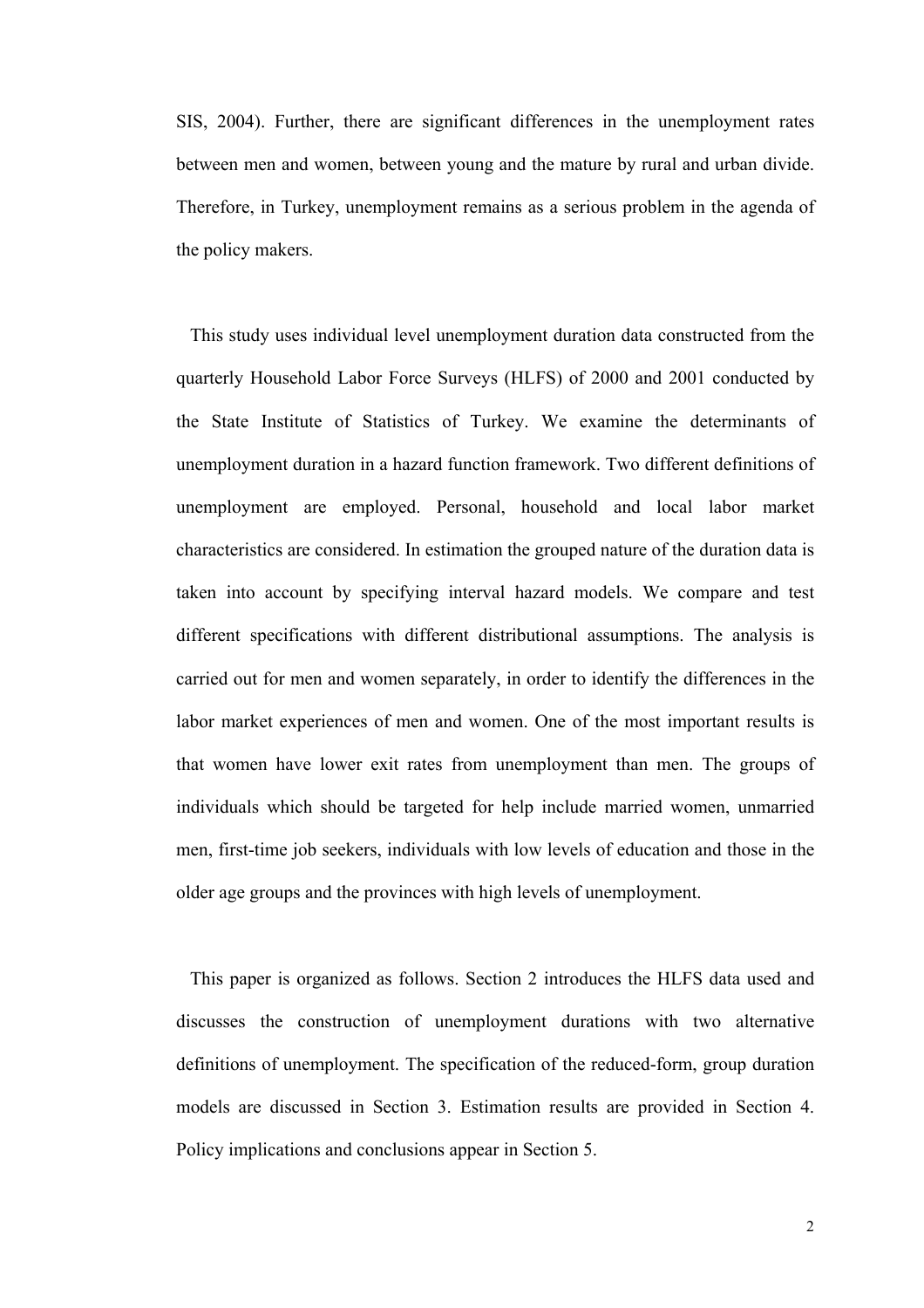#### **2. The Data and Unemployment Definitions**

# **2.1. The Household Labor Force Survey**

 The HLFS, which contains rich information about the Turkish labor market, was conducted by the State Institute of Statistics bi-annually in April and October during the 1988-1999. Since 2000, application frequency, sample size, questionnaire design and estimation dimension are changed. The survey is applied quarterly and a panel feature is introduced. The rounds of the data we acquired for this study include three quarters (Q1, Q2 and Q4) from the 2000 survey and two quarters (Q1 and Q2) from the 2001 survey. There were about 23,000 households in every quarter in 2000, and similarly in 2001.

 Sampling design of the 2000 Household Labor Force Survey allows us to observe the changes between the successive quarters and years (see SIS, 2001b; p.17). Approximately, half of the individuals surveyed in the first quarter of 2000 are reinterviewed in the second quarter of 2000. This allows us to follow the labor force status of individuals, i.e. whether the unemployed individuals find a job or not. The subgroups that we use to construct unemployment durations are interviewed minimum two times in two subsequent quarters or one year apart. We restrict the sample to individuals between 15-65 years of age.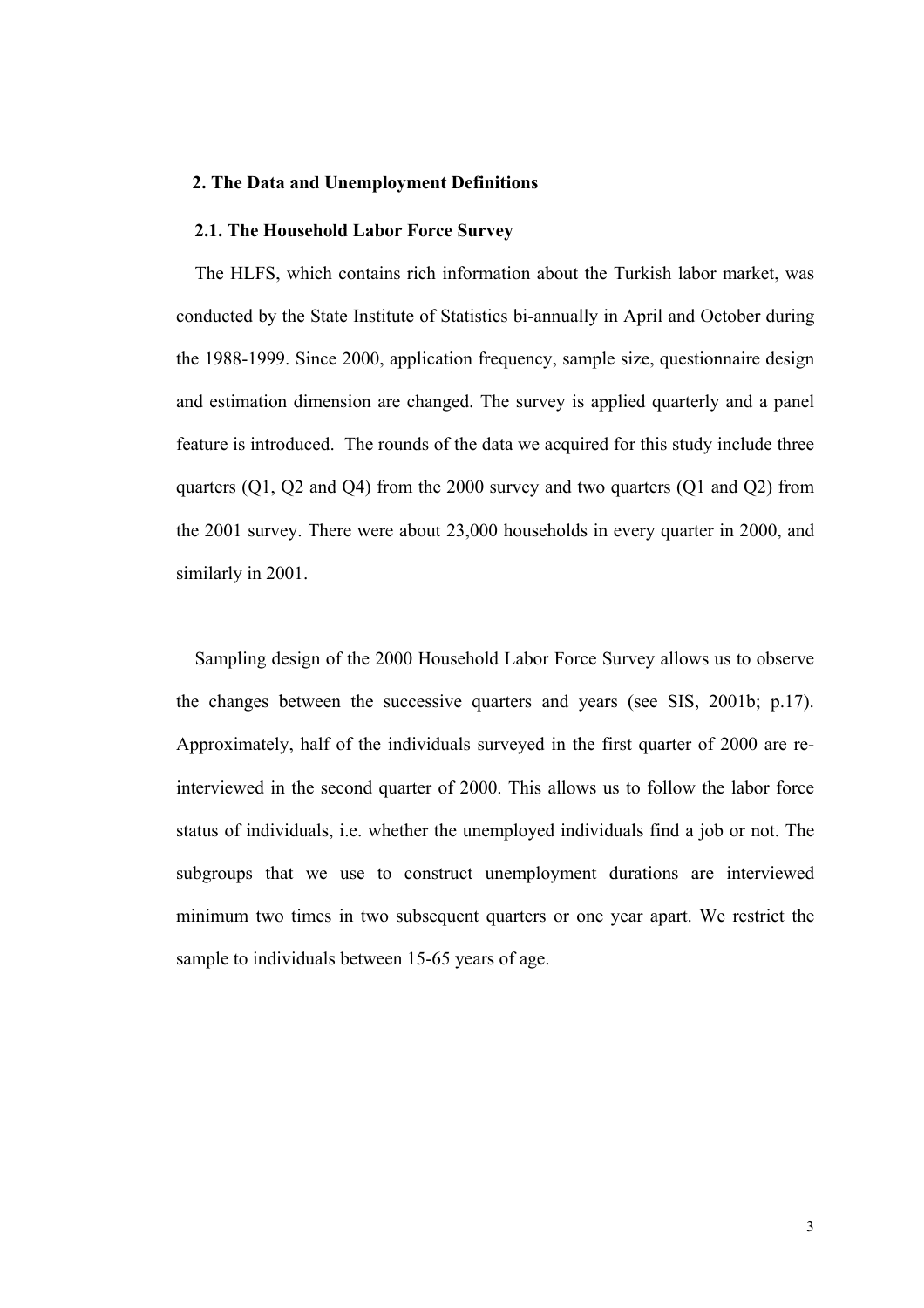#### **2.2. Two Unemployment Definitions and Their Incidence**

 The State Institute of Statistics of (SIS) Turkey uses International Labor Organization (ILO)'s definition of unemployment. According to this definition the unemployed comprises of all persons 15 years of age and over who were not employed during the reference period who have used at least one of the search channels for seeking a job during the last three months and were available to start work within 15 days (See SIS, 2001b). This is the first-definition of unemployment we consider and it is labeled as "ILO-unemployment". In the early 1980s ILO advocated relaxing the job search requirement in the definition of unemployment for the developing countries. In developing countries, the conventional job-search channels may not be very relevant in the urban labor markets where labor absorption is low, and in the rural labor markets where self-employment and unpaid family work (especially for women) are prevalent (See Hussmanns et al., 1990). These conditions are largely observed in Turkey. Therefore, we drop the requirement of searching for a job. Byrne and Strobl (2004) also argued for dropping the job-search requirement in developing countries. This gives the second definition of unemployment we use and label as "broad-unemployment". The unemployment rates computed with the alternative definitions using the HLFS data for 2000 and 2001 are provided in Table 1. The rates are computed as percentages of individuals in each group.

 We observe in Table 1 that employing the broad definition increases the rate of unemployment significantly particularly in the urban locations. In urban locations, including all non-searchers who would like to work increases unemployment rate by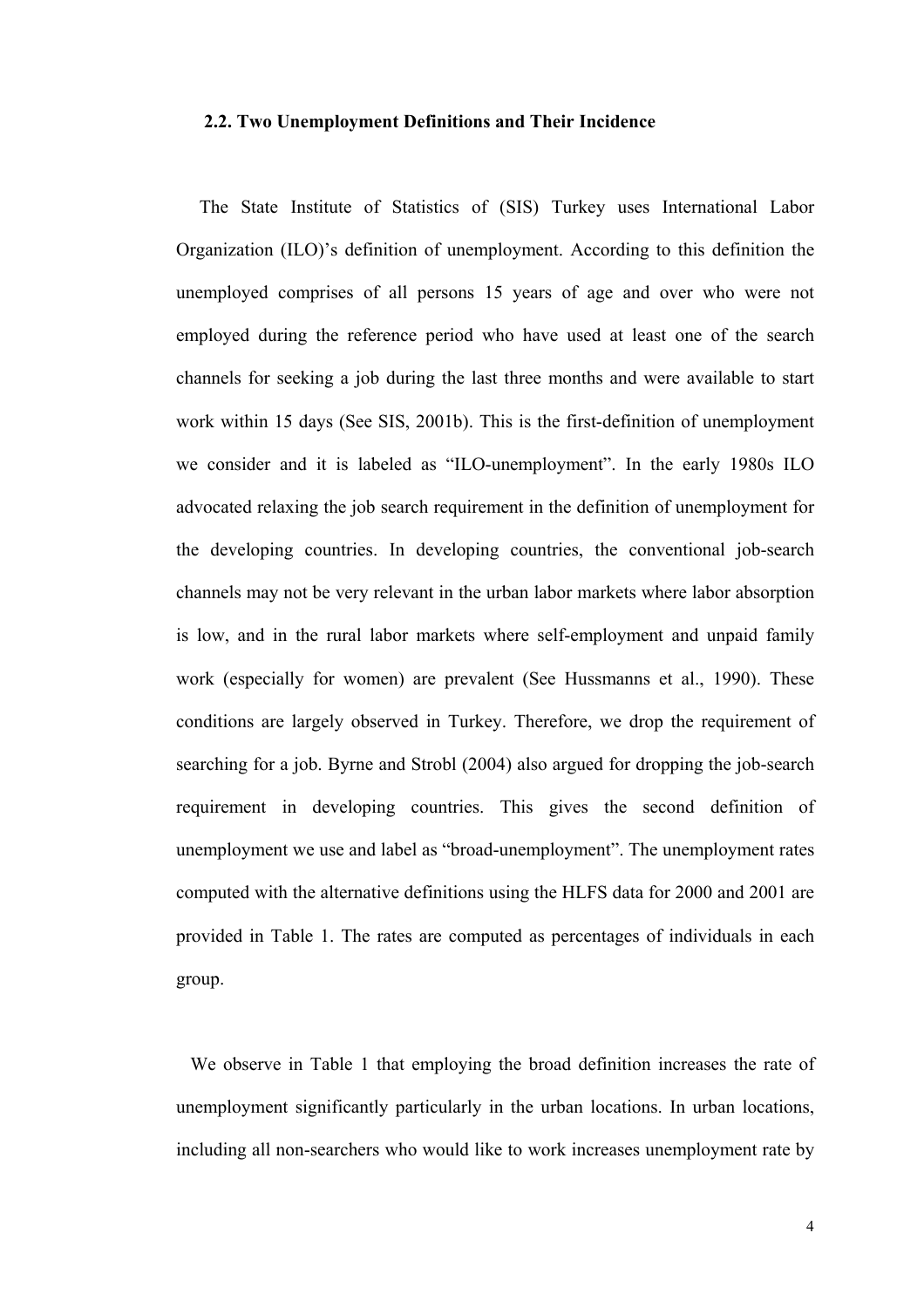about four percentage points in each of 2000 and 2001. Kingdon and Knight (2000) found for South Africa that unemployment rate increased by 15 percentage points in 1997 when the broad definition of unemployment is used. Byrne and Strobl (2004) found for Trinidad and Tobago that unemployment rate increased by about 3.6 percentage points for men and by about 7.2 percentage points for women when they move from the ILO definition to the broad definition of unemployment. The increase is largest for the women in the urban locations by about seven percentage points implying that urban women may be unemployed but not seek work. Regardless of the definition of unemployment used we further observe the following. First, the unemployment rates are higher in 2001 than in 2000 for all groups. This increase was due to the severe economic and financial crisis of February 2001. Second, the unemployment rates in urban locations are higher than those in rural locations. Third, women experience higher unemployment rates than men and highest rates are observed for urban women. Tansel (2001) found very high levels of hidden unemployment among urban women in Turkey. Hence is the need to study unemployment duration of women separately.

 The survey participants answer a question about when they become unemployed. The question no. 40 asks "How long have you been seeking a job (in months)?" (See SIS, 2001b: appendix-6: p.3)<sup>3</sup>. The unemployment duration is calculated from the response to this question. The data set that we have includes total of 4834 and 6983 unemployed individuals for 2000 and 2001 combined under ILO and broad definitions of unemployment, respectively. For the individuals who found job during

l

 $3$  The unemployed individual is also asked if he/she registered at the Job-Placement office, his/her current job search strategies and the sector at which he/she is looking for a job. The registration at the Job-Placement Office is rather low. Only 7.11 per cent of ILO unemployed individuals are registered at the Office. The same number for the broad definition was about 6.4 percent.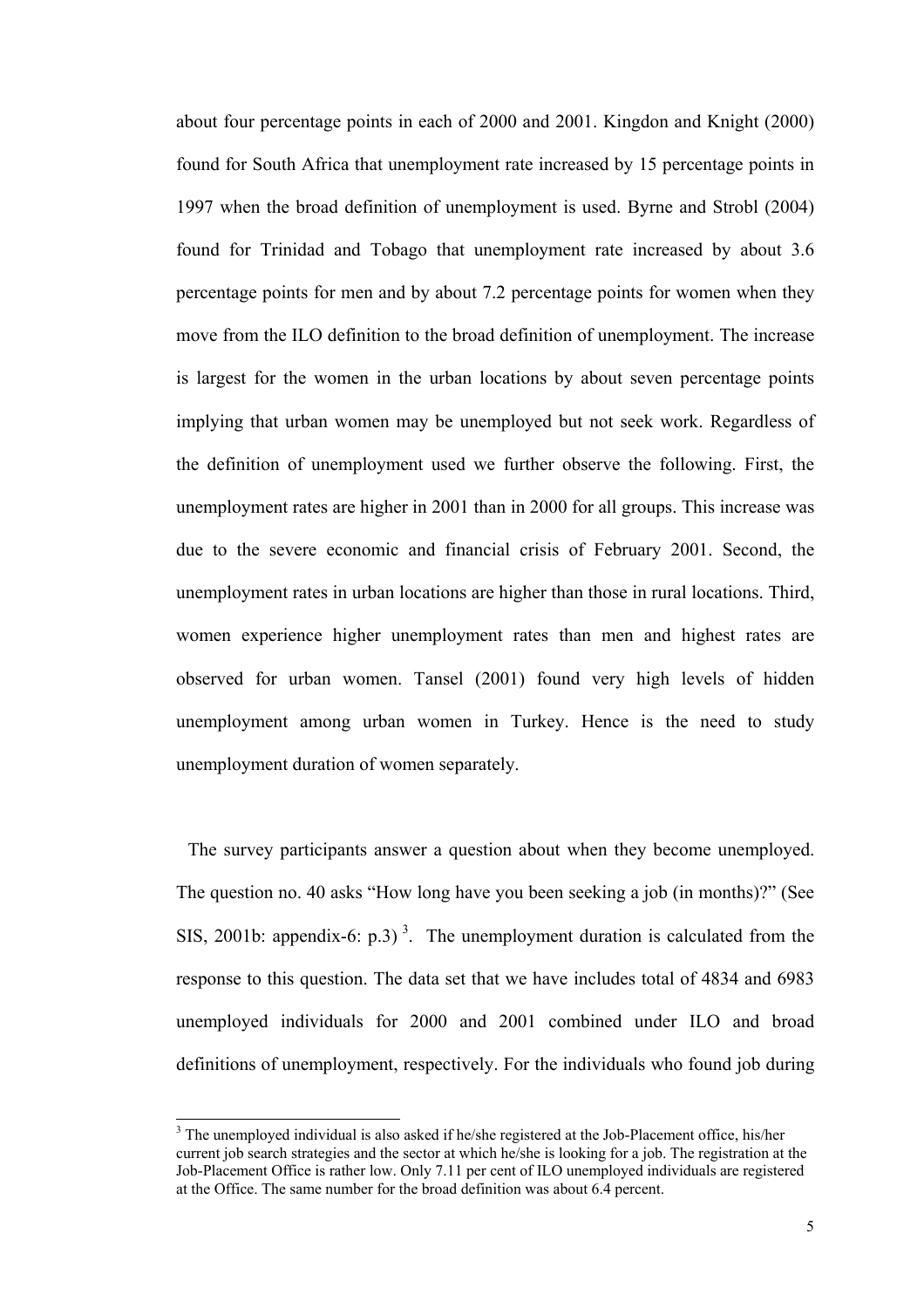the period of observation (for instance, between the first and second interviews) we have no information when they become employed. We only know that they found a job between the two interviews. The number of individuals who found a job between the periods of observations is 1089 and 1555, under ILO and broad definitions of unemployment, respectively. The average truncated (or right censored) duration of unemployment for all individuals is 6.79 and 8.77 months under the ILO and broad definitions, in that order.

 Table 2 gives the percentage distribution of unemployment duration by gender. The figures indicate that the percentage of the long-term unemployed is higher among women than men. These percentages are about 8.9 and 13.66 for men according to ILO and broad definitions of unemployment respectively, while they are about 14.68 and 21.31 for women. Hence, women are less likely to have searched for a job than men.

 Table 3 shows the percentage distribution of unemployment duration by age group. We observe that when ILO definition is used, 10.45 percent of all unemployed people had been so for more than one year, which is called the long term unemployed. This percentage increases to 15.88 percent when the broad definition of unemployment is used. The percentage of the long-term unemployed is higher than the average for the age groups above 45 years. For instance, for the age age group 55plus this percentage is 17 according to ILO definition and increases to 22 when the broad definition is used.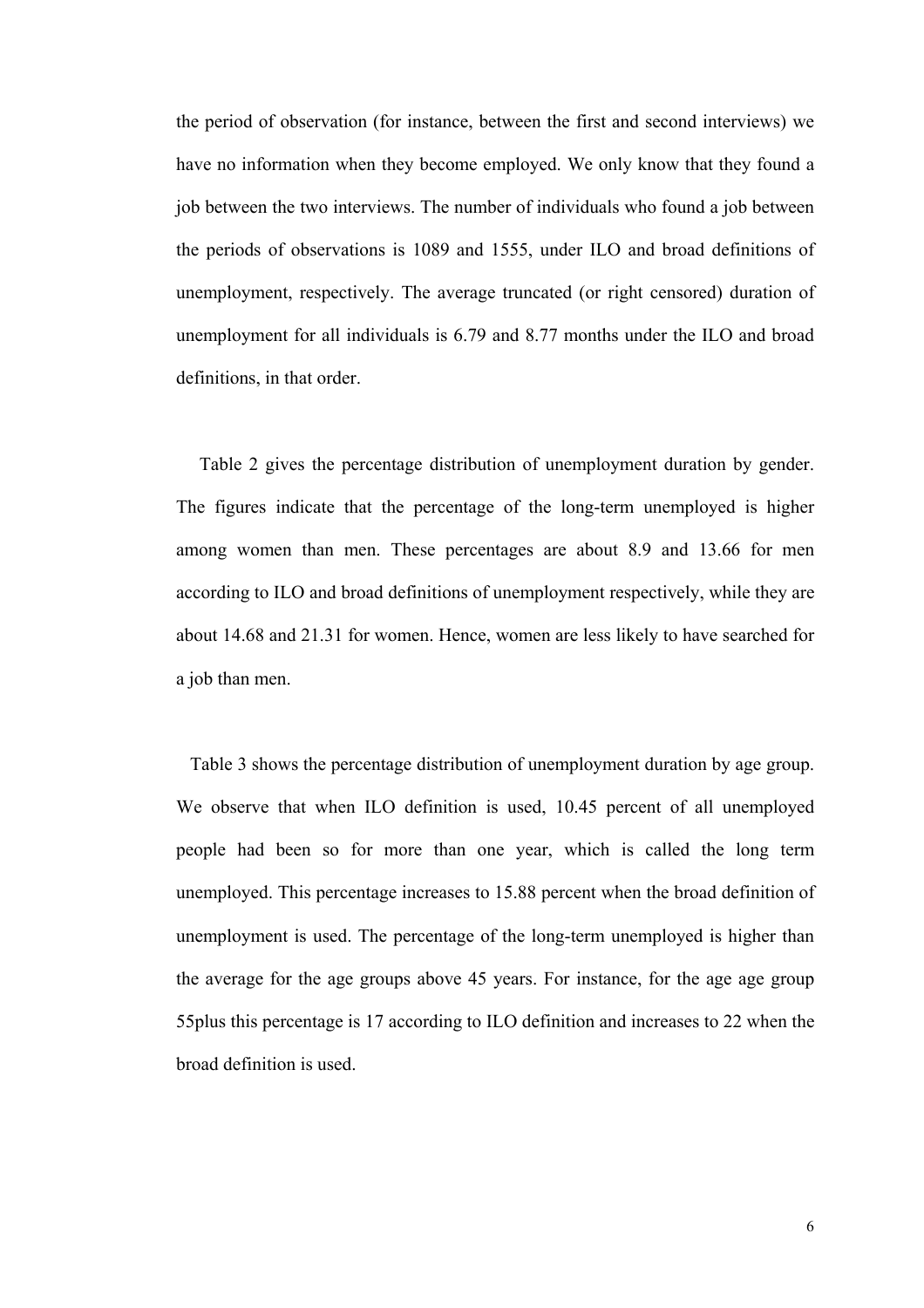Table 4 gives the percentage distribution of unemployment duration by education level. We observe that the percentage of the long-term unemployed is very high among the high school graduates. This percentage is about 16 when ILO definition is used and increases to about 21 according to the broad definition. The percentage of the long-term unemployed is somewhat less among the university graduates of four years or more. This percentage is about 6 and 10 according to the ILO and broad definitions of unemployment respectively.

 We note that the HLFSs of 2000 and 2001 data did not collect information on earnings or unearned incomes of the individuals. Therefore, such information could not be included in our analysis. It has been popular to investigate the effect of unemployment insurance on unemployment duration. Such analysis was carried out recently by Katz and Meyer (1990) and Hunt (1995). The effect of unemployment insurance could not be analyzed in this study since the unemployment benefit system was instituted only recently in Turkey on June 1, 2000 and no-benefits were being paid when the survey were conducted in 2000 and 2001.

#### **3. The Duration Model**

 The main variable of interest is the duration of unemployment, which is stochastic and denoted by T.  $F(t)=Pr(T\leq t)$ , is the cumulative distribution function of T, where *t* denotes realization of *T*, and  $S(t)=I-F(t)$  is the survivor function of T. We are interested in the following question. What is the probability that the spell of unemployment will end in the next short interval of time, say *dt,* given that it has lasted until time t, This defines the hazard function which is very popular way of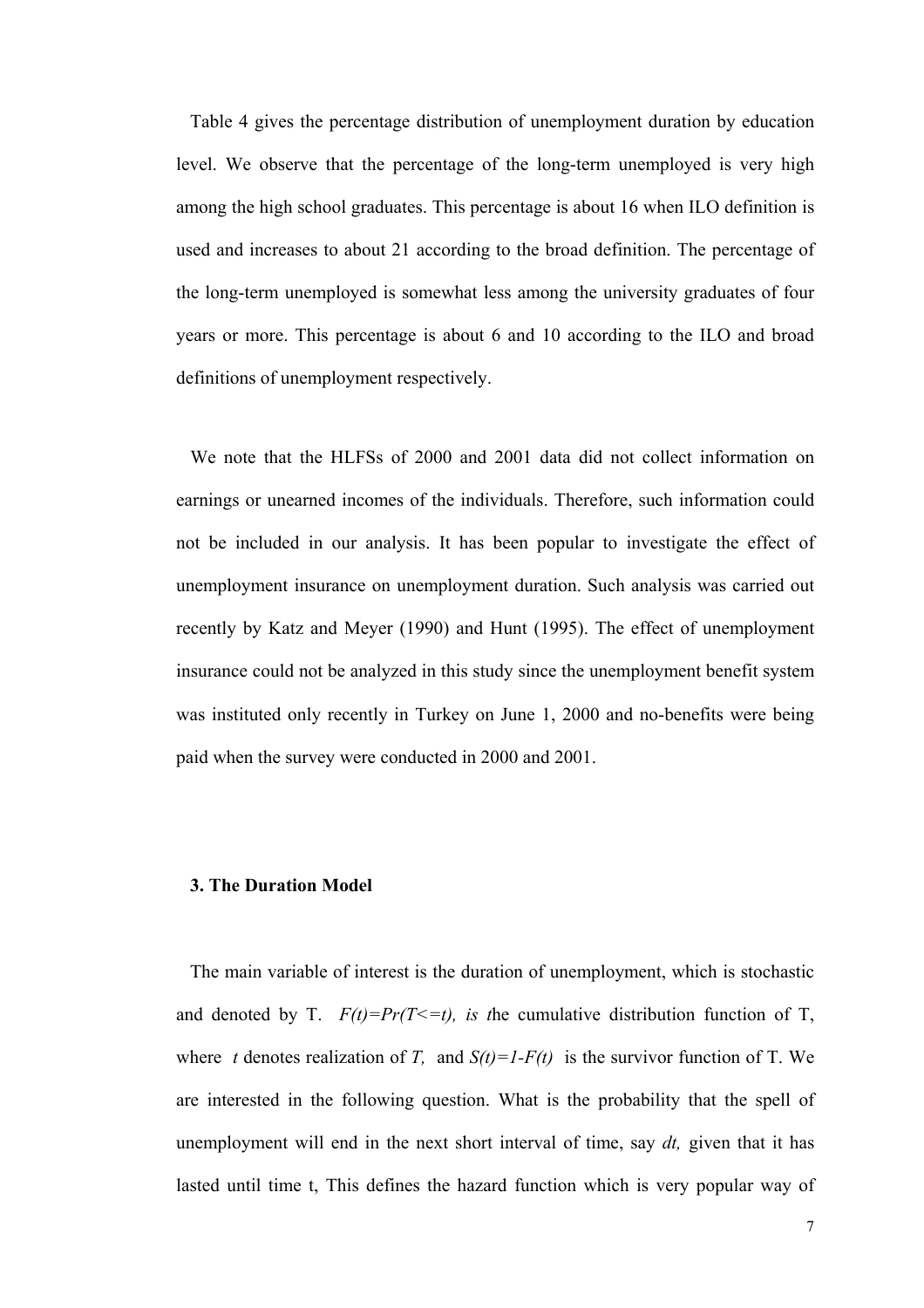analyzing duration data for several reasons. These models can handle censored durations, variables that change over time and allow examination of duration dependence (see Ham and Rea, 1987). In the empirical literature, T is taken as a continuous random variable (for example Grogan and van den Berg, 2001) for convenience. However, T is, in practice, usually available in monthly form (or grouped into time intervals). The theoretical developments of the hazard function and the associated likelihood function with the grouped duration data are provided by Prentice and Gloeckler (1978), Kiefer (1988) and Sueyoshi (1995). In this paper we take grouped nature of the unemployment duration data we have explicitly into account. We now briefly describe the alternative specifications about the hazard rate following Sueyoshi (1995).

 The first alternative is the Proportional Hazard Model (PHM). In this model for each group interval we assume a Type-I extreme value random variable. The result is a traditional proportional hazard specification which is separable in time and the vector of covariates. The derivatives of the log-hazards with respect to the covariates are independent of time. The two other alternatives are log-logistic interval hazards and log-normal interval hazards model. In these non-proportional hazard specifications we assume a logistic cumulative and standard normal distributions, respectively. Then the likelihood function for the log-logistic model is the same as model that for a standard binary-logit regression model (Jenkins, 1995). In both cases the derivatives of the log-hazards with respect to the covariates are weighted by a time-dependent term. This term depends on elapsed duration and the hazard level in the log-logistic model and on the covariates values, the coefficient estimates, and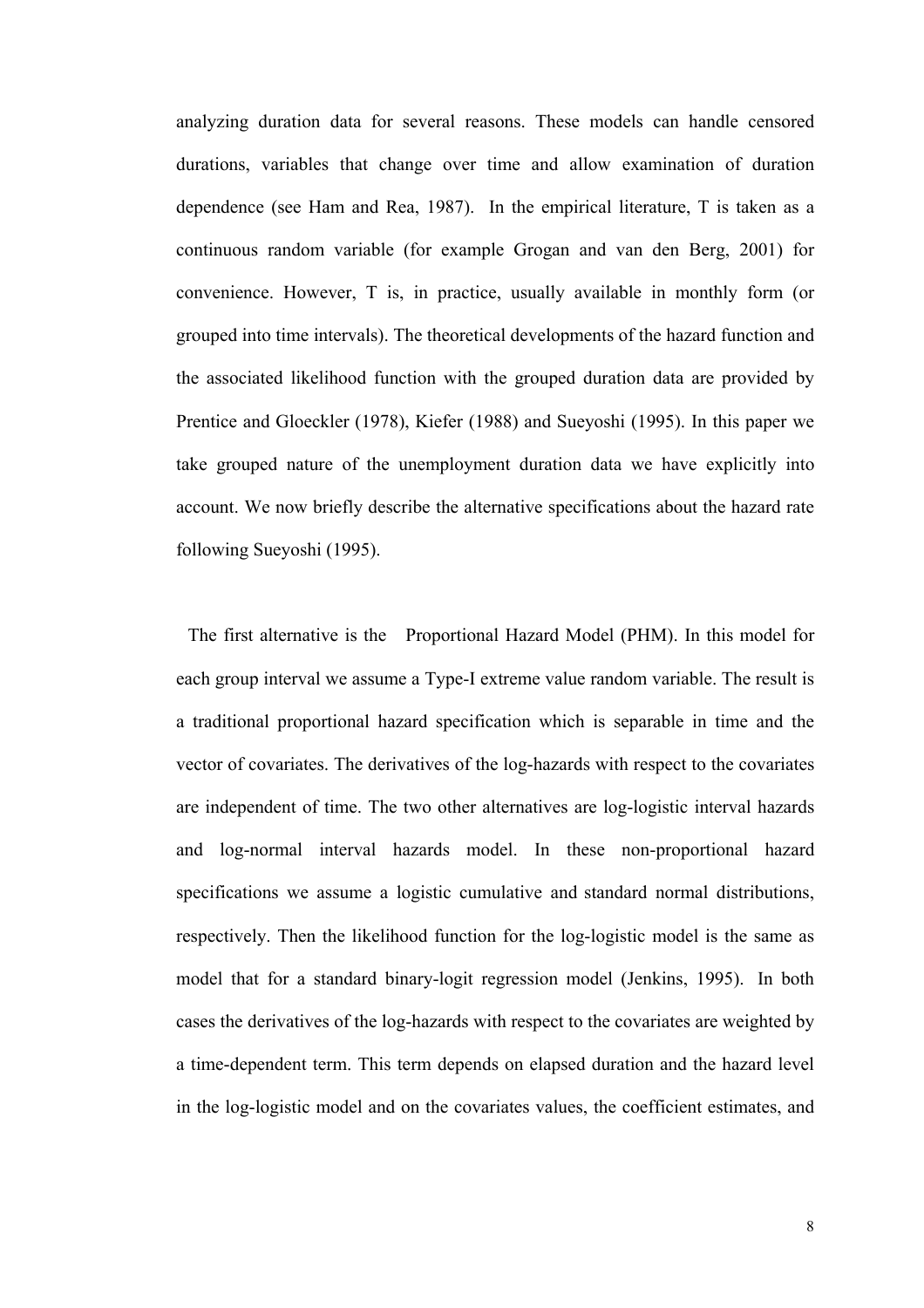time in the log-normal model. The details of the various specifications can be found in Kiefer (1988) and Sueyoshi (1995).

# **3.4 Unobserved Heterogeneity**:

 Unobserved heterogeneity arises if there remain some differences in the hazards after including all relevant observed factors. Motivation and ability are examples of the some of the unobserved factors. The effect of their omission is like that of the omitted variables in the ordinary least squares In particular, the estimate of the duration dependence in the hazard is affected by the unobserved heterogeneity. The estimates of the duration dependence become inconsistent. Therefore, it is important to incorporate unobserved heterogeneity. We assume that an unobserved variable ν is independent of the observed covariates as well as the censoring times and the starting times. It has a distribution up to a finite number of parameters and that it enters the hazard multiplicatively (see Wooldridge, 2002). For the unobserved heterogeneity it is usual to assume a gaussian (or gamma) distribution with unit mean and variance  $\sigma^2$ . Meyer (1990) assuming a gamma distribution finds the log-likelihood function in closed form. Since the models with and without unobserved heterogeneity are nested they can be compared with the Likelihood Ratio (LR) test.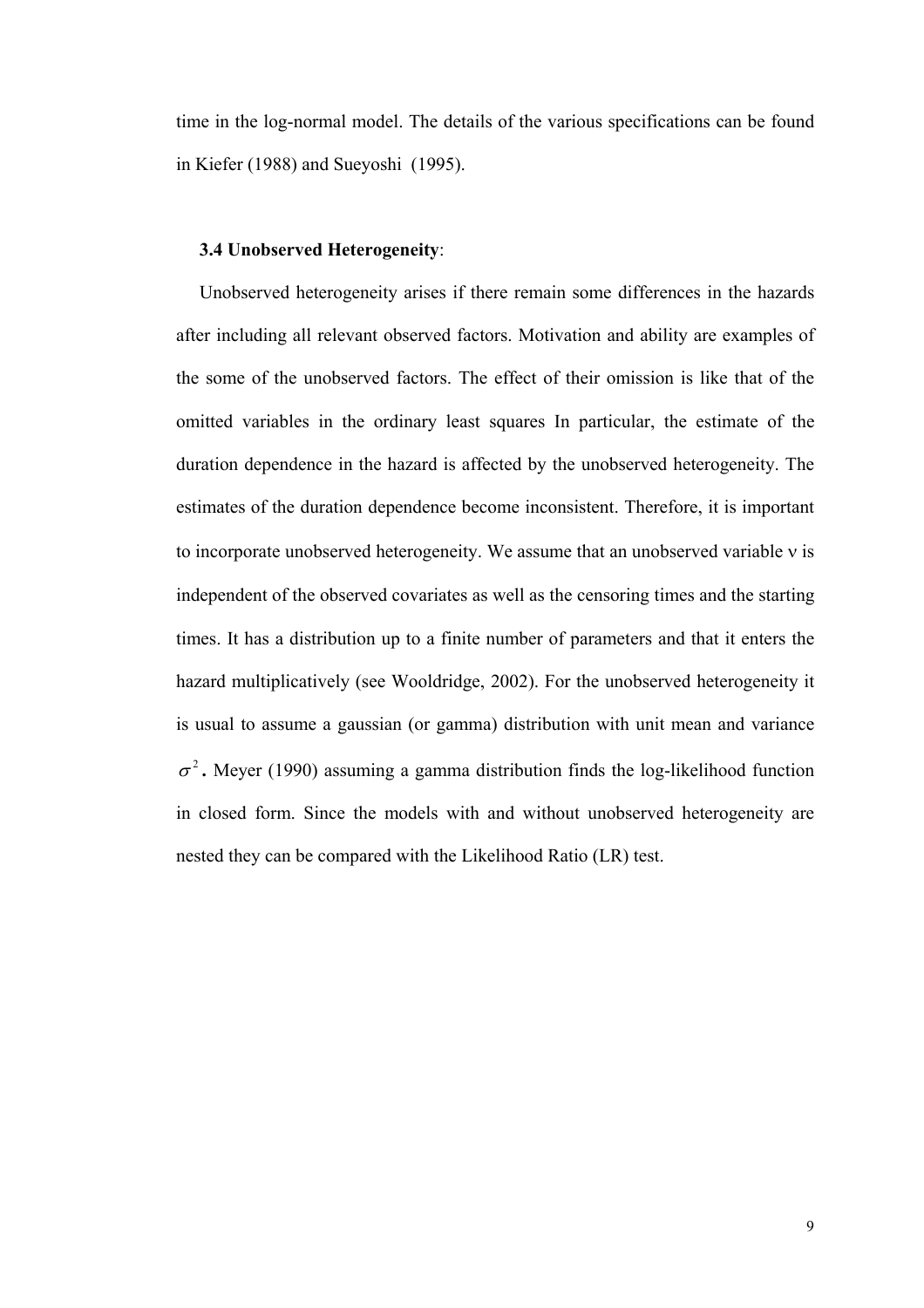# **4. ESTIMATION RESULTS**

# **4.1. NON-PARAMETRIC DURATION ANALYSIS**

 In the non-parametric approach to the duration analysis we provide the estimates of the Turnbull's survivor function. It is the generalization of the Kaplan-Meier survivor function for the readout or interval censored data. Figure 1 and 2 give the plots of the Turnbull's survivor functions using the ILO and broad definitions of unemployment respectively.

 The survivor function shows the proportion of people who survive unemployment as time proceeds. The graphs imply the women have longer unemployment durations than men. The survivor function for men declines more steeply than women implying that unemployed men find jobs sooner than unemployed women. The figures also imply that for women the probability of surviving beyond 12 months is approximately 89.7 and 90.6 percent under the ILO and broad definitions of unemployment respectively, while for men the same percentages are 70.98 and 73.6. The survivor functions also show that unemployed in urban<sup>4</sup> locations have longer unemployment durations than those in rural locations. The probability of surviving beyond 12 months is about 77.02 and 80.1 percent for the unemployed in urban locations under the ILO and broad definitions of unemployment respectively while for rural unemployed the same percentages are 71.66 and 71.6.

 Figures 3 and 4 give the plots of the hazard function under ILO and broad definition of unemployment. As can be seen from the graphs for all data, the hazard rate

l

<sup>&</sup>lt;sup>4</sup> A location is defined as urban if its population is over 20 000.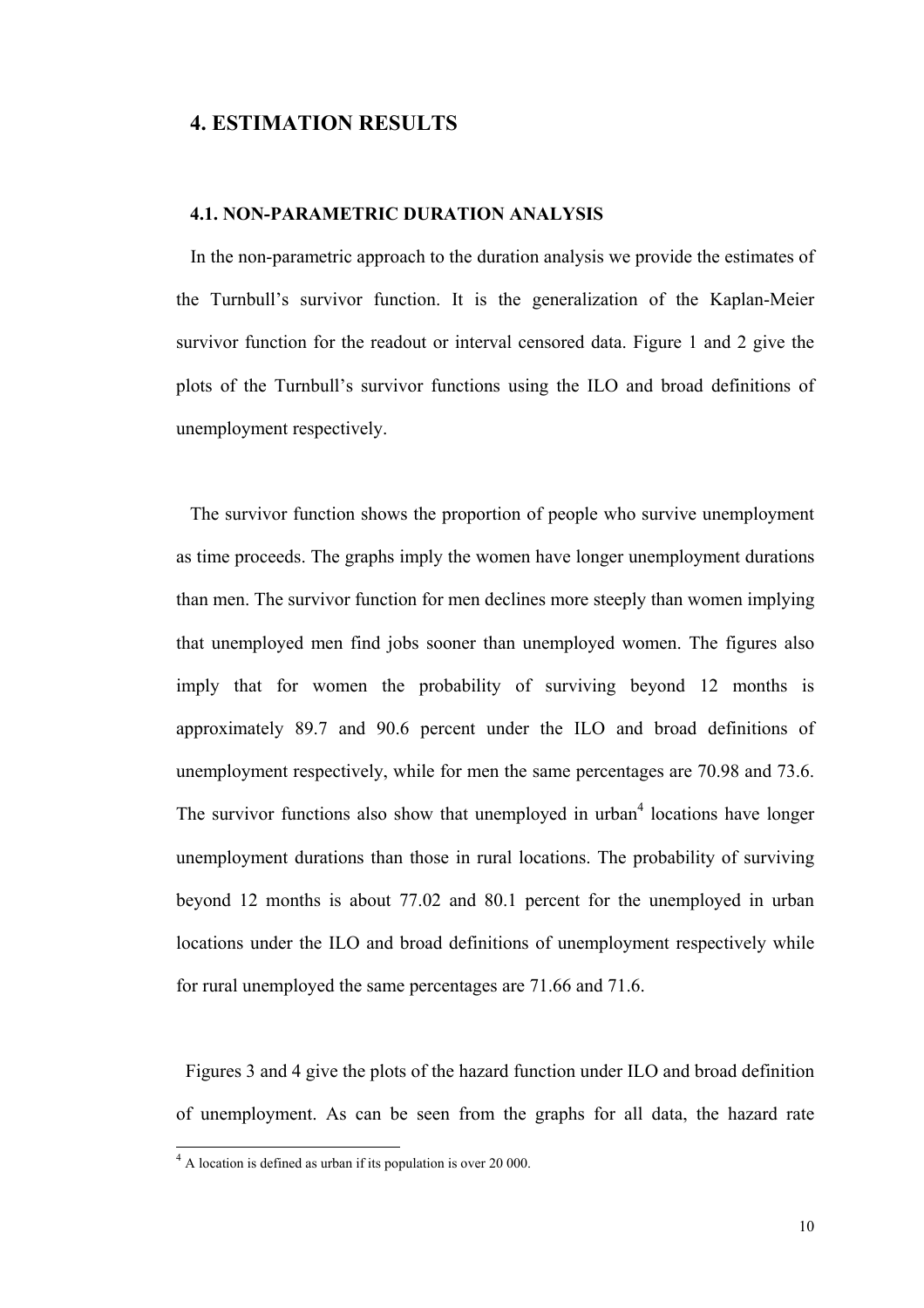initially increases until about the  $10<sup>th</sup>$  month, then starts to decrease until about the end of the  $6<sup>th</sup>$  year (about  $70<sup>th</sup>$  month) under each definitions. The hazard rate stays always below 2.5 percent for the ILO definition and below 1.5 percent for the broad definition of unemployment. If we look at the results for male and female samples separately, we observe that the hazard is always is larger for men than that for women. For both men and women under both the ILO and the broad definitions and the hazard rate first increases until about the  $10<sup>th</sup>$  month then decreases until about 70<sup>th</sup> month. The decrease is steeper for men than for women.

 The log-rank test allows for testing for the equality of two or more survivor functions. Table 5 gives the log-rank test results for different labor force groupings. We observe from the table that the equality of the survivor functions for men and women is rejected under both definitions of unemployment. Further the equality of survivor functions for different age groups, and married versus other groups are also rejected. However, the equality of survivor functions for university graduates versus other levels of education is not rejected.

#### **4.2. PARAMETRIC ESTIMATION**

 Tables 8 and 9 present the estimates of the PHM, Log-Logistic and Log-Normal grouped duration specifications for ILO and broad definitions of unemployment respectively. We have estimated the models with and without unobserved heterogeneity and tested for the inclusion of unobserved heterogeneity with LR tests since the models are nested. We found that in each case the inclusion of unobserved heterogeneity is rejected. Therefore, the Tables 8 and 9 report the results without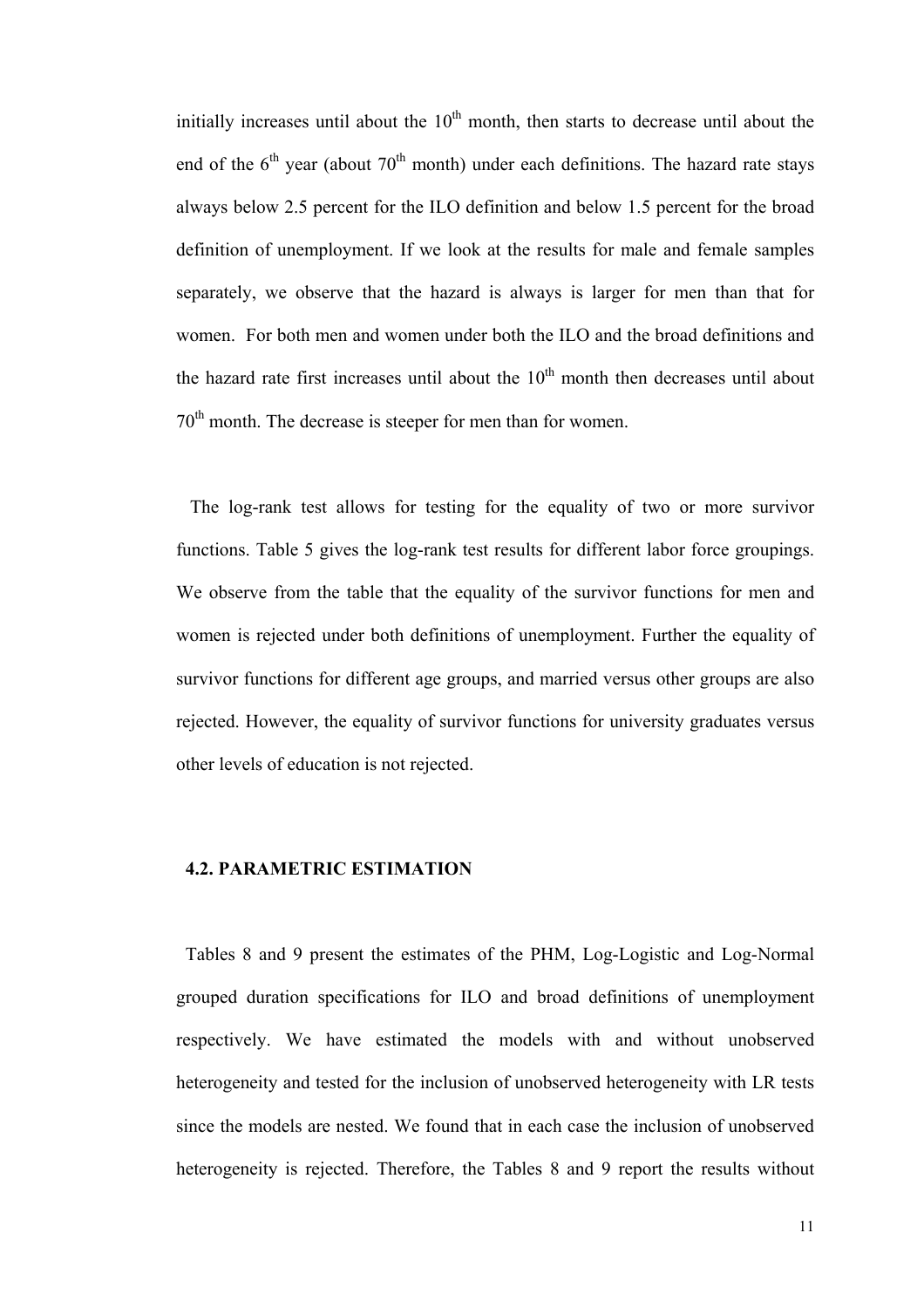unobserved heterogeneity. The insignificance of unobserved heterogeneity is a common finding in studies that adopt the grouped duration data models (e.g. Carling *et al*., 1996; Boheim and Taylor, 2000). Grogan and van den Berg (2001) also find that unobserved heterogeneity is of no significant importance with the Russian data. In the estimation of the alternative specifications (PHM, Log-Logistic and Log-Normal) duration dependence is built into the specification through a period-specific constant (see Sueyoshi, 1995).

 For ease in interpreting the parameters we measured the explanatory variables as deviations from means as suggested by Kiefer (1988) and Sueyoshi (1995). The variables that are included are as follows in the order they appear in Tables 8 and 9. "Urban" is a dummy variable indicating an urban location for the unemployed individual where urban is defined as that location with population over 20.000 inhabitants. "Female" and "Married" are dummy variables indicating sex and the marital status of the individuals. "FemMar" is an interaction dummy variable indicating the married females. The next set of six dummy variables indicate various geographical regions of Turkey where the reference region is Central Anatolia. The next set of dummy variables indicate the levels of educational achievement of the unemployed individuals. The reference educational level includes those who are illiterate plus those who are literate but did not graduate from a school. "Prim" indicates graduates of primary school. "Mid" indicates graduates of middle school, "High" indicates graduates of high school, "VocHigh" indicates graduates of vocational high school, "TwoYear" indicates two years of college education and finally, "FourYearOver" indicates those with four years of college degree and over. The next set of dummy variables are five different age groups. The reference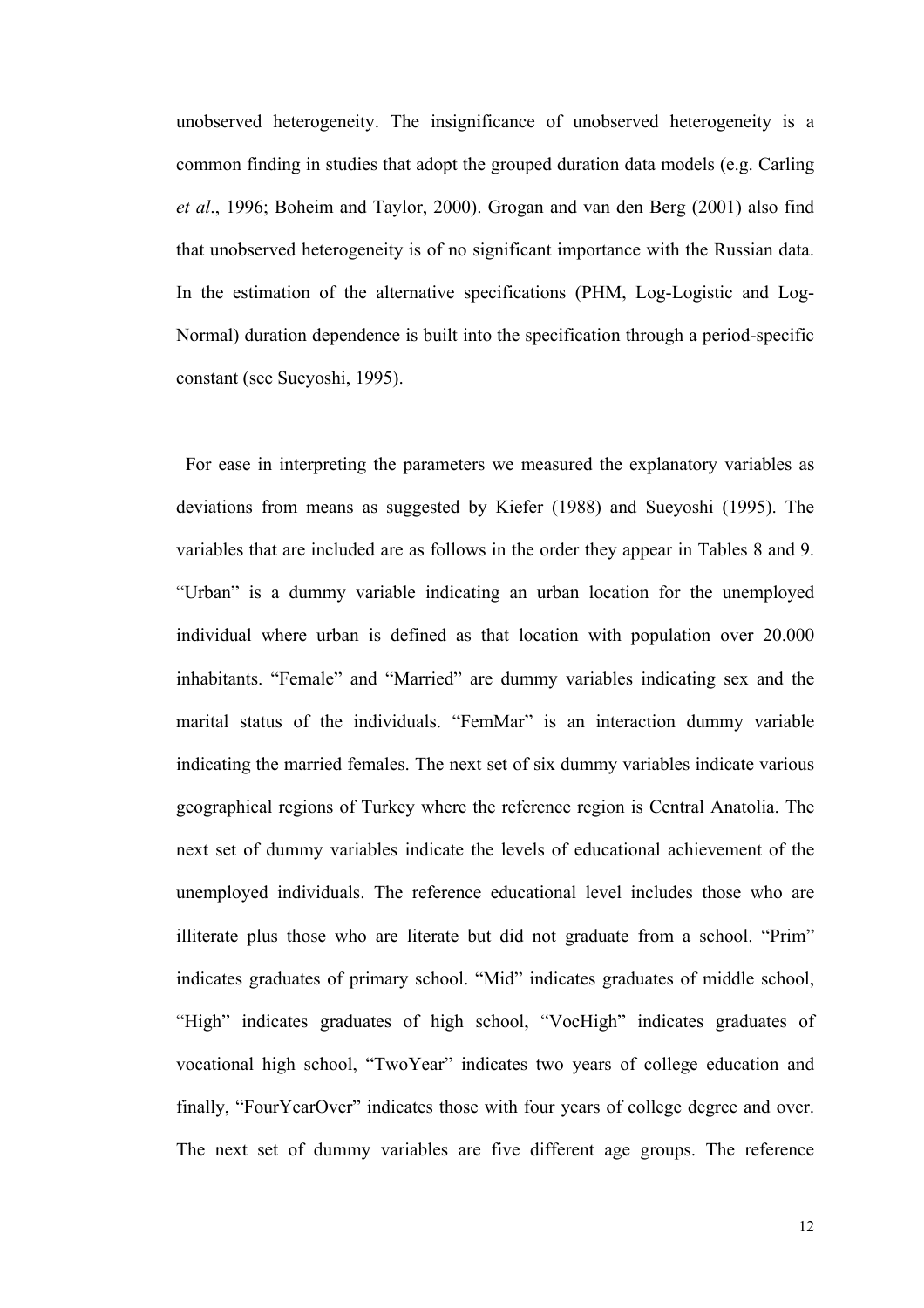category is Age 15-19. "Unemprate" is the provincial unemployment rate reflecting local labor market conditions. The next set of dummy variables indicate various occupations. The reference occupation includes those who are professionals and related workers. "Occup2" indicate administrative and managerial workers. "Occup3" indicate clerical and related workers. "Occup4" is sales workers. "Occup5" is service workers. "Occup6" is agricultural workers. "Occup7" is nonagricultural workers. Finally, "Occup8" indicates those workers not classified by occupation. "Firsttime" is a dummy variable indicating those unemployed individuals who are looking for a job for the first-time. h's are period specific constants that measures the duration dependence. "Wald Chi2" is the Wald Chi-squared test statistic for the overall significance of the model. "AIC" is the Akaike's Information Criterion. "LR of Occupation" tests the joint statistical significance of the occupation dummy variables. The test results indicate that in each case, occupation dummy variables are jointly statistically significant.

# **4.2.1 Testing for Proportionality and Model Selection:**

 The PHM model assumes that the coefficients of the covariates in the hazard function are constant over time. This assumption can be tested by estimating the restricted and the unrestricted models and the LR test since the models are nested. The two test are explained in Kiefer (1988). In the first-test we assume that baseline hazards are the same between each of the intervals. This gives the exponential model as the restricted model. PHM is the unrestricted model. The calculated LR test statistic that the baseline hazards are the same over the intervals are reported in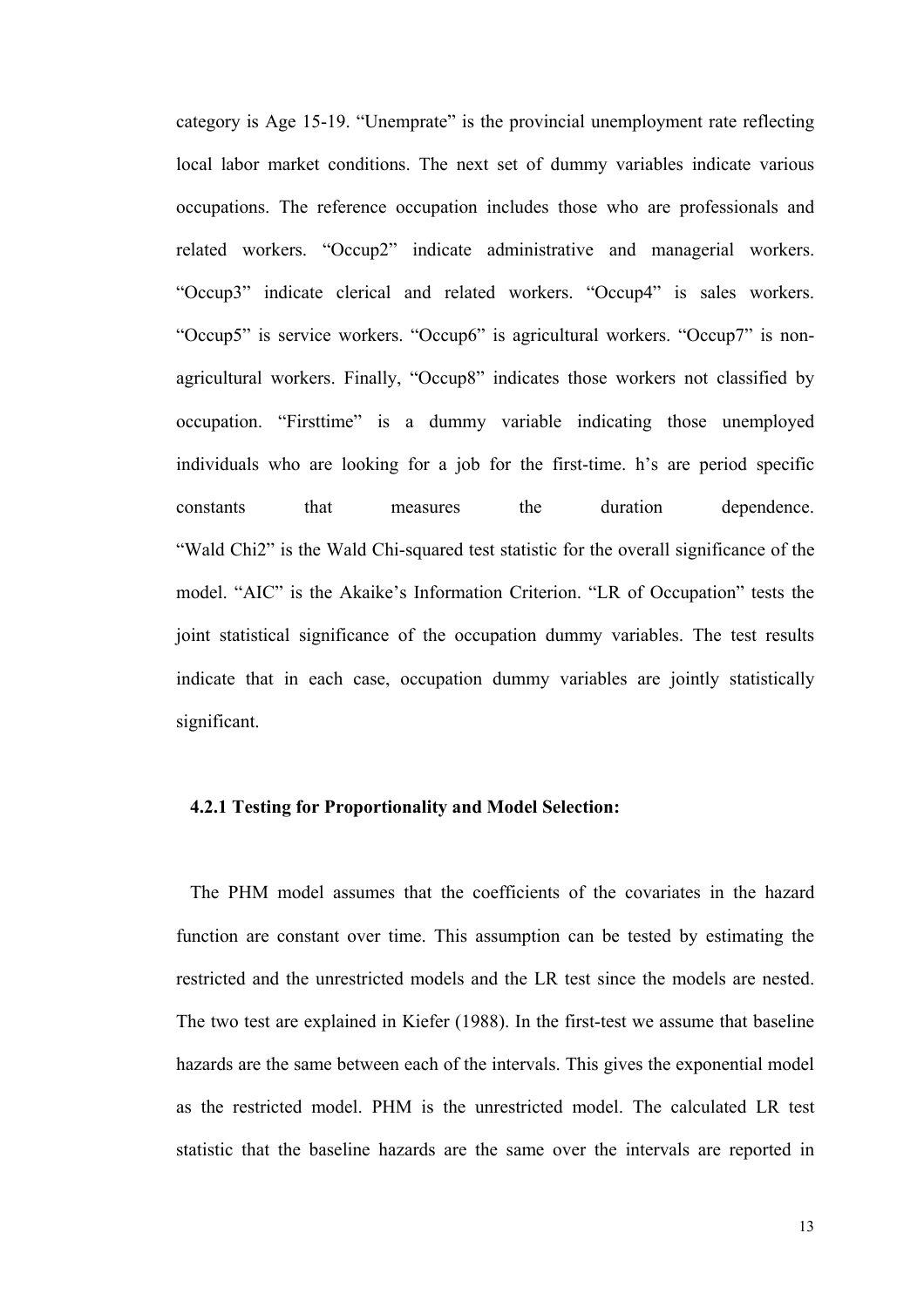Tables 6 and 7 using the ILO and the broad definitions of unemployment. The results indicate that the hypothesis of equal baseline hazards is rejected for all of the models and the PHM is chosen over the exponential models. In the second test, the model with time varying coefficients is taken as the unrestricted model. Its log-likelihood values are obtained by summing the values obtained in each interval estimation. The restricted model is the PHM. The LR test statistics are reported in Table 6 and 7 using the ILO and broad definitions of unemployment. The test results indicate that PHM is rejected for the pooled sample under both definitions of unemployment and for the male sample under the ILO definition of unemployment. As an alternative to the PHM, two non-proportional models namely Log-Logistic and Log-Normal are estimated. Since the last two models are non-nested, the models are compared by using AIC which are reported in Tables 8 and 9. However, the AIC values for various models are very similar to each other rendering a very close choice. We have reported all the estimation results for each of the alternative definitions of unemployment<sup>5</sup>. In order to find the best fitting model we will compare the proportional hazard, logistic and log-normal interval hazard specifications by using Akaikie's Information Criterion (AIC) (see Klein and Moeschberger (1997). AIC is given by,

n  $AIC = \frac{-2 * loglikelihood + 2M}{ }$ 

l

(see Hardin and Hilbe, 2001, p.45). where, M is the number of covariates and n is the number of observations

 $<sup>5</sup>$  In the Tables 8 and 9, the bold columns show the best estimation results among the alternative</sup> distributions.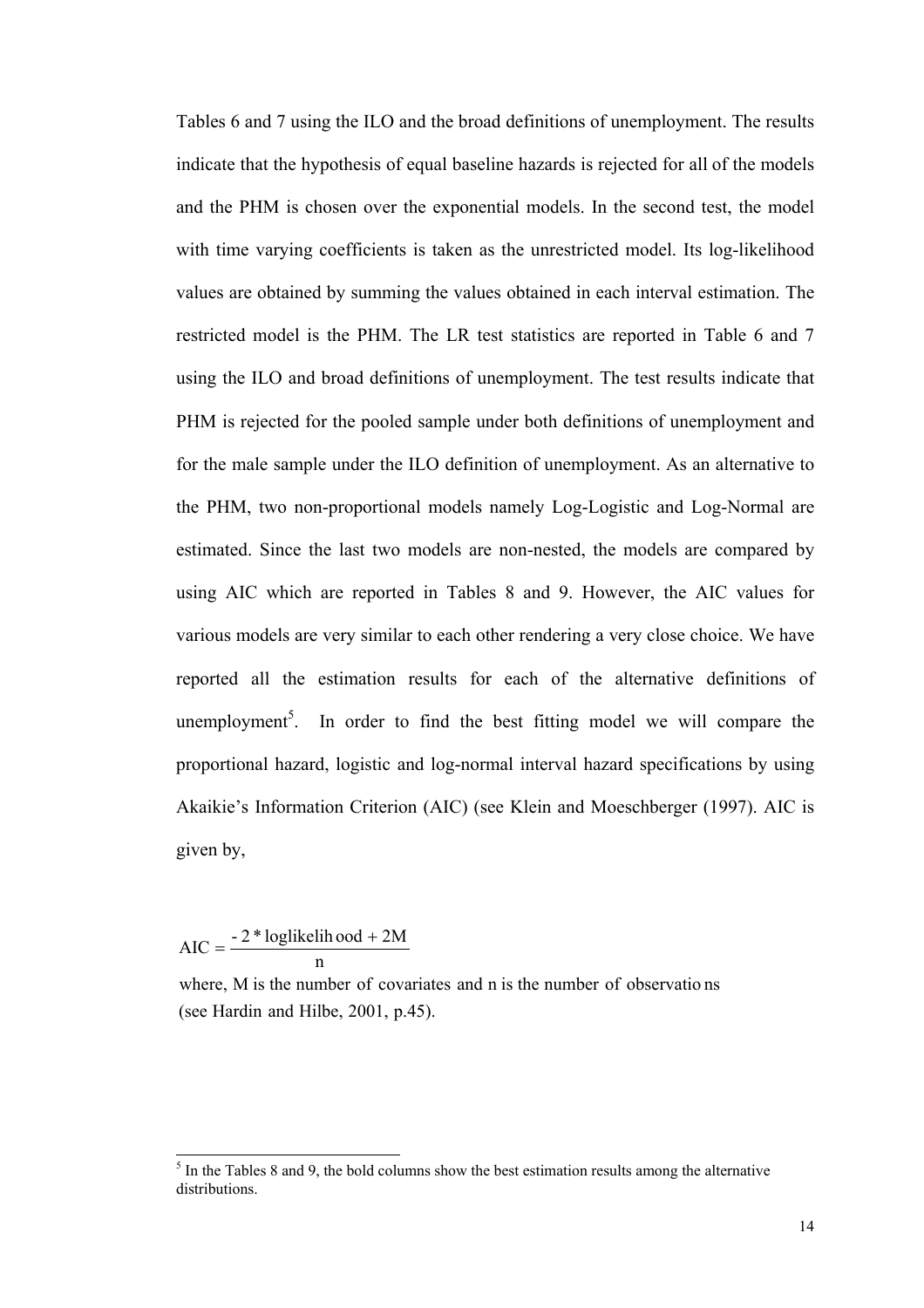# **4.2.2 The Covariate Effects:**

 We now turn to Tables 8 and 9 and interpret and compare the coefficients for the male and female samples. The coefficient estimates on living in an urban location are mostly insignificant for women with ILO definition of unemployment while highly significant for both men and women with the broad definition of unemployment. The positive sign indicates that living in urban areas increase the probability of leaving unemployment as compared to living in rural areas. This result also implies that duration of unemployment is lower in the urban areas as compared to rural areas which may be a factor behind the high-rates of rural-urban migration.

 In the pooled sample the coefficient estimates on the female dummy variable are highly significant with a negative sign indicating that women have significantly higher unemployment durations than men. This is in contrast to what Grogan and van den Berg (2001) found with the Russian data. Further the coefficient estimates on the interaction dummy married female indicate that married women experience significantly higher unemployment durations than non-married women.

 The effects of the marital status on the hazard rate are opposite of each other in the male and female samples. In the male sample being married increases the probability of exiting unemployment a result similar to those in OECD countries. In the female sample, being married reduces the same probability under both definitions of unemployment unlike what we observe in the OECD countries. Apparently for men being married implies family responsibilities inducing greater labor market attachment but not for women.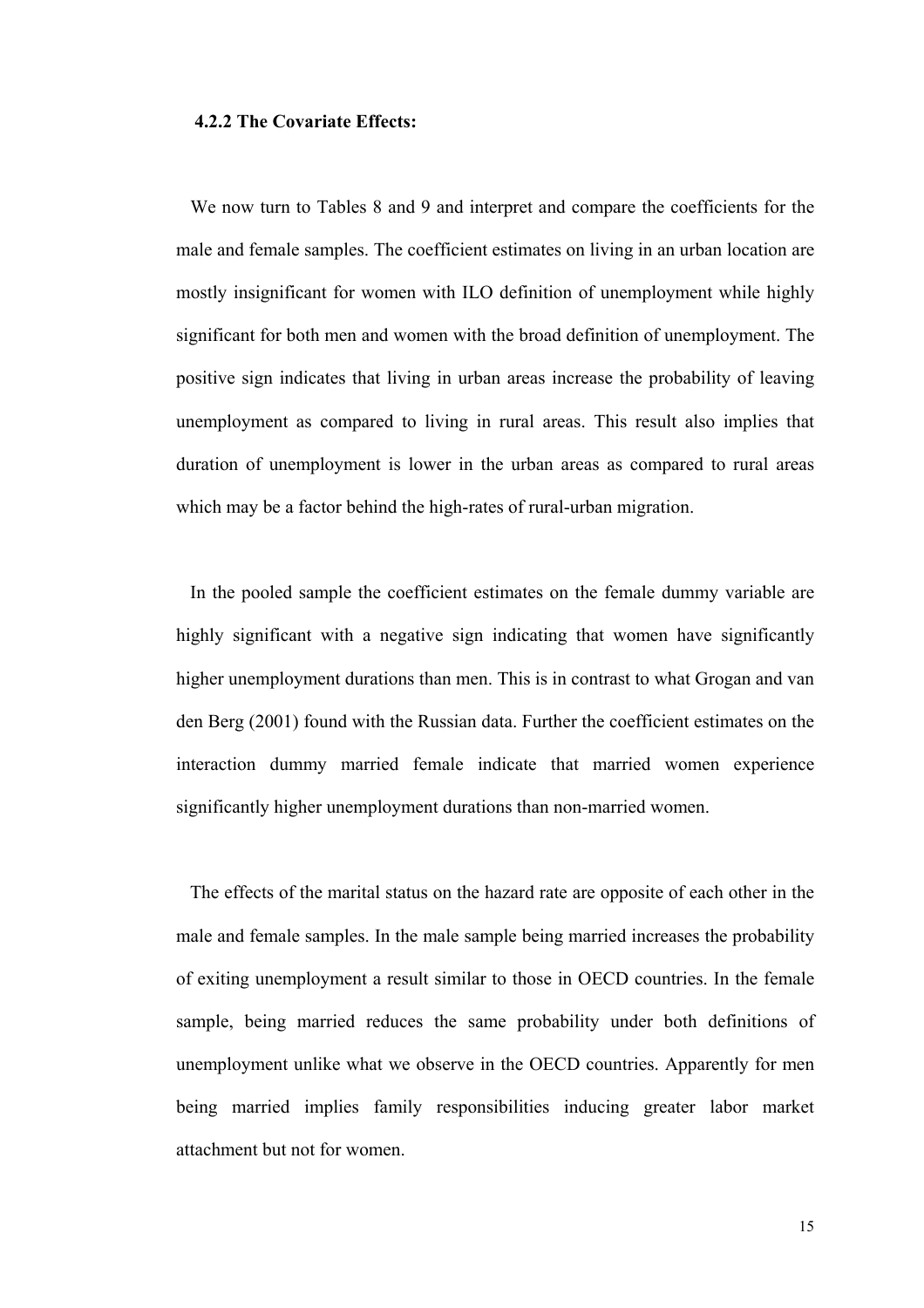Examining the coefficient estimates for the regional dummy variables in the male sample under both definitions of unemployment we observe that each of the regions are not statistically significantly different from the Central Anatolia except the Southeast Anatolia which indicate significantly higher probability of exiting unemployment as compared to Central Anatolia. This is somewhat surprising since Southeast Anatolia is one of the poorest regions of the country. In the female sample, we observe that in each of the regions the probability of exiting unemployment is not significantly different from that in Central Anatolia.

 Next, we examine the coefficient estimates of the dummy variables for different levels of education. With ILO definition of unemployment we observe that in both the male and female samples all coefficient estimates are highly significant and positive indicating that each of level of education increases the probability of exiting unemployment as compared to an illiterate or non-graduate individual. We further note that the effect of education increases with the level of education and that the educational effects are much larger for women than for men. However, when we consider the broad definition of unemployment we observe that in the male sample none of the coefficient estimates for education are statistically significant. In the female sample only the individuals with four or more years of university education have significantly higher exit probabilities than the illiterates. This indicates the importance of a university education for women.

 The coefficient estimates of the age dummy variables indicate that in both male and female samples when ILO definition of unemployment is used those individuals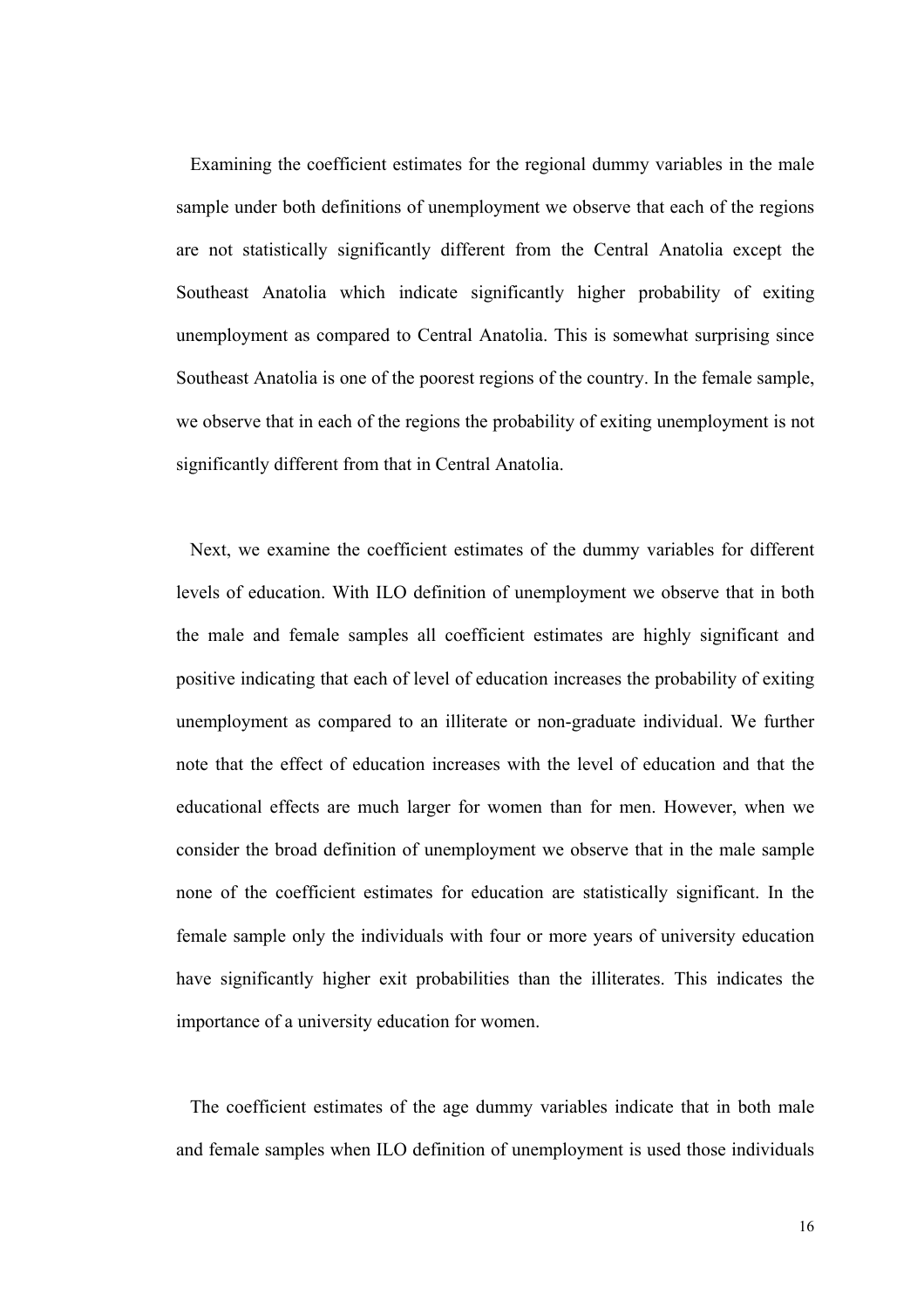who are 45 and over have lower probability of exiting unemployment as compared to those who are in the age group of 15-19. The effects are larger for women than for men at those older age groups. Lower hazard rate at older ages is also found by Serneels (2001) in Ethiopia, and in the OECD countries**.** The age effects in the male sample with broad definition of unemployment are similar to those with the ILO definition. While in the female sample the effect of age on the hazard rate becomes significant after age 35 while the category of age 55 and over looses its significance.

 The coefficient estimate of the local unemployment rate is statistically significant and negative in all the samples using both definitions of unemployment. Thus for the individuals who live in provinces with high unemployment rates the probability of leaving unemployment is lower. The coefficient estimates are larger for females than for males indicating that local labor market conditions are more important for females.

 The Occupational dummy variables indicate the following. In the male sample under the ILO definition, administrative and managerial workers (occup2) sales workers (occup4), service workers (occup5), agricultural workers (occup6) and nonagricultural workers (occup7) all have higher exit rates from unemployment than those who are only the group of clerical and related workers (occup3) have significantly lower exit rates from unemployment than the professionals and related workers. For women with the ILO definition of unemployment, the exit probabilities from unemployment for the administrative and managerial workers and clerical and related workers are not significantly different from those of the professional and related workers. All other occupational categories have significantly higher exit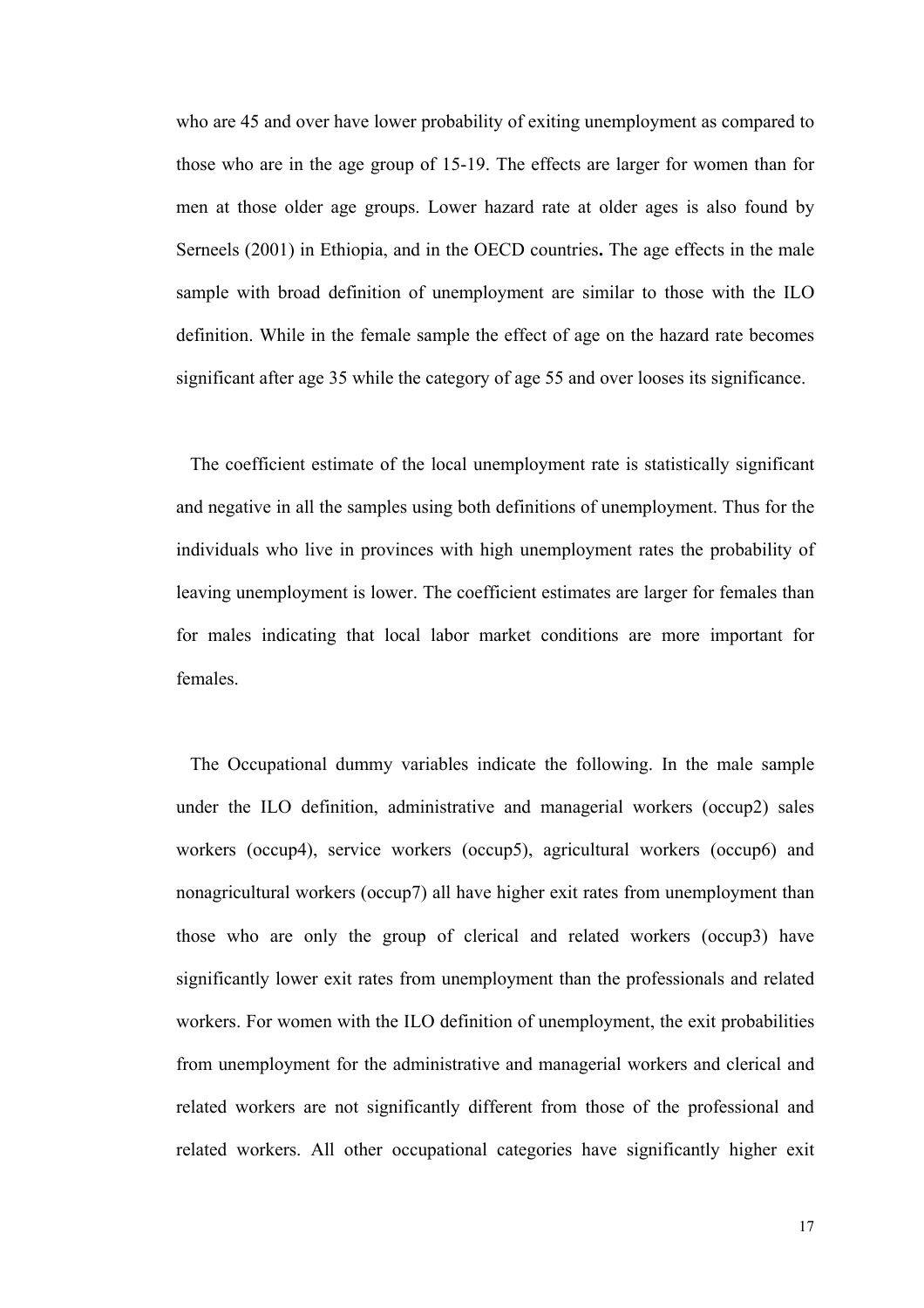probabilities than the base category of the professionals and related workers. The results are about the same under the broad definition of unemployment.

 The exit rate from unemployment for the first-time job seeker men is not significantly different from those of the non-first-timers under the ILO definition but it is significantly lower for the first timers than for the non-first-timers under the broad definition. The probability of leaving unemployment for the first-time job seeker women is significantly lower than those for the non-first-timers under both definitions.

#### **4.2.3 Predicted Hazard Rates**

Table 10 provides the predicted hazard rates (the predicted probability of finding a job) in the first three months of unemployment under ILO and broad definitions using the estimation results in Tables 8 and 9. We consider a married urban resident at various age and education levels with all other characteristics set at their mean values. Under the proportional hazard assumption we observe that the predicted probabilities of finding a job are higher for urban, married man than for urban, married women at all age and education levels. There is a declining tendency in the predicted probabilities of finding a job over the age groups except the slight increase in the age group 35-44. The age group of 20-24 have the highest and the age group 45-54 have the lowest predicted hazard rate. For urban married men the predicted hazard is lowest for the least educated individuals and then for the high school graduates under the ILO definition and for middle school graduates under the broad definition. The same is true for urban married women. For urban married men the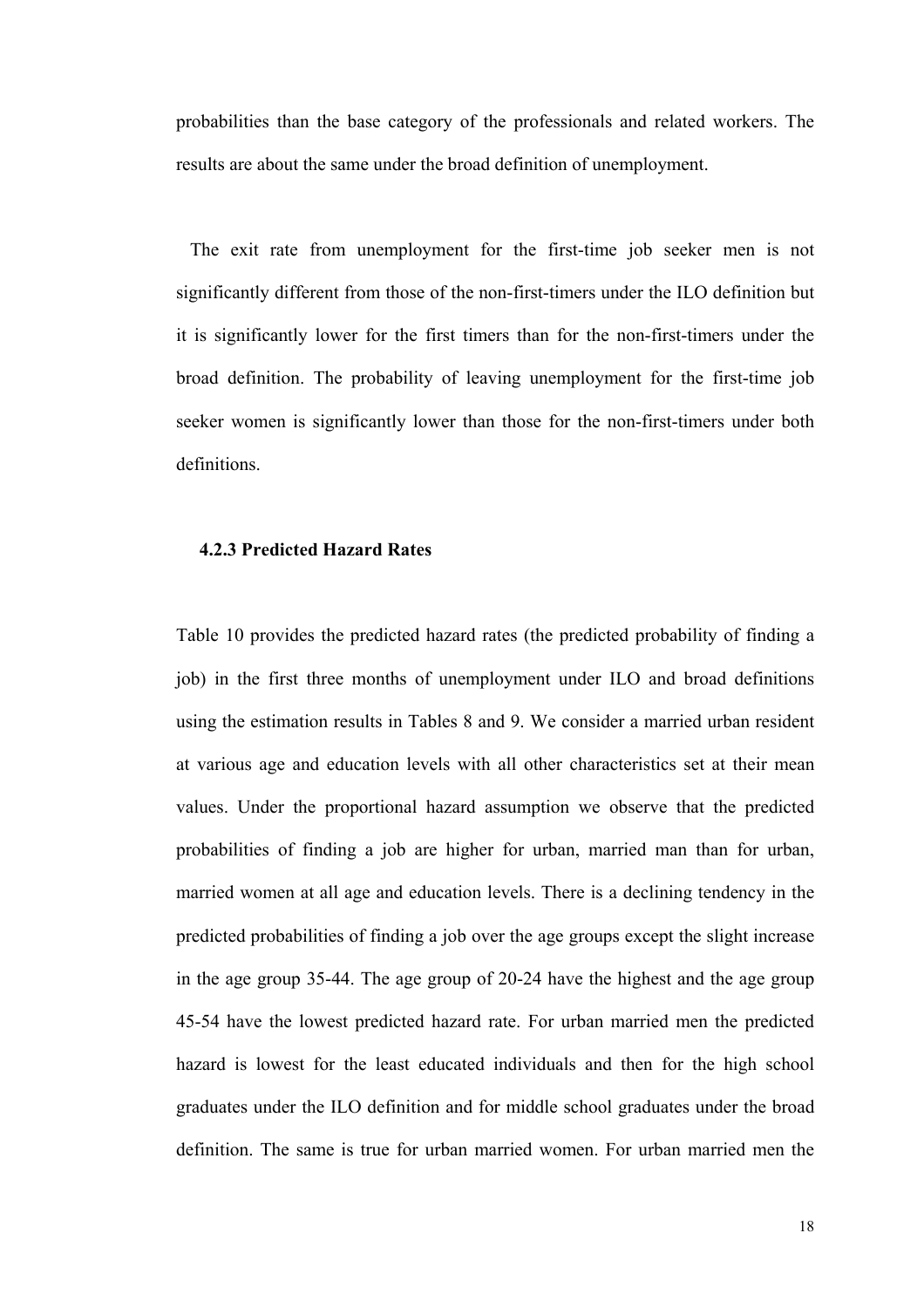predicted hazard is highest for two-year university graduates under ILO definition and for four year university or higher graduates under broad definition of unemployment. The same is true for married women. We also observe that the predicted hazard rates for vocational high school graduates are higher than for general high school graduates under ILO definition and they are about the same under the broad definition for both urban, married men and women.

 Table 11 gives the predicted hazard rates for non-married urban men and women while Table 12 gives the same for rural married men and women for the median age group 25-34 by education level with all other characteristics set at their mean values. We observe that, urban married men have higher predicted hazard than urban nonmarried men while urban married women have lower predicted hazard than the urban non-married women at the median age under both definitions of unemployment. Further we observe that predicted hazard is lower for rural married men than for urban married men but, higher for rural married women than for urban married women.

#### **4.2.4 Duration Dependence**

 The graphs of the baseline hazards evaluated at the means of the variables for different distributions by gender are shown in the Figures 2 and 3 under the ILO and broad definitions of unemployment, respectively. For men, under the ILO definition the baseline hazard shows a declining trend about until the end of the second year (i.e. between 18 and 21 months) and then shows somewhat an increasing trend, while broad definition of unemployment shows a constant hazard with a dip in the  $9-10<sup>th</sup>$ group which corresponds to the end of the third year. For women under the ILO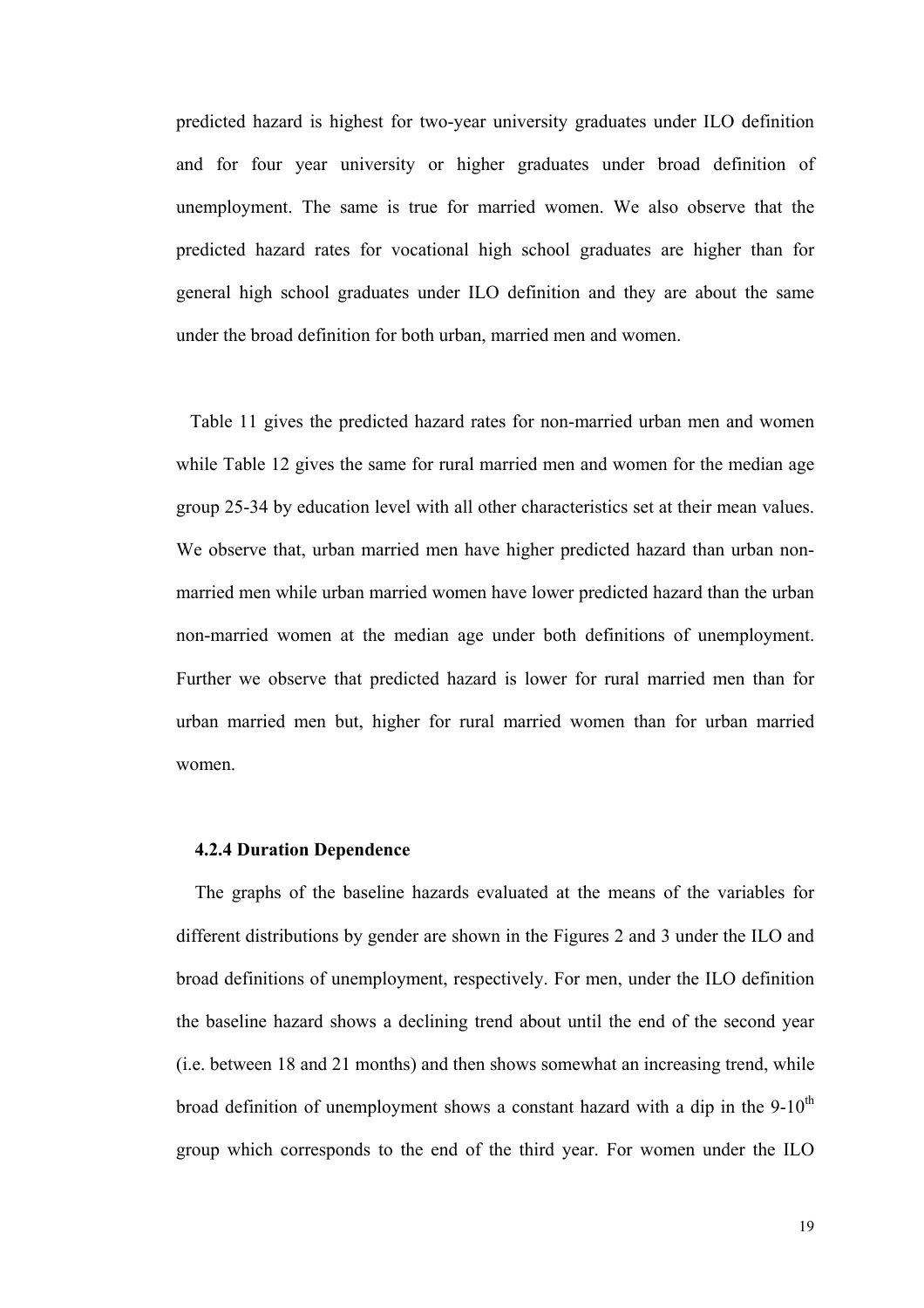definition there are dips at the end of second and third year in the baseline hazard but basically it remains constant, while the broad definition shows a constant trend with a dip in the 9-10<sup>th</sup> group corresponding to the end of the third year. Essentially, we can talk about a slight U-shaped hazard for men and a constant hazard for women. This implies that for men, the probability of finding a job initially decreases with staying in unemployment then increases. The constant hazard for women implies that probability of finding a job does not change with elapsed duration in unemployment.

 The initial negative duration dependence is considered to be a result of employers using unemployment duration as a signal about the potential productivity of the worker whereby people loose valuable skills in unemployment. The subsequent positive duration dependence is harder to explain. Such U-shaped duration dependence is also observed by Moffit (1985) for men benefit recipients in the US; by Ham and Rea (1987) for men in Canada and by van den Berg and Klaauw (2000) for men in France. The duration non-dependence observed for women implies that the probability of getting a job does not change with time elapsed in unemployment. Such duration non-dependence is also observed by Meghir, Ioannides and Pissarides (1988) for men in Greece, by van den Berg and van Ours (1999) in France and by Alba-Ramirez (1998) for young women in Spain. Seernels (2001) finds in Ethiopia non-negative duration dependence for young men.

 The finiteness of the unemployment benefits, the presence of active labor market policies, segmentation of the labor market and the business cycle effects are often used to explain non-decreasing duration dependence (Serneels, 2001).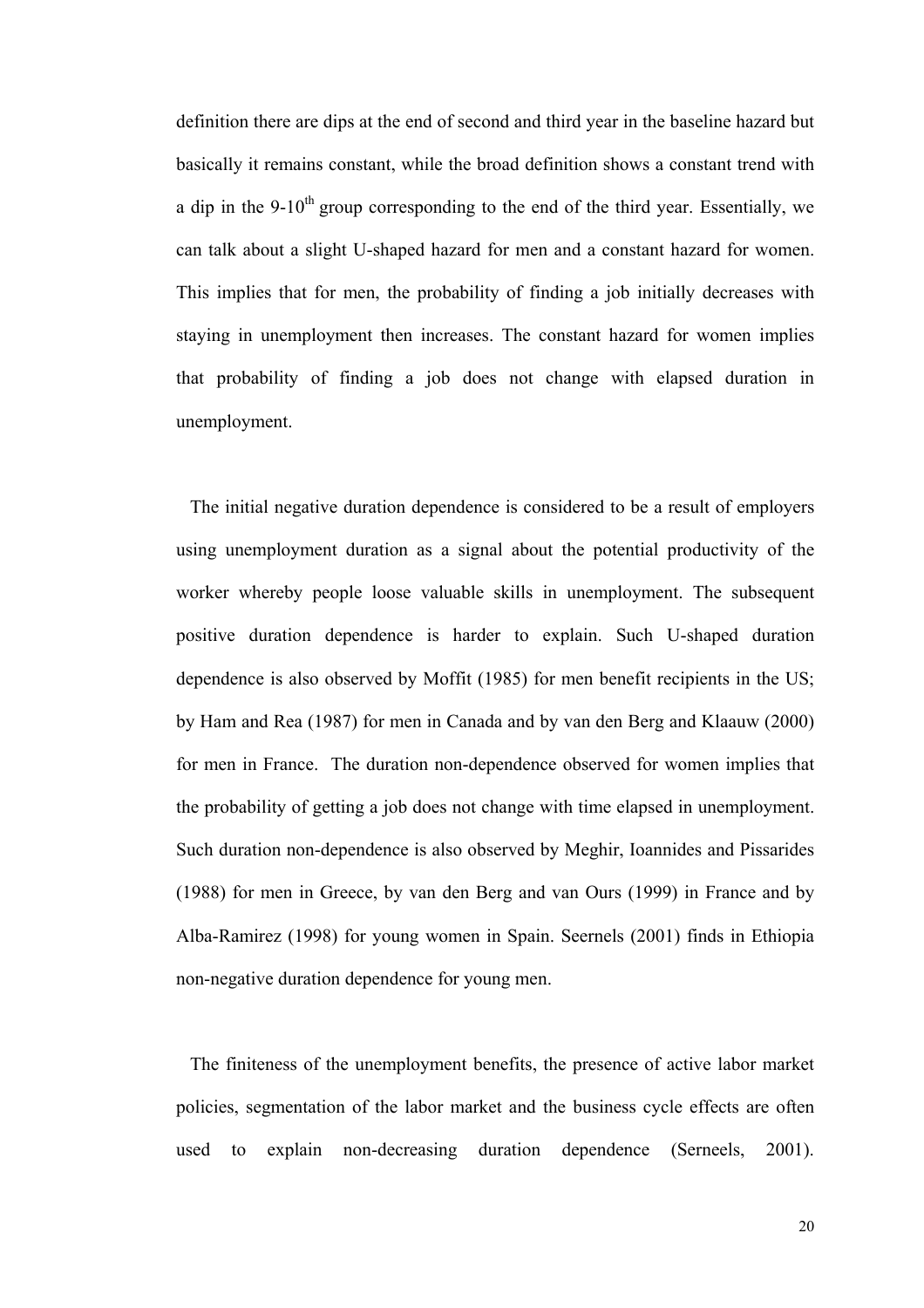Unemployment benefits are not relevant for the data period used in this study. However, family support is widespread in Turkey. Active labor market policies were limited in scope and only in some geographical regions. However, the labor market in Turkey could be considered segmented between the formal sector (with good jobs) and the informal sector (with bad jobs) (Tansel 2000). Intuitively, duration nondependence for women may mean that women may be waiting in unemployment for good jobs while being supported by their family. Negative duration dependence is a well established result in the OECD countries.

# **5. Conclusions**

 This paper examines the determinants of the probability of leaving unemployment in Turkey using the 2000-2001 Household Labor Force Surveys of the State Institute of Statistics. The hazard rates are estimated for men and women separately. Analysis is carried out using two alternative definitions of unemployment namely the ILO definition and the broad definition which included those not seeking a job among the unemployed. Proportional Hazard Model, Log-Logistic and Log-Normal specifications are estimated taking into account grouped duration nature of the data. Inclusion of unobserved heterogeneity with Gaussian distribution is rejected by the data.

 The results are broadly similar across various specifications and unemployment definitions. One of the main finding is that the probability of leaving unemployment for women is substantially lower than for men. This may indicate that women may have a high shadow value of home production activities and thus a high reservation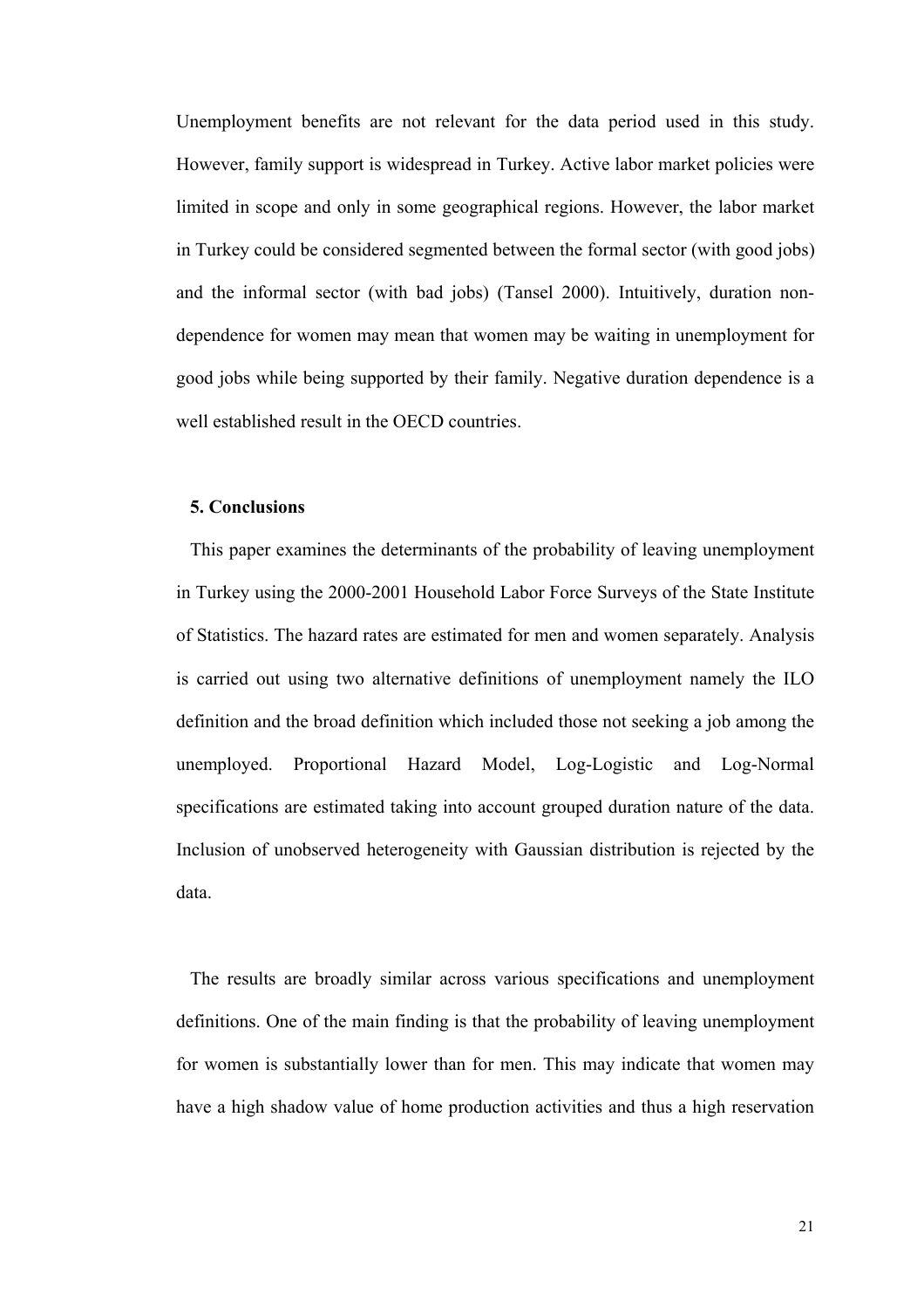wage. It may also be an indication of discrimination against women in the labor market.

 The effects of the various covariates on the probability of leaving unemployment were similar across men and women except for the marital status. For men being married increased the hazard rate while for women being married decreased the hazard rate. Living in an urban area increased the probability of leaving unemployment which may be a factor behind the high rates of rural-urban migration in Turkey. The regional differences in the probability of leaving unemployment were not statistically significant except that men who live in the Southeast Anatolia had significantly higher exit rates than individuals in the other regions. The probability of leaving unemployment increased with the level of education and decreased with age as it is also observed in the OECD countries. The hazard rate is lower for men over 45 and women over 35 compared to the young. This indicates men over 45 and women over 35 should be targeted for help. Further, re-schooling or training of the less educated may be an appropriate policy for increasing their hazard rate. The hazard rate was lower for the first-time job-seekers than for those who are not firsttime job-seekers. This implies that an important target group is the first-time jobseekers who could be supported with counseling and job search strategies.

 The local labor market conditions were represented by the provincial unemployment rate. The probability of leaving unemployment was lower for those individuals who live in provinces with high rates of unemployment. Further, local labor market conditions were more important for females. This suggests that public programs could concentrate on those provinces with high rates of unemployment.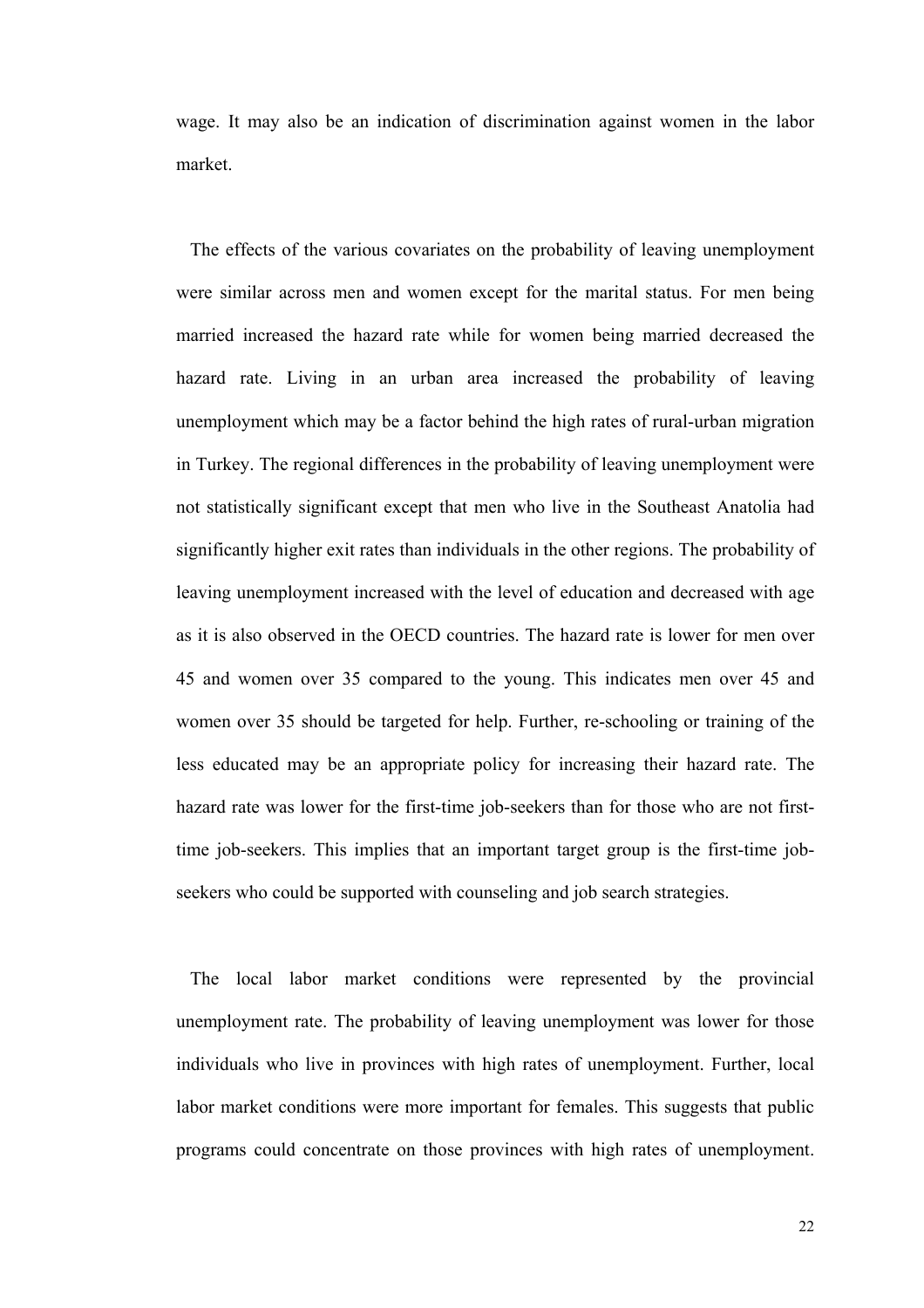Further increasing labor mobility between provinces could increase the hazard rate. Finally, there are differences in the shape of the baseline hazard between men and women. Baseline hazard for men shows a slight U-shape with initial negative duration dependence while for women we observe no duration dependence. This implies that behavior of men or their environment may be changing over the course of unemployment while that of women remains the same. The analysis suggest that policy makers should focus on women especially the married woman, unmarried men, individuals with low levels of education, individuals in their later years of working lives, first-time job-seekers the provinces with high levels of local unemployment rate.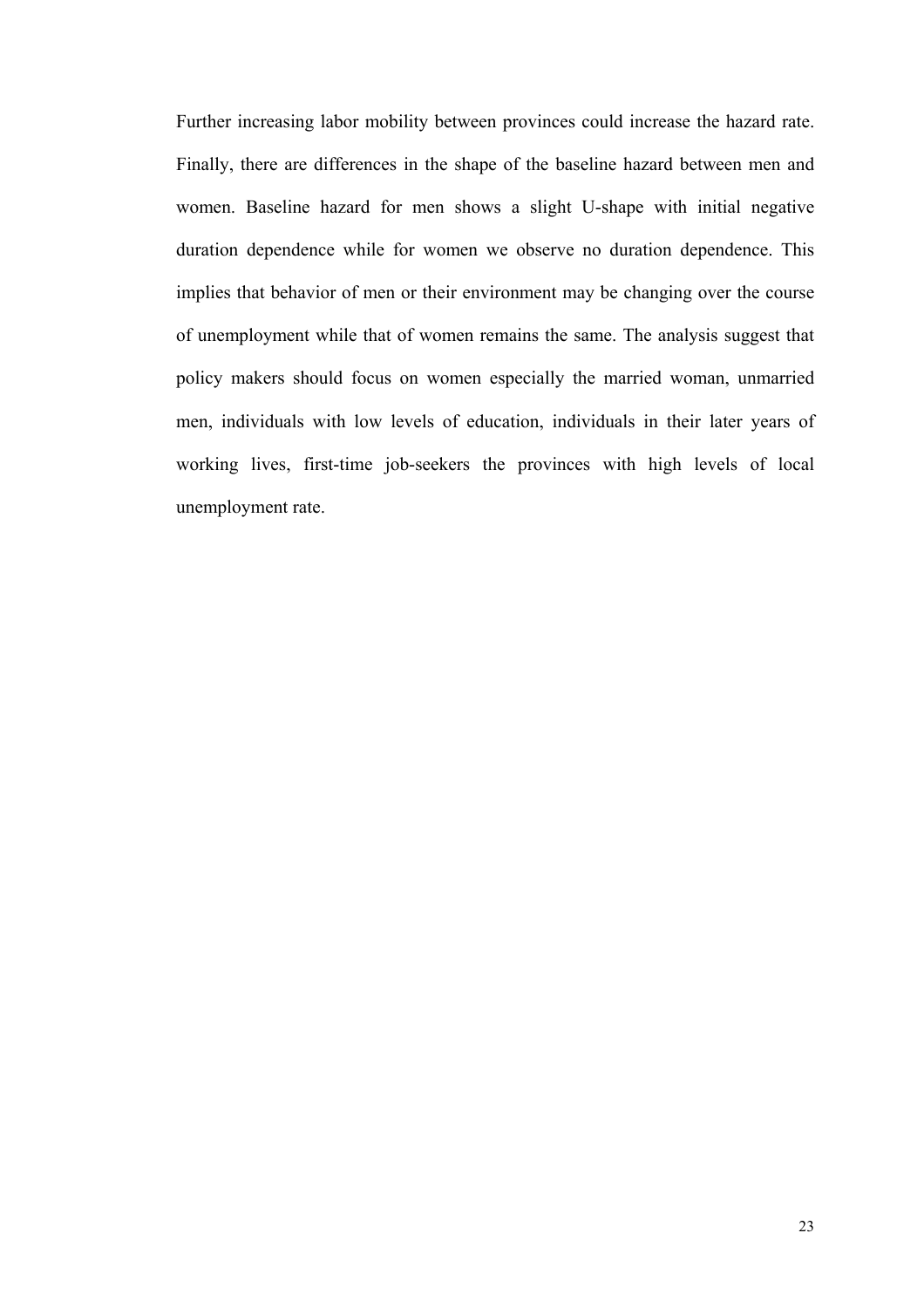# REFERENCES

Alba Ramiez, A. (1998), "Re-Employment Probabilities of Young Workers in Spain" *Investigaciones Economicas*, 22(2), 201-224.

Böheim, R. and Taylor, M. P. (2000), Unemployment Duration and Exit States in Britain, *Discussion Paper No*. 2000-1 Institute for Social and Economic Research, University of Essex.

Bulutay, Tuncer (1995), *Employment Unemployment and Wages in Turkey,* State Institute of Statistics and International Labor Office, Ankara.

Byrne, D. and E. Strobl (2004), "Defining Unemployment in Developing Countries: Evidence from Trinidad and Tobago", *Journal of Development Economics*, 73, 465- 476.

Carling K., Edin, P. A., Harkman, A. and Holmlund, B. (1996), "Unemployment Duration, Unemployment Benefits and Labor Market Programs in Sweden", *Journal of Public Economics*, 59(3), 313-334.

Devine, T.J. and N.M. Kiefer (1991), *Empirical Labor Economics*, Oxford University Press: Oxford.

Foley, Mark C. (1997), Labor Market Dynamics in Russia, *Economic Growth Center: Center Discussion Paper no. 780, New Haven: Yale University.*

Grogan, L. and van den Berg, G.J. (2001), "The Duration of Unemployment in Russia," *Journal of Population Economics,* 14 (3), 549-568.

Hardin, J. and Hilbe, J. (2001), *Generalized Linear Models and Extensions*, Stata Press, Texas-USA.

Ham, J. C. and Rea, A. S. (1987), "Unemployment Insurance and Male Unemployment Duration in Canada," *Journal of Labor Economics,* 5, 325-353.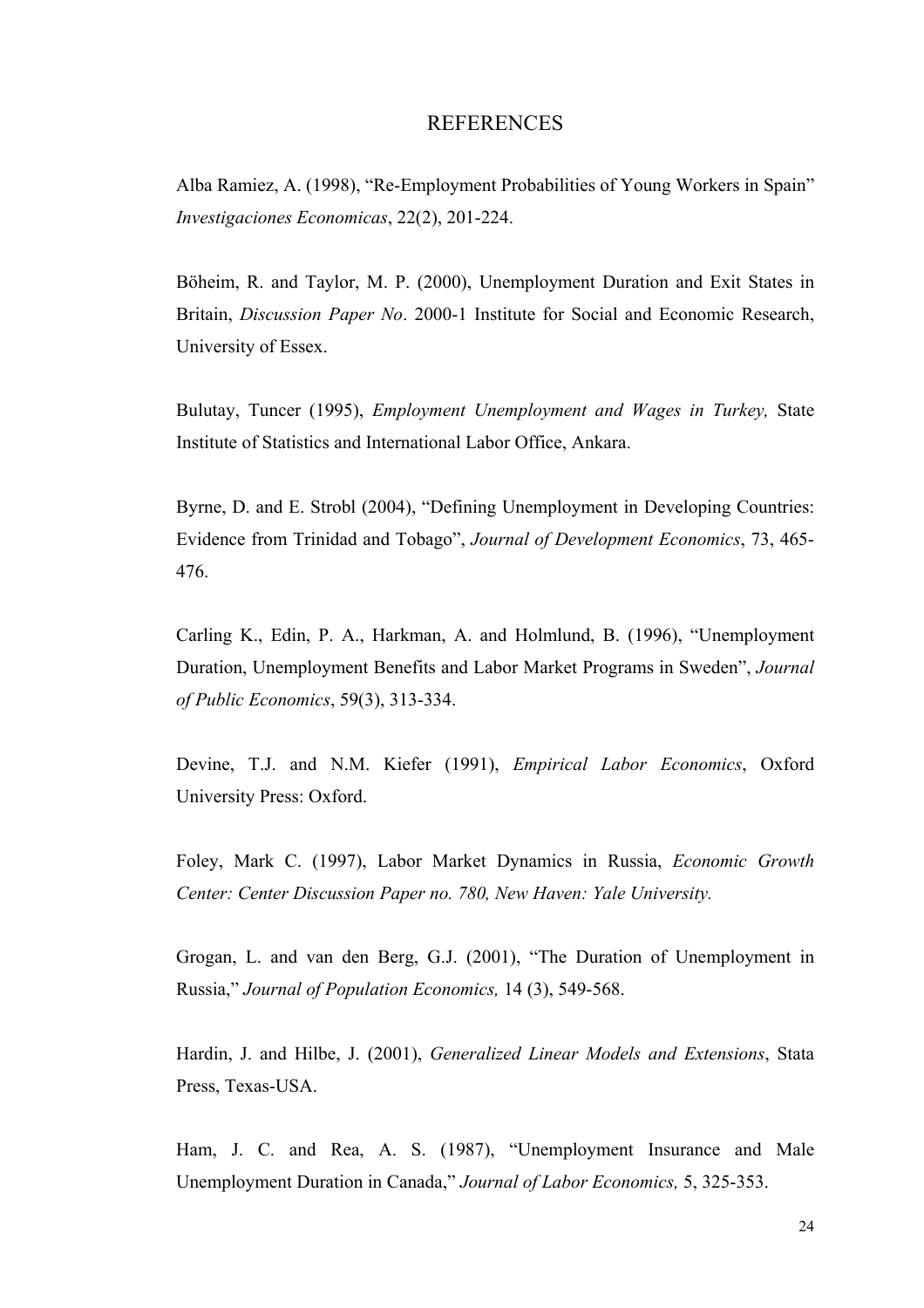Hunt, J. (1995), "The Effect of Unemployment Compensation on Unemployment Duration in Germany", *Journal of Labor Economics*, 13, 88-120.

Hussmanns, R., Mehran, F. and Verma, V. (1990), "*Surveys on Economically Active Population: An ILO Manual on Concepts and Methods"*, ILO, Geneva.

ISKUR (2003), *Background Study on Labor Market and Employment in Turkey*, Prepared for the European Training Foundation, June-2003, Ankara.

Jenkins, S. P. (1995), "Easy Estimation Methods for Discrete-time Duration Models", *Oxford Bulletin of Economics and Statistics*, 57(1), 129-138.

Katz, L. and B. Meyer (1990), "The Impact of the Potential Duration of Unemployment Benefits on the Duration of Unemployment", *Journal of Public Economics*, 41, 45-72

Klein, J.P. and Moeschberger (1997), "*Survival Analysis: Techniques for Censored and Truncated Data*", Springer-Verlag New York, Inc.

Kiefer, N. M. (1988), "Analysis of Grouped duration Data", *Contemporary Mathematics*, 80, 107-139

Kingdon, G. and J. Knight (2000), Are Searching and Non-Searching Unemployment Distinct States When Unemployment is High? The Case of South Africa, *The Center of African Economics Working Paper Series*, 2000/2.

Lubyova, M. and J.C. van Ours (1997), "Unemployment Dynamics and the Restructuring of the Slovak Unemployment Benefit System", *European Economic Review*, 41, 925-934

Meyer, B. D. (1990), "Unemployment Insurance and Unemployment Spells" *Econometrica*, 58(4), 757-782.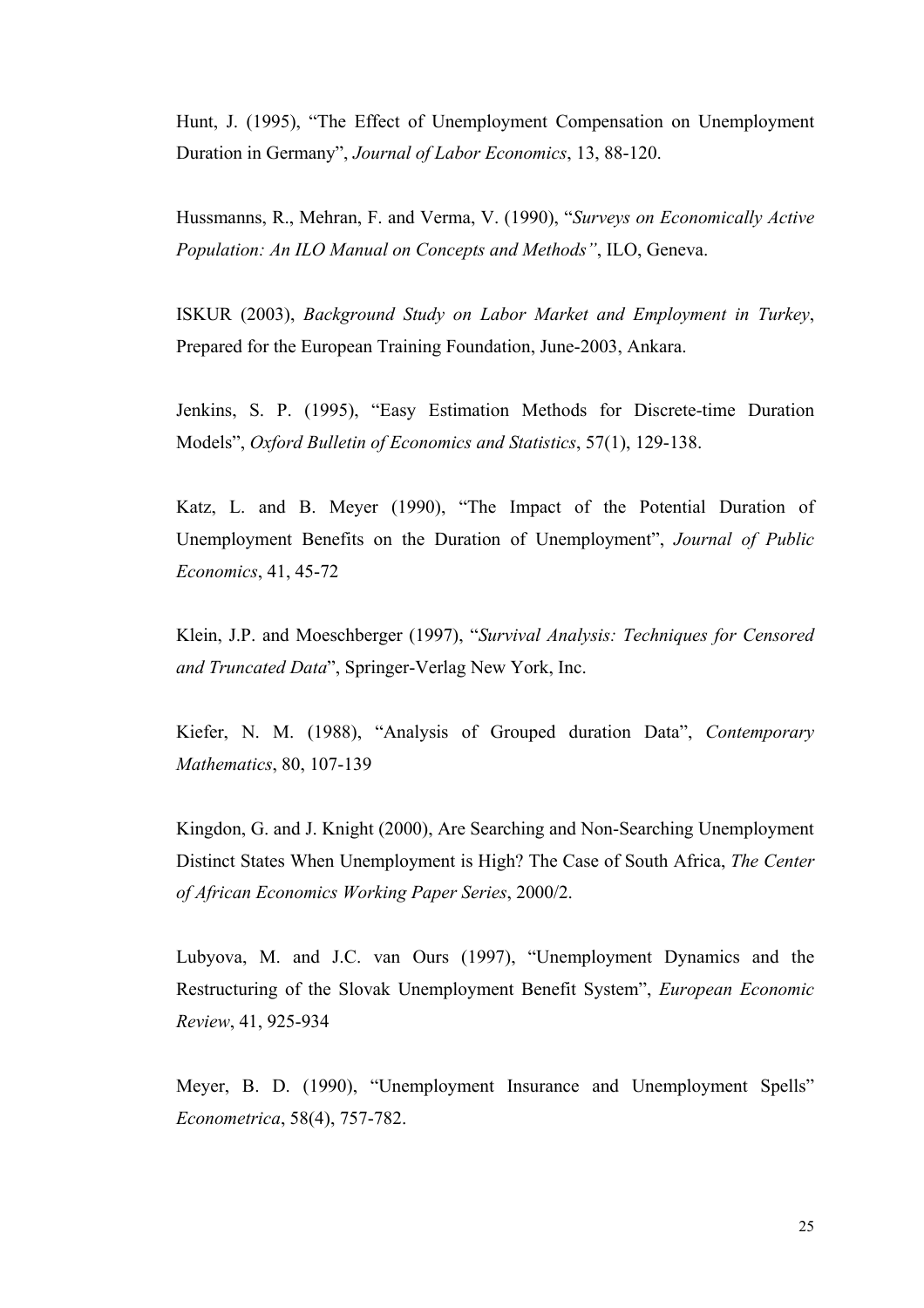Meghir, C., Y. Ioannides, at al. (1989), "Female Participation and Male Unemployment Duration in Greece: Evidence from the Labor Force Survey," *European Economic Review*, 33, 395-406.

Moffit, R. (1985), "Unemployment Insurance and the Distribution of Unemployment Spells," *Journal of Econometrics*, 28, 85-101.

Ozel, H. and Mehran, F. (1992), "*Assessment of Employment and Unemployment",*  Proceedings of Seminar on Employment, Unemployment and Wages in Turkey, SIS, Ankara.

Portugal, P. and Addison, J. T. (2003), Six Ways to Leaving Unemployment, *IZA Discussion Paper No. 954, Bonn.*

Prentice, R. and L. Gloeckler (1978), "Regression Analysis of Grouped Survival Data with Application to Breast Cancer Data", *Biometrics*, 34, 57-67.

Serneels, Pieter (2001), Unemployment Duration in Urban Ethiopia, *Discussion Paper*: *Center for the Study of African Economies*, Oxford University.

State Institute of Statistics (SIS) (2001a), *Household Labor Force Survey Results 2000*, October 2001, Ankara: State Institute of Statistics.

State Institute of Statistics (SIS) (2001b), *Hanehalkı İşgücü Anketi: Kavramlar ve Yöntemler (Household Labor Force Survey: Concepts and Methods),* September 2001, Ankara: State Institute of Statistics, Publication No.2484.

State Institute of Statistics (SIS) (2004), Website of SIS, *www.die.gov.tr*.

Şenses, Fikret (1994), "Labor Market Response to Structural Adjustment and Institutional Pressures: The Turkish Case" *METU Studies in Development,* 21(3), 405-448.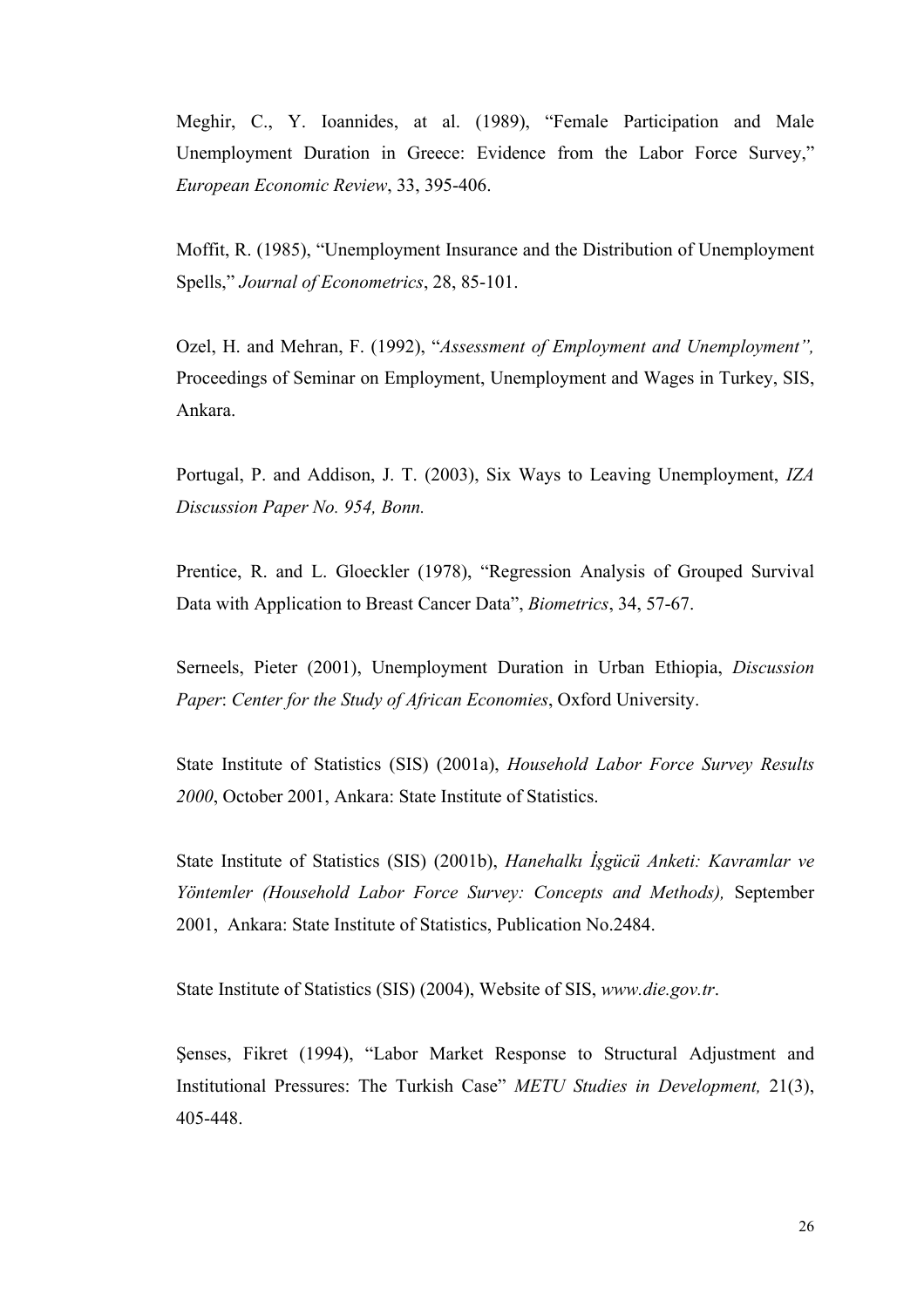Sueyoshi G. T. (1995), "A Class of Binary Response Models for Grouped Duration Data", *Journal of Applied Econometrics*, 10(4), 411-431

Tansel, Aysit (2000), "Formal and Informal Sector Choice of Wage-Earners and Their Wages in Turkey", in *Informal Sector I*, Tuncer Bulutay (ed.), State Institute of Statistics, Turkey.

Tansel, Aysit (2001), "Female Labor Force Participation and Economic Development in Turkey: Time-Series Evidence and Cross-Province Estimates", in *Employment of Women*, Tuncer Bulutay (ed.), State Institute of Statistics, Turkey.

Taşçı, H. M. (2004), "Three essays on Unemployment in Turkey: Individual Level Data Analysis" Unpublished PhD Thesis, METU, Ankara-Turkey .

Tunalı, İ. and R. Asaad (1992), "Market Structure and Spells of Employment and Unemployment: Evidence from the Construction Sector in Egypt", *Journal of Applied Econometrics*, 7, 339-367

van den Berg G. J. (1990), "Non-stationarity in job Search Theory" *Review of Economic Studies*, 57, 255-277.

van den Berg G. J. and J.C. van Ours (1999), "Duration Dependence and Heterogeneity in French Youth Unemployment Durations", *Journal of Population Economics,*12(2), 273-285.

Wooldridge, J. M. (2002), *Econometric Analysis of Cross Section and Panel Data*, MIT Press. Cambridge.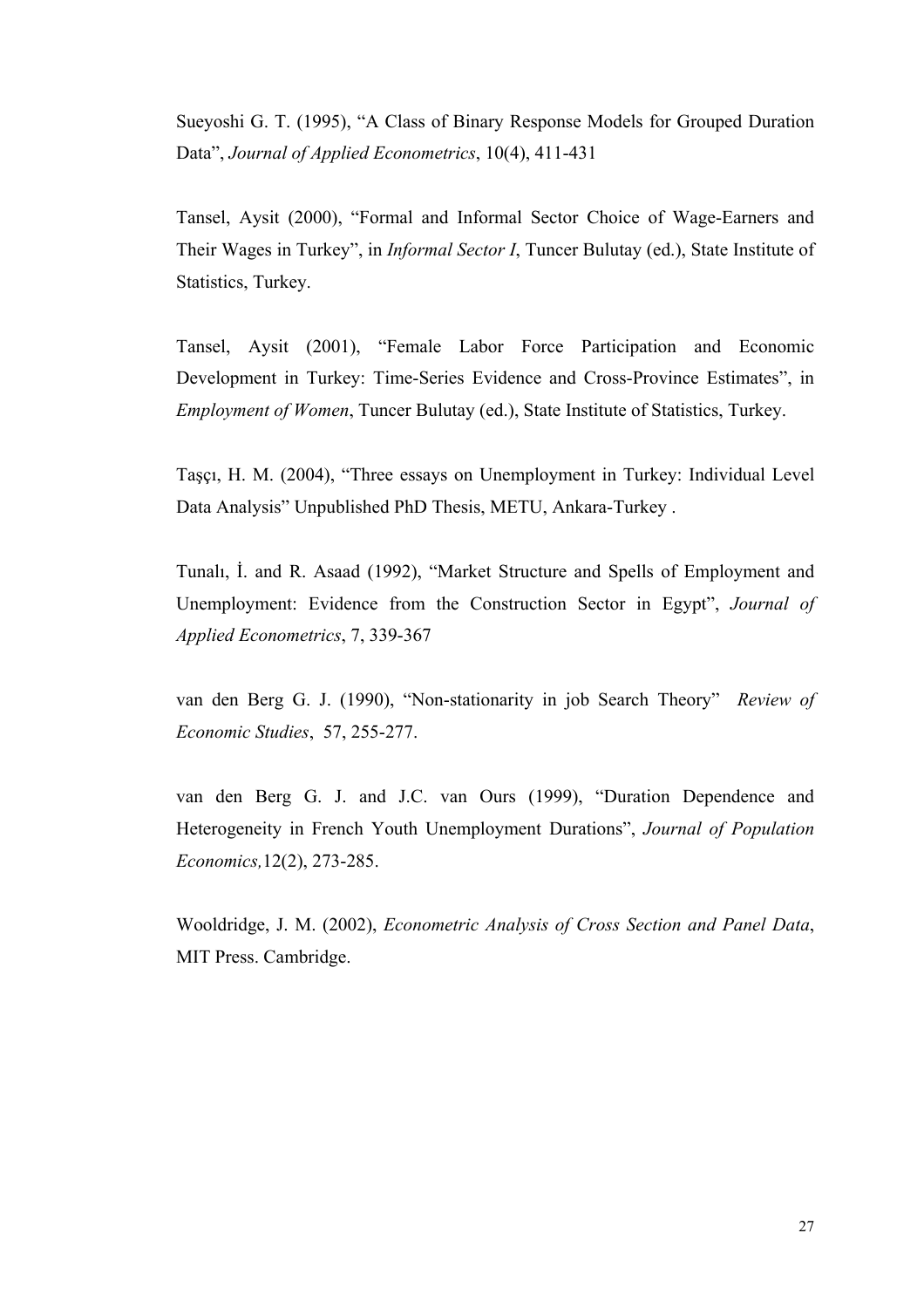| TABLE 1: Unemployment Rates Under Alternative Definitions, Turkey, 2000 and 2001 |        |                    |                             |                    |                      |  |  |  |
|----------------------------------------------------------------------------------|--------|--------------------|-----------------------------|--------------------|----------------------|--|--|--|
|                                                                                  |        |                    | 2000                        |                    | 2001                 |  |  |  |
|                                                                                  |        | ILO-<br>Definition | Broad-<br><b>Definition</b> | ILO-<br>Definition | Broad-<br>Definition |  |  |  |
| All                                                                              | Total  | 7.78               | 11.59                       | 8.45               | 11.56                |  |  |  |
|                                                                                  | Male   | 7.29               | 10.58                       | 8.06               | 10.84                |  |  |  |
|                                                                                  | Female | 9.36               | 14.78                       | 9.70               | 13.80                |  |  |  |
| Urban                                                                            | Total  | 9.24               | 13.41                       | 10.16              | 13.77                |  |  |  |
|                                                                                  | Male   | 8.05               | 11.37                       | 8.88               | 11.92                |  |  |  |
|                                                                                  | Female | 13.93              | 21.09                       | 15.37              | 21.04                |  |  |  |
| Rural                                                                            | Total  | 4.07               | 6.88                        | 4.43               | 6.24                 |  |  |  |
|                                                                                  | Male   | 5.02               | 8.23                        | 5.68               | 7.68                 |  |  |  |
|                                                                                  | Female | 2.04               | 3.97                        | 2.04               | 3.45                 |  |  |  |

**Source:** Computed by the authors using HLFS 2000 and 2001, first and second quarters.

**Notes:** Broad Unemployment is obtained by dropping the criterion of seeking work.

| Table 2: Unemployment Duration by Gender-, Turkey 2000-2001 (%) |        |      |                           |                |                  |                             |                                |  |  |  |
|-----------------------------------------------------------------|--------|------|---------------------------|----------------|------------------|-----------------------------|--------------------------------|--|--|--|
|                                                                 |        | N    | $\leq$ = 3<br>$month(\%)$ | $4-6$<br>month | 7-9 month<br>(%) | $10 - 12$<br>months $(\% )$ | More than 12<br>months $(\% )$ |  |  |  |
| ILO-<br>definition                                              | Male   | 3532 | 56.94                     | 20.55          | 4.39             | 9.23                        | 8.9                            |  |  |  |
|                                                                 | Female | 1302 | 44.09                     | 20.28          | 4.22             | 16.74                       | 14.6                           |  |  |  |
| <b>Broad</b><br>definition                                      | Male   | 4956 | 41.53                     | 24.64          | 6.72             | 13.46                       | 13.66                          |  |  |  |
|                                                                 | Female | 2027 | 29.26                     | 21.81          | 6.27             | 21.36                       | 21.3                           |  |  |  |

Source: See Table 1. Notes: See Table 1.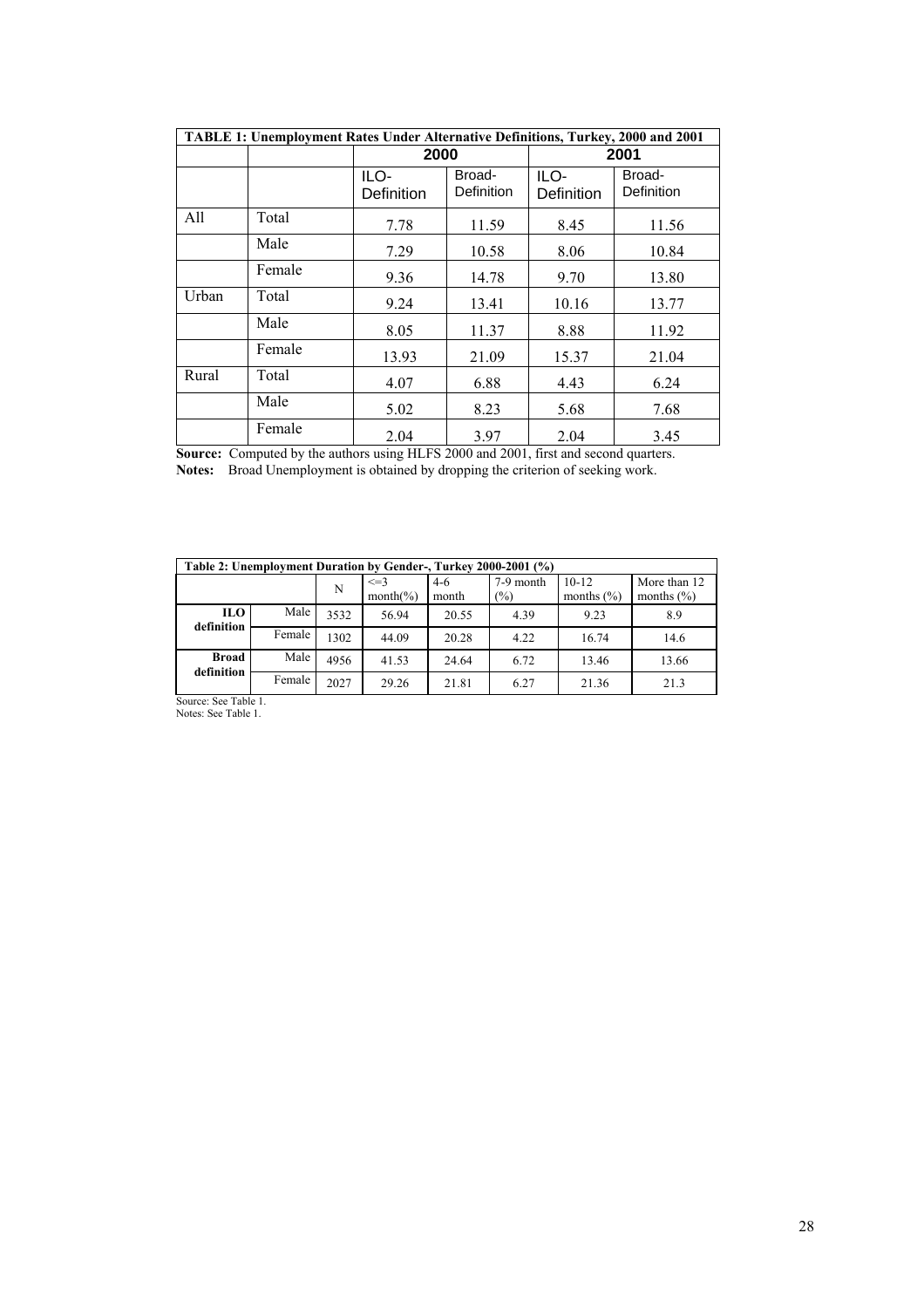**ILO definition** 

|         | N    | $\leq$ 3 months<br>(%) | 4-6 months<br>$(\%)$ | 7-9 month | $10 - 12$<br>months $(\% )$ | More than 12<br>months |
|---------|------|------------------------|----------------------|-----------|-----------------------------|------------------------|
|         | 4834 | 53.48                  | 20.48                | 4.34      | 11.25                       | 10.45                  |
| Age1519 | 843  | 54.33                  | 21.95                | 5.1       | 11.51                       | 7.13                   |
| Age2024 | 1208 | 52.9                   | 18.63                | 5.13      | 11.67                       | 11.67                  |
| Age2534 | 1345 | 53.23                  | 20.07                | 4.31      | 11.23                       | 11.15                  |
| Age3544 | 855  | 57.43                  | 20.23                | 3.16      | 9.71                        | 9.47                   |
| Age4554 | 444  | 50.0                   | 23.2                 | 2.7       | 13.06                       | 11.03                  |
| Age55pl | 139  | 42.45                  | 24.46                | 5.76      | 10.07                       | 17.27                  |

**Broad definition** 

|            | N    | $\leq$ 3 months<br>(%) | 4-6 months<br>$\frac{1}{2}$ | 7-9 month | $10 - 12$<br>months $(\% )$ | More than 12<br>months |
|------------|------|------------------------|-----------------------------|-----------|-----------------------------|------------------------|
| Total      | 6983 | 37.96                  | 23.81                       | 6.59      | 15.75                       | 15.88                  |
| Age1519    | 1254 | 37.48                  | 25.68                       | 8.37      | 17.38                       | 11.08                  |
| Age $2024$ | 1794 | 36.62                  | 22.24                       | 7.19      | 16.39                       | 17.56                  |
| Age2534    | 1925 | 38.29                  | 23.38                       | 6.18      | 14.34                       | 17.82                  |
| Age3544    | 1162 | 43.2                   | 24.35                       | 4.99      | 13.34                       | 14.11                  |
| Age4554    | 650  | 34.77                  | 24.77                       | 5.69      | 18.77                       | 16.00                  |
| Age55pl    | 198  | 29.8                   | 24.24                       | 6.06      | 17.68                       | 22.23                  |

Source: See Table 1. Notes: See Table 1.

| Table 4: Distribution of Unemployment Duration by Education. Turkey 2000-2001. (%). |  |
|-------------------------------------------------------------------------------------|--|
| <b>ILO</b> definition                                                               |  |

| тьо чениции                  |      |                           |                      |           |                           |                        |
|------------------------------|------|---------------------------|----------------------|-----------|---------------------------|------------------------|
|                              | N    | $\leq$ 3 months<br>$(\%)$ | 4-6 months<br>$(\%)$ | 7-9 month | $10-12$<br>months $(\% )$ | More than 12<br>months |
| Total                        | 4834 | 53.48                     | 20.48                | 4.34      | 11.25                     | 10.45                  |
| Under<br>Primary             | 280  | 53.93                     | 24.64                | 3.57      | 9.29                      | 8.57                   |
| Primary                      | 2303 | 57.27                     | 20.1                 | 3.43      | 10.64                     | 8.55                   |
| Middle<br>School             | 670  | 54.18                     | 21.79                | 4.33      | 9.7                       | 10.00                  |
| High School                  | 807  | 46.1                      | 19.33                | 6.2       | 12.76                     | 15.62                  |
| Voc.High Sc.                 | 414  | 50.0                      | 20.53                | 4.35      | 10.87                     | 14.25                  |
| Two Year<br>University       | 137  | 43.07                     | 17.52                | 8.03      | 17.52                     | 13.87                  |
| Four Years<br>Univ. and over | 223  | 51.12                     | 21.08                | 5.83      | 16.14                     | 5.82                   |

#### **Broad Definition**

|                              | N    | $\leq$ 3 months<br>$\frac{1}{2}$ | 4-6 months<br>$(\%)$ | 7-9 month | $10-12$<br>months $(\% )$ | More than 12<br>months |
|------------------------------|------|----------------------------------|----------------------|-----------|---------------------------|------------------------|
| Total                        | 6983 | 37.96                            | 23.81                | 6.59      | 15.75                     | 15.88                  |
| Under<br>Primary             | 402  | 39.3                             | 29.85                | 5.72      | 12.44                     | 12.69                  |
| Primary                      | 3138 | 42.73                            | 23.77                | 5.96      | 13.93                     | 13.6                   |
| Middle<br>School             | 968  | 38.53                            | 24.38                | 5.99      | 15.39                     | 15.70                  |
| High School                  | 1352 | 28.4                             | 23.37                | 7.47      | 19.6                      | 21.14                  |
| Voc.High Sc.                 | 629  | 34.34                            | 20.83                | 7         | 17.81                     | 20.03                  |
| Two Year<br>University       | 196  | 31.12                            | 21.94                | 10.2      | 18.37                     | 18.36                  |
| Four Years<br>Univ. and over | 298  | 39.6                             | 23.83                | 9.06      | 17.11                     | 10.41                  |

Source: See Table 1.

Notes: See Table 1.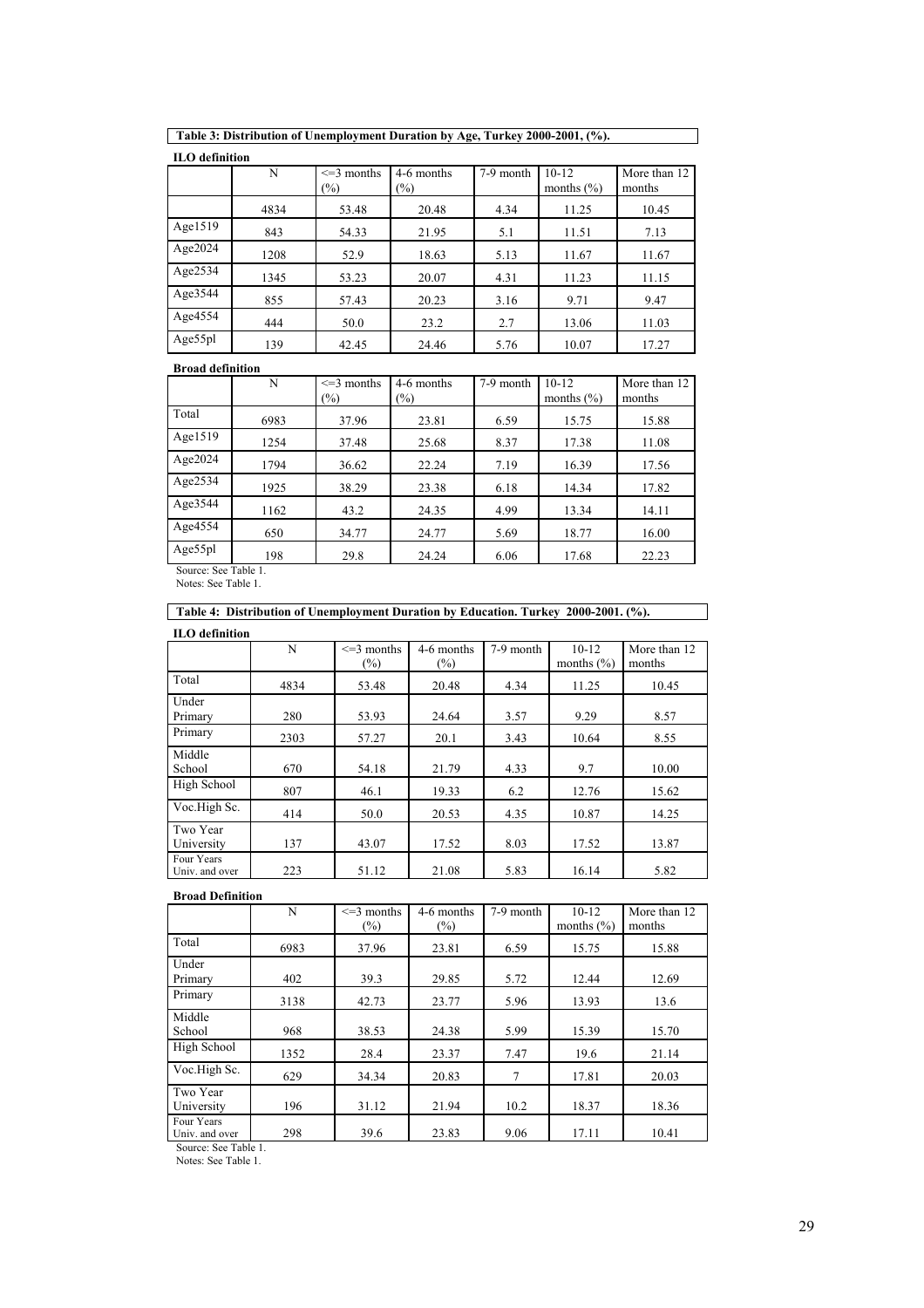| Table 5: Log Rank Test of Differences in Hazard Rates of Selected Labor Market |            |                                   |               |            |                                   |               |  |  |  |  |
|--------------------------------------------------------------------------------|------------|-----------------------------------|---------------|------------|-----------------------------------|---------------|--|--|--|--|
| <b>Groups Under ILO and Broad Definitions of Unemployment</b>                  |            |                                   |               |            |                                   |               |  |  |  |  |
|                                                                                |            | Calculated $X^2(1)$ Statistic and |               |            | Calculated $X^2(1)$ Statistic and |               |  |  |  |  |
|                                                                                |            | Probability>Chi-squared           |               |            | Probability>Chi-squared           |               |  |  |  |  |
|                                                                                |            | <b>ILO DEFINITION</b>             |               |            | <b>BROAD DEFINITION</b>           |               |  |  |  |  |
| <b>LABOR FORCE</b><br><b>GROUPS</b>                                            | <b>ALL</b> | <b>MALE</b>                       | <b>FEMALE</b> | <b>ALL</b> | <b>MALE</b>                       | <b>FEMALE</b> |  |  |  |  |
| Male/Female                                                                    | $214.6***$ |                                   |               | 321.6***   |                                   |               |  |  |  |  |
| Age Group                                                                      | 29.15***   | $26.32***$                        | 4.16          | 31.55***   | 33.32 ***                         | 3.81          |  |  |  |  |
| First-time/Others                                                              | 109.9***   | 42.04***                          | $11.89***$    | 137.86***  | 46.64***                          | 13.99***      |  |  |  |  |
| Married/Others                                                                 | 74.2***    | 44 25***                          | $5.42**$      | 83.8***    | 49 40***                          | $5.85**$      |  |  |  |  |
| Graduated<br>from<br>University/Others                                         | 2.44       | $2.67*$                           | $922***$      | 0.34       | 1.50                              | $17.39***$    |  |  |  |  |
| in Urban<br>Lives<br>Areas/Others                                              | $6.54***$  | 1.26                              | 0.44          | 20.63***   | $10.22***$                        | 0.12          |  |  |  |  |

\*\*\* Significant at 1 % ; \*\* Significant at 5 % ; \* Significant at 10 %

Note: Age groups are: age 15-19, 20-24, 25-34, 35-44, 45-54, above 55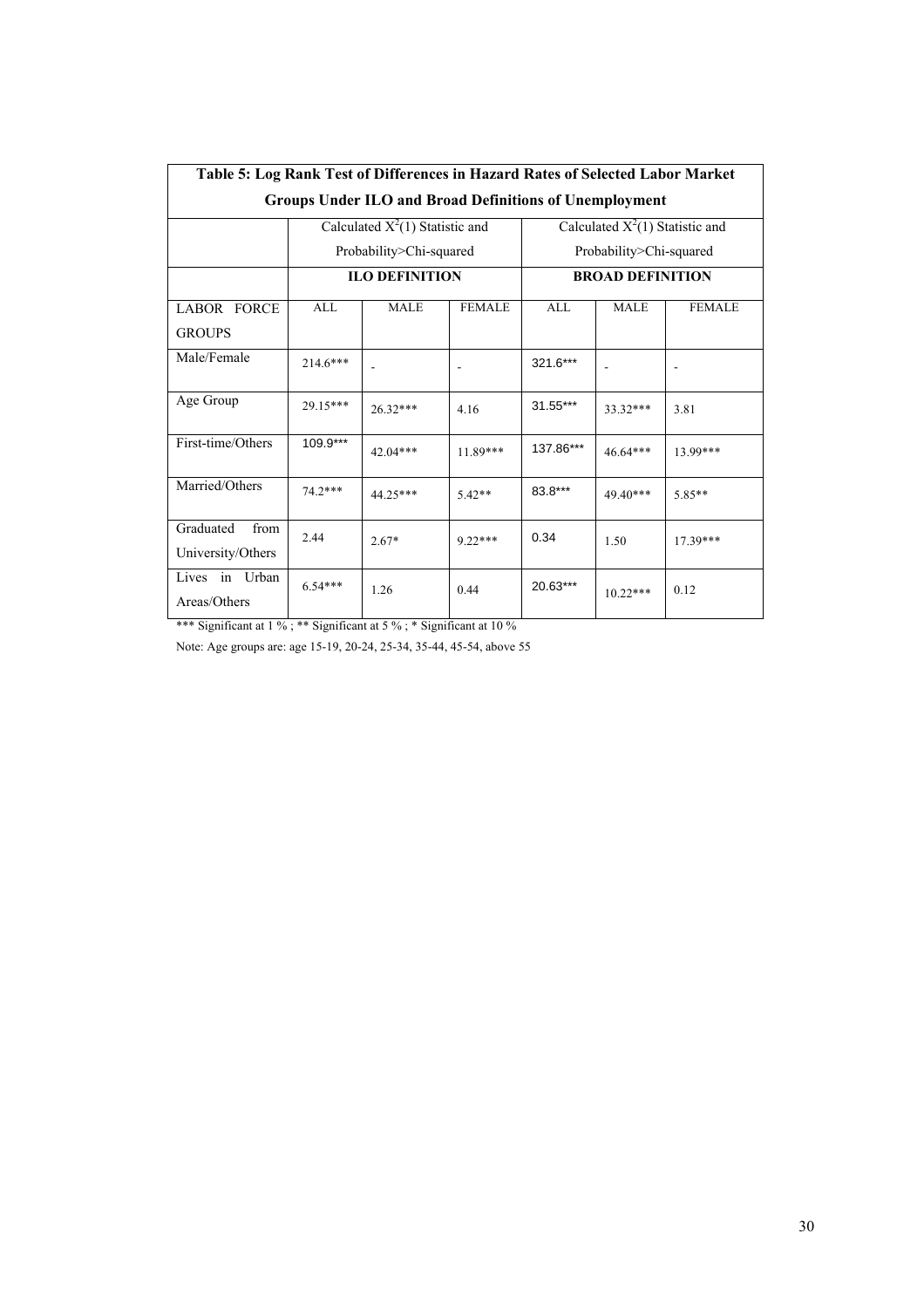|                |                                               | <b>Table 6: Testing For Proportionality -ILO Definition-</b>                  |                                                    |                                       |                                                         |
|----------------|-----------------------------------------------|-------------------------------------------------------------------------------|----------------------------------------------------|---------------------------------------|---------------------------------------------------------|
|                |                                               | <b>Proportional Hazard Model and Exponential Model</b>                        |                                                    |                                       |                                                         |
| All            | Proportional<br>Hazard<br>Model<br>$-3057.11$ | Exponential<br>Model<br>$-3179.21$                                            | <b>LR</b> test PH&<br><b>Exponential</b><br>244.21 | Critical<br>Value<br>19.7             | <b>Decision</b><br><b>Accept PH</b>                     |
| Male           | $-2553.39$                                    | $-2664.62$                                                                    | 222.46                                             | 19.7                                  | <b>Accept PH</b>                                        |
| Female         | $-454.98$                                     | $-474.50$                                                                     | 39.05                                              | 19.7                                  | <b>Accept PH</b>                                        |
|                |                                               | Proportional Hazard Model & Unrestricted Model with time varying Coefficients |                                                    |                                       |                                                         |
| All<br>Male    | PH Model<br>$-3057.11$<br>$-2553.39$          | Non-PH<br>$-2848.09$<br>$-2371.99$                                            | LR test Non-<br>PH and PH<br>418.04<br>362.78      | Critical<br>Value<br>373.08<br>349.65 | <b>Decision</b><br><b>Reject PH</b><br><b>Reject PH</b> |
| Female         | -454.98                                       | $-339.37$                                                                     | 231.20                                             | 349.65                                | <b>Accept PH</b>                                        |
|                |                                               | <b>Table 7: Testing For Proportionality -Broad Definition-</b>                |                                                    |                                       |                                                         |
|                |                                               | <b>Proportional Hazard Model and Exponential Model</b>                        |                                                    |                                       |                                                         |
|                | Proportional<br>Hazard<br>Model               | Exponential<br>Model                                                          | <b>LR</b> test PH&<br><b>Exponential</b>           | Critical<br>Value                     | <b>Decision</b>                                         |
| All            | $-4700.47$                                    | $-4826.17$                                                                    | 251.41                                             | 19.7                                  | <b>Accept PH</b>                                        |
| Male           | -3888.43                                      | -3986.63                                                                      | 196.41                                             | 19.7                                  | <b>Accept PH</b>                                        |
| Female         | $-765.94$                                     | $-803.08$                                                                     | 74.27                                              | 19.7                                  | <b>Accept PH</b>                                        |
|                |                                               | Proportional Hazard Model & Unrestricted Model with time varying Coefficients |                                                    |                                       |                                                         |
|                | PH Model                                      | Non-PH                                                                        | LR test Non-<br>PH and PH                          | Critical<br>Value                     | <b>Decision</b>                                         |
| All            | $-4700.47$                                    | $-4516.00$                                                                    | 368.94                                             | 373.08                                | <b>Reject PH</b>                                        |
| Male<br>Female | -3888.43<br>$-765.94$                         | $-3731.16$<br>$-627.20$                                                       | 314.53<br>277.48                                   | 349.65<br>349.65                      | <b>Accept PH</b><br><b>Accept PH</b>                    |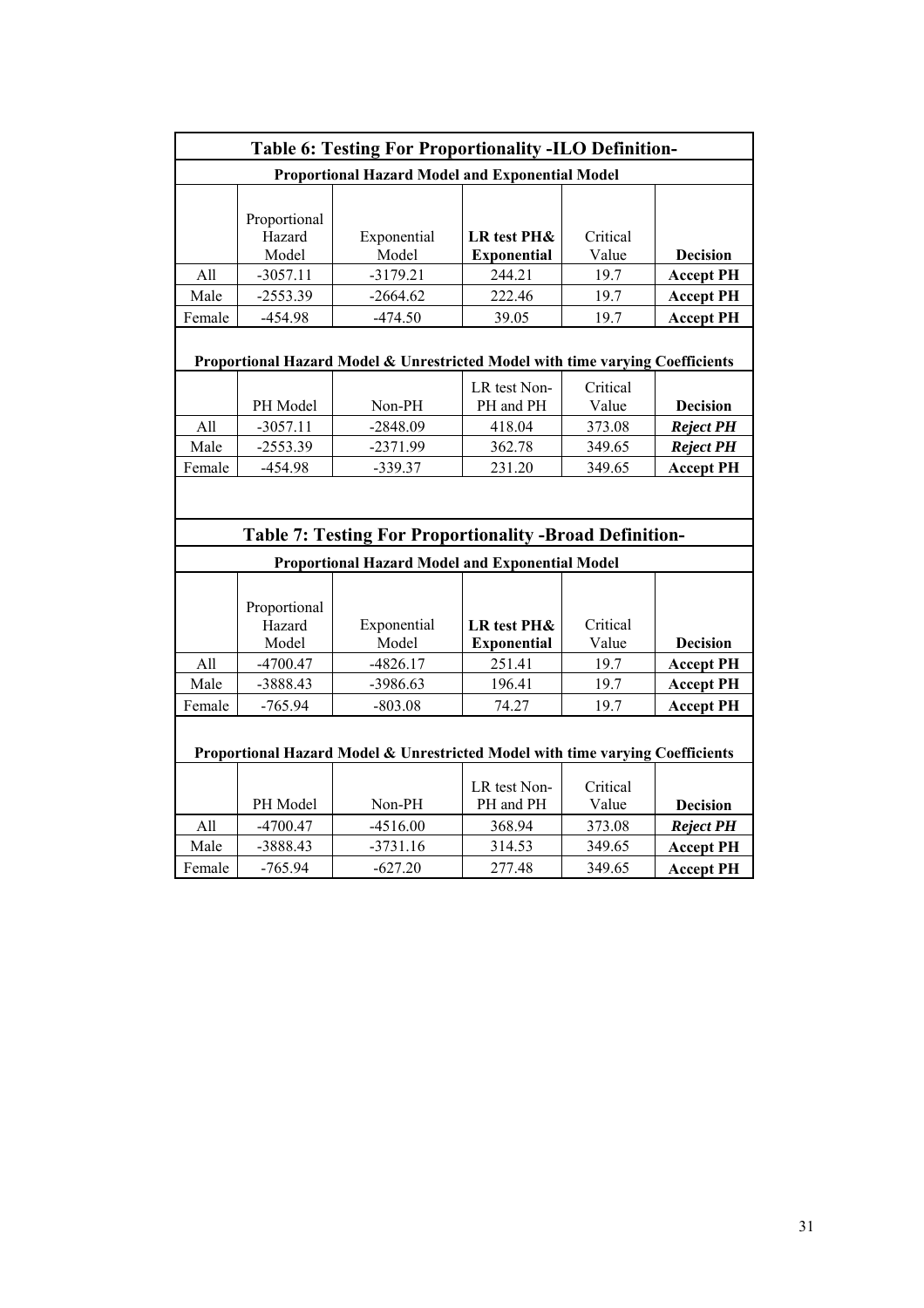|                                                                    |                            |                          |                          |                        |                          | Table 8: Group Duration Approach Under ILO Definition of Unemployment |                          |                          |                        |
|--------------------------------------------------------------------|----------------------------|--------------------------|--------------------------|------------------------|--------------------------|-----------------------------------------------------------------------|--------------------------|--------------------------|------------------------|
| Variables                                                          |                            | <b>ALL</b><br>Log-log    | Log-Normal               | Proportional           | <b>MALE</b><br>Log-log   | Log-Normal                                                            | Proportional             | <b>FEMALE</b><br>Log-log | Log-Normal             |
| urban                                                              | Proportional<br>$0.185***$ | $0.219**$                | $0.131**$                | $0.161*$               | $0.191*$                 | $0.115**$                                                             | 0.589                    | 0.623                    | $0.301*$               |
|                                                                    | [0.090]                    | [0.101]                  | [0.053]                  | [0.094]                | [0.105]                  | [0.056]                                                               | [0.419]                  | [0.430]                  | [0.182]                |
| female                                                             | $-0.522***$                | $-0.542***$              | $-0.249***$              |                        |                          |                                                                       |                          |                          |                        |
| married                                                            | [0.118]<br>$0.407***$      | [0.125]<br>$0.453***$    | [0.061]<br>$0.251***$    | $0.395***$             | $0.442***$               | $0.242***$                                                            | $-0.478*$                | $-0.530**$               | $-0.282**$             |
|                                                                    | [0.089]                    | [0.100]                  | [0.054]                  | [0.093]                | [0.105]                  | [0.058]                                                               | [0.252]                  | [0.256]                  | [0.117]                |
| FemMar                                                             | $-1.015***$                | -1.098***                | $-0.570***$              |                        |                          |                                                                       |                          |                          |                        |
|                                                                    | [0.230]                    | [0.239]                  | [0.111]                  |                        |                          |                                                                       |                          |                          |                        |
| <b>Marmarra</b>                                                    | 0.061<br>[0.107]           | 0.063<br>[0.118]         | 0.038<br>[0.061]         | 0.042<br>[0.114]       | 0.041<br>[0.126]         | 0.025<br>[0.067]                                                      | 0.253<br>[0.386]         | 0.278<br>[0.399]         | 0.136<br>[0.172]       |
| Aegean                                                             | 0.030                      | 0.034                    | 0.029                    | 0.010                  | 0.007                    | 0.009                                                                 | 0.223                    | 0.273                    | 0.158                  |
|                                                                    | [0.121]                    | [0.133]                  | [0.070]                  | [0.128]                | [0.143]                  | [0.077]                                                               | [0.426]                  | [0.433]                  | [0.184]                |
| <b>Mediterrian</b>                                                 | 0.110                      | 0.120                    | 0.068                    | 0.086                  | 0.087                    | 0.053                                                                 | 0.337                    | 0.370                    | 0.157                  |
| <b>BlackSea</b>                                                    | [0.119]                    | [0.131]<br>$-0.156$      | [0.068]<br>$-0.093$      | [0.126]                | [0.140]<br>$-0.094$      | [0.074]<br>$-0.056$                                                   | [0.425]<br>$-0.345$      | [0.433]<br>$-0.348$      | [0.182]<br>-0.172      |
|                                                                    | -0.132<br>[0.130]          | [0.142]                  | [0.074]                  | $-0.077$<br>[0.139]    | [0.153]                  | [0.082]                                                               | [0.444]                  | [0.453]                  | [0.193]                |
| EastAnatolia                                                       | 0.223                      | 0.235                    | 0.119                    | 0.217                  | 0.225                    | 0.115                                                                 | $-0.079$                 | $-0.099$                 | $-0.108$               |
|                                                                    | [0.137]                    | [0.154]                  | [0.083]                  | [0.140]                | [0.159]                  | [0.086]                                                               | [1.067]                  | [1.070]                  | [0.456]                |
| SouthEastAnatolia                                                  | $0.469***$<br>[0.128]      | $0.513***$<br>[0.145]    | $0.271***$<br>[0.078]    | $0.531***$<br>[0.132]  | $0.597***$<br>[0.151]    | $0.327***$<br>[0.083]                                                 | $-1.639$<br>[1.085]      | $-1.659$<br>[1.127]      | $-0.614$<br>[0.451]    |
| Prim                                                               | 1.055***                   | $1.107***$               | $0.527***$               | $0.969***$             | 1.006***                 | $0.494***$                                                            | $2.647***$               | 2.886***                 | $1.010**$              |
|                                                                    | [0.194]                    | [0.214]                  | [0.101]                  | [0.196]                | [0.208]                  | [0.100]                                                               | [0.774]                  | [0.991]                  | $[0.509]$              |
| Mid                                                                | $0.934***$                 | 0.976***                 | $0.460***$               | $0.816***$             | $0.833***$               | $0.395***$                                                            | $3.278***$               | 3.538***                 | 1.289**                |
| High                                                               | [0.201]<br>0.906***        | [0.221]<br>$0.959***$    | [0.107]<br>$0.466***$    | [0.204]<br>$0.693***$  | [0.218]<br>$0.706***$    | [0.108]<br>$0.336***$                                                 | [0.886]<br>$3.637***$    | [1.091]<br>3.919***      | [0.541]<br>1.468***    |
|                                                                    | [0.209]                    | [0.232]                  | [0.111]                  | [0.215]                | [0.232]                  | [0.114]                                                               | [0.853]                  | [1.073]                  | [0.537]                |
| VocHigh                                                            | $1.104***$                 | $1.164***$               | $0.560***$               | $0.977***$             | $1.012***$               | $0.497***$                                                            | $3.140***$               | $3.422***$               | 1.276**                |
|                                                                    | [0.225]                    | [0.247]                  | [0.119]                  | [0.230]                | [0.246]                  | [0.122]                                                               | [0.824]                  | [1.036]                  | [0.527]                |
| <b>TwoYear</b>                                                     | $1.847***$<br>[0.256]      | 1.962***<br>[0.283]      | $0.964***$<br>[0.141]    | 1.587***<br>[0.287]    | 1.670***<br>[0.312]      | $0.830***$<br>[0.162]                                                 | 4.447***<br>[0.803]      | 4.799***<br>[1.030]      | 1.930***<br>$[0.529]$  |
| <b>FourYearOver</b>                                                | 1.565***                   | 1.701***                 | $0.865***$               | $1.008***$             | 1.068***                 | $0.541***$                                                            | 4.943***                 | 5.338***                 | 2.141***               |
|                                                                    | [0.272]                    | [0.301]                  | [0.145]                  | [0.319]                | [0.345]                  | [0.172]                                                               | [0.905]                  | [1.139]                  | $[0.569]$              |
| age2024                                                            | $-0.015$                   | $-0.002$                 | 0.005                    | 0.010                  | 0.024                    | 0.025                                                                 | $-0.522*$                | $-0.527$                 | $-0.239'$              |
| age2534                                                            | [0.112]<br>$-0.184$        | [0.122]<br>$-0.200$      | [0.063]<br>$-0.106$      | [0.125]<br>$-0.144$    | [0.138]<br>$-0.157$      | [0.073]<br>$-0.080$                                                   | [0.266]<br>$-0.616**$    | [0.276]<br>$-0.636**$    | [0.127]<br>-0.296**    |
|                                                                    | [0.116]                    | [0.127]                  | [0.066]                  | [0.129]                | [0.143]                  | [0.077]                                                               | [0.284]                  | [0.293]                  | [0.132]                |
| age3544                                                            | $-0.157$                   | $-0.179$                 | $-0.108$                 | $-0.079$               | $-0.091$                 | $-0.048$                                                              | $-0.976**$               | $-0.999**$               | -0.471**               |
|                                                                    | [0.130]                    | [0.143]                  | [0.076]                  | [0.143]                | [0.160]                  | [0.087]                                                               | [0.418]                  | [0.432]                  | [0.189]                |
| age4554                                                            | -0.528***<br>[0.154]       | $-0.590***$<br>[0.169]   | $-0.328***$<br>[0.089]   | $-0.456***$<br>[0.166] | $-0.514***$<br>[0.183]   | $-0.286***$<br>[0.099]                                                | $-1.226**$<br>[0.564]    | $-1.269**$<br>[0.594]    | -0.484*<br>$[0.275]$   |
| age55pl                                                            | $-0.807***$                | $-0.889***$              | $-0.474***$              | $-0.712***$            | $-0.789***$              | -0.415***                                                             | $-14.413***$             | $-14.772***$             | $-4.276***$            |
|                                                                    | [0.225]                    | [0.244]                  | [0.125]                  | [0.231]                | [0.253]                  | [0.132]                                                               | [0.515]                  | [0.532]                  | [0.228]                |
| unemprate                                                          | $-4.141**$                 | -4.586**                 | $-2.510**$               | $-3.687**$             | $-4.096*$                | $-2.286**$                                                            | $-8.691**$               | $-9.323**$               | $-4.390**$             |
| occup2                                                             | [0.780]<br>$0.866***$      | [0.843]<br>$0.973***$    | [0.428]<br>$0.527***$    | [0.814]<br>$0.957***$  | [0.887]<br>$1.087***$    | [0.464]<br>$0.612***$                                                 | [2.720]<br>0.522         | [2.798]<br>0.520         | [1.183]<br>0.187       |
|                                                                    | [0.330]                    | [0.367]                  | [0.190]                  | [0.356]                | [0.401]                  | [0.213]                                                               | [1.095]                  | [1.116]                  | [0.486]                |
| occup3                                                             | $-0.412*$                  | $-0.393*$                | $-0.155$                 | $-0.765***$            | $-0.764**$               | $-0.338**$                                                            | 0.067                    | 0.075                    | 0.025                  |
|                                                                    | [0.215]                    | [0.224]                  | [0.102]                  | [0.290]                | [0.300]                  | [0.138]                                                               | [0.385]                  | [0.386]                  | [0.169]                |
| occup4                                                             | $1.073***$<br>[0.188]      | $1.161***$<br>[0.202]    | $0.598***$<br>[0.100]    | $1.015***$<br>[0.219]  | $1.106***$<br>[0.235]    | $0.593***$<br>[0.120]                                                 | 1.095***<br>[0.407]      | $1.177***$<br>[0.432]    | $0.551***$<br>[0.201]  |
| occup5                                                             | $0.500***$                 | $0.553***$               | $0.299***$               | 0.316                  | 0.348                    | $0.196*$                                                              | $1.662***$               | $1.771***$               | $0.803***$             |
|                                                                    | [0.193]                    | [0.206]                  | [0.100]                  | [0.223]                | [0.237]                  | [0.119]                                                               | [0.413]                  | [0.436]                  | [0.206]                |
| occup6                                                             | 1.938***                   | 2.221***                 | $1.229***$               | 1.805***               | 2.087***                 | $1.181***$                                                            | 2.698***                 | 2.873***                 | 1.374***               |
| occup7                                                             | [0.191]<br>$0.908***$      | [0.214]<br>$0.984***$    | [0.110]<br>$0.514***$    | [0.219]<br>$0.770***$  | [0.243]<br>$0.832***$    | [0.127]<br>$0.443***$                                                 | [0.576]<br>$1.480***$    | [0.609]<br>$1.572***$    | [0.292]<br>$0.713***$  |
|                                                                    | [0.177]                    | [0.188]                  | [0.091]                  | [0.206]                | [0.220]                  | [0.110]                                                               | [0.376]                  | [0.397]                  | [0.184]                |
| occup8                                                             | $-0.272$                   | $-0.254$                 | $-0.083$                 | $-0.879$               | $-0.894$                 | $-0.395$                                                              | $1.957***$               | $2.134***$               | $1.020***$             |
|                                                                    | [0.418]<br>$-0.298*$       | [0.434]<br>$-0.334**$    | [0.201]<br>$-0.179**$    | [0.542]<br>$-0.167$    | [0.556]<br>$-0.187$      | [0.247]<br>$-0.097$                                                   | [0.714]<br>$-0.876**$    | [0.787]<br>$-0.915**$    | [0.378]<br>$-0.414**$  |
| firsttime                                                          | [0.092]                    | [0.099]                  | [0.050]                  | [0.104]                | [0.115]                  | [0.061]                                                               | [0.205]                  | [0.213]                  | [0.096]                |
| h <sub>1</sub>                                                     | $-2.370**$                 | $-2.297***$              | $-1.295***$              | $-2.127***$            | $-2.040**$               | $-1.167***$                                                           | $-4.129**$               | $-4.137***$              | $-2.051***$            |
|                                                                    | [0.051]                    | [0.054]                  | [0.027]                  | [0.059]                | [0.063]                  | [0.031]                                                               | [0.207]                  | [0.215]                  | [0.091]                |
| h <sub>2</sub>                                                     | $-2.615***$<br>[0.074]     | $-2.571***$<br>[0.080]   | $-1.441***$<br>[0.040]   | $-2.361***$<br>[0.082] | $-2.303***$<br>[0.089]   | $-1.311***$<br>[0.046]                                                | $-4.348***$<br>[0.267]   | $-4.370***$<br>[0.279]   | $-2.166***$<br>[0.121] |
| h <sub>3</sub>                                                     | $-3.800***$                | $-3.828***$              | $-2.063***$              | $-3.599***$            | $-3.628***$              | $-1.991***$                                                           | $-5.177***$              | $-5.265***$              | $-2.574***$            |
|                                                                    | [0.168]                    | [0.174]                  | [0.080]                  | [0.184]                | [0.191]                  | [0.088]                                                               | [0.406]                  | [0.416]                  | [0.177]                |
| h4                                                                 | $-2.355***$                | $-2.298***$              | $-1.300***$              | -2.191***              | $-2.136***$              | $-1.234***$                                                           | $-3.552***$              | $-3.547***$              | $-1.786***$            |
| h <sub>5</sub>                                                     | [0.097]<br>$-3.706***$     | [0.106]<br>$-3.735***$   | $[0.056]$<br>$-2.020***$ | [0.109]<br>$-3.582***$ | [0.120]<br>$-3.617***$   | [0.065]<br>$-2.004***$                                                | [0.244]<br>$-4.659***$   | $[0.255]$<br>$-4.727***$ | [0.118]<br>$-2.287***$ |
|                                                                    | [0.265]                    | [0.269]                  | [0.126]                  | $[0.298]$              | [0.301]                  | [0.139]                                                               | [0.571]                  | $[0.589]$                | [0.260]                |
| h6                                                                 | $-4.394***$                | $-4.413***$              | $-2.261***$              | $-4.207***$            | $-4.227***$              | $-2.203***$                                                           | $-5.599***$              | $-5.632***$              | $-2.633***$            |
|                                                                    | [0.412]                    | $[0.421]$<br>$-5.426***$ | [0.178]<br>$-2.746***$   | $[0.452]$              | $[0.462]$<br>$-5.065***$ | [0.194]<br>$-2.610***$                                                | [0.999]<br>$-17.862***$  | [1.011]                  | [0.383]<br>$-5.996***$ |
| h7                                                                 | -5.387***<br>$[0.705]$     | [0.706]                  | [0.261]                  | -5.023***<br>[0.706]   | [0.708]                  | [0.270]                                                               | [0.167]                  | $-18.187***$<br>[0.171]  | [0.078]                |
| h8                                                                 | $-2.524***$                | $-2.461***$              | $-1.367***$              | $-2.463***$            | $-2.416***$              | -1.376***                                                             | $-3.286***$              | $-3.259***$              | $-1.671***$            |
|                                                                    | [0.188]                    | $[0.204]$                | [0.105]                  | [0.217]                | [0.233]                  | [0.122]                                                               | [0.383]                  | $[0.400]$                | [0.184]                |
| h9                                                                 | -4.007***                  | $-4.016***$              | $-2.099***$              | -4.364***              | $-4.390***$              | $-2.281***$                                                           | -3.871***                | $-3.899***$              | $-2.024***$            |
| h10                                                                | [0.508]<br>$-2.651***$     | [0.526]<br>$-2.639***$   | [0.229]<br>$-1.509***$   | [0.712]<br>$-2.300***$ | [0.727]<br>$-2.259***$   | [0.303]<br>$-1.309***$                                                | [0.721]<br>$-17.831***$  | [0.721]<br>$-18.157***$  | [0.313]<br>$-5.897***$ |
|                                                                    | [0.280]                    | [0.296]                  | [0.151]                  | $[0.284]$              | [0.308]                  | [0.165]                                                               | [0.228]                  | $[0.229]$                | [0.078]                |
| h11                                                                | $-2.135***$                | $-2.068***$              | $-1.189***$              | $-1.851***$            | $-1.772***$              | $-1.036***$                                                           | -3.919***                | $-3.960***$              | $-2.055***$            |
|                                                                    | $[0.315]$<br>$-1.976***$   | [0.346]<br>$-1.877***$   | [0.185]                  | [0.330]                | $[0.369]$<br>$-1.913***$ | $\left[ 0.207\right]$<br>$-1.115***$                                  | $[0.976]$                | $[0.968]$                | [0.425]<br>$-1.394***$ |
| h12                                                                | [0.455]                    | [0.502]                  | $-1.095***$<br>[0.264]   | $-1.986***$<br>[0.578] | [0.632]                  | [0.346]                                                               | $-2.729***$<br>$[0.725]$ | $-2.678***$<br>[0.765]   | [0.387]                |
| Wald chi2                                                          | 4500.699                   | 3801.386                 | 5154.559                 | 3259.381               | 2651.756                 | 3509.326                                                              | 37615.296                | 38736.722                | 52575.548              |
| Prob>chi2                                                          | 0.000                      | 0.000                    | 0.000                    | 0.000                  | 0.000                    | 0.000                                                                 | 0.000                    | 0.000                    | 0.000                  |
| <b>AIC</b><br>Log-Likelihood                                       | 0.537<br>$-3057.11$        | 0.537<br>-3056.556       | 0.537<br>-3057.178       | 0.664<br>-2553.385     | 0.663<br>-2552.768       | 0.663<br>-2551.883                                                    | 0.266<br>-454.975        | 0.265<br>-454.575        | 0.267<br>-456.758      |
| Log-Likelihood (No-Occup)                                          | -3187.891                  | -3190.129                | -3194.473                | $-2672.061$            | -2673.891                | -2676.319                                                             | -481.286                 | -481.132                 | -483.168               |
| <b>LR of Occupation</b>                                            | 261.562                    | 267.146                  | 274.59                   | 237.352                | 242.246                  | 248.872                                                               | 52.622                   | 53.114                   | 52.82                  |
| Prob>chi2 (p(7)=14.07)                                             | 0                          | 0                        | 0                        | 0                      | 0                        | 0                                                                     | 0                        | 0                        | 0                      |
| <b>Observations (person-period)</b><br>Ctondard orrors in brookate | 11544                      | 11544                    | 11544                    | 7816                   | 7816                     | 7816                                                                  | 3728                     | 3728                     | 3728                   |

Standard errors in brackets \* significant at 10%; \*\* significant at 5%; \*\*\* significant at 1%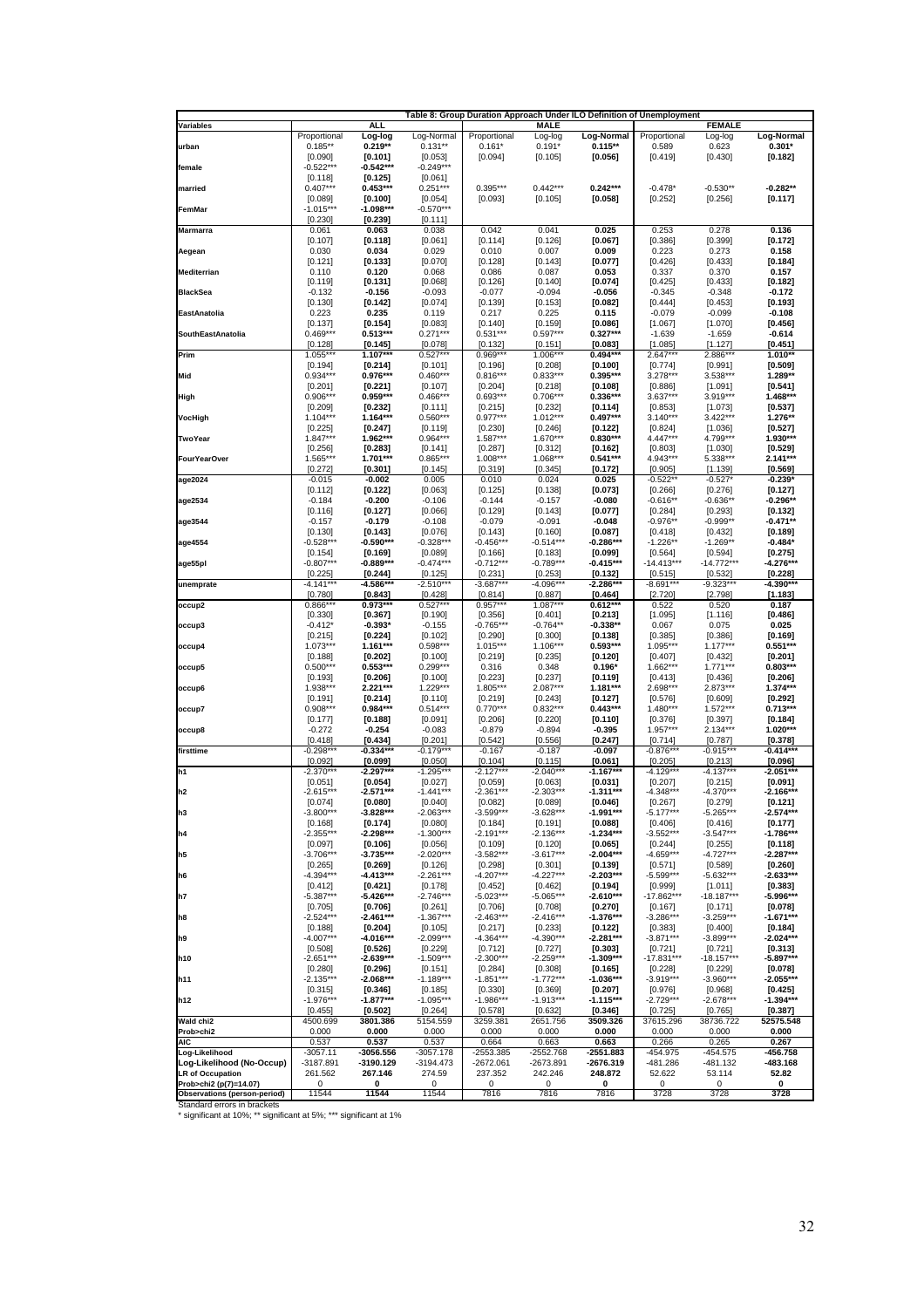|                                                      |                            |                          | Table 9: Group Duration Approach Under Broad Definition of Unemployment |                           |                         |                                     |                            |                           |                          |
|------------------------------------------------------|----------------------------|--------------------------|-------------------------------------------------------------------------|---------------------------|-------------------------|-------------------------------------|----------------------------|---------------------------|--------------------------|
| Variables                                            |                            | <b>ALL</b>               |                                                                         |                           | <b>MALE</b>             |                                     |                            | <b>FEMALE</b>             |                          |
| urban                                                | Proportional<br>$0.203***$ | Log-log<br>$0.230***$    | Log-Normal<br>$0.132***$                                                | Proportional<br>$0.152**$ | Log-log<br>$0.170**$    | Log-Normal<br>$0.097**$             | Proportional<br>$0.812***$ | Log-log<br>$0.872***$     | Log-Normal<br>$0.404***$ |
|                                                      | [0.072]                    | [0.079]                  | [0.040]                                                                 | [0.076]                   | [0.083]                 | [0.043]                             | [0.271]                    | [0.293]                   | [0.133]                  |
| female                                               | $-0.618***$                | $-0.649***$              | $-0.308***$                                                             |                           |                         |                                     |                            |                           |                          |
| married                                              | [0.095]<br>$0.452***$      | [0.099]<br>$0.496***$    | [0.047]<br>$0.268***$                                                   | $0.430***$                | $0.473***$              | $0.253***$                          | $-0.431**$                 | $-0.461**$                | $-0.218**$               |
|                                                      | [0.075]                    | [0.082]                  | [0.043]                                                                 | [0.078]                   | [0.085]                 | [0.046]                             | [0.199]                    | [0.204]                   | [0.089]                  |
| FemMar                                               | $-0.955***$                | $-1.017***$              | $-0.508***$                                                             |                           |                         |                                     |                            |                           |                          |
| <b>Marmarra</b>                                      | [0.178]<br>0.049           | [0.185]<br>0.049         | [0.085]<br>0.027                                                        | $-0.000$                  | $-0.003$                | $-0.001$                            | 0.332                      | 0.343                     | 0.147                    |
|                                                      | [0.088]                    | [0.096]                  | [0.049]                                                                 | [0.094]                   | [0.102]                 | [0.054]                             | [0.282]                    | [0.291]                   | [0.127]                  |
| Aegean                                               | 0.027                      | 0.029                    | 0.020                                                                   | 0.034                     | 0.037                   | 0.029                               | 0.076                      | 0.082                     | 0.024                    |
| Mediterrian                                          | [0.103]<br>0.013           | [0.113]<br>0.013         | [0.058]<br>0.004                                                        | [0.110]<br>$-0.014$       | [0.121]<br>$-0.019$     | [0.064]<br>$-0.010$                 | [0.314]<br>0.259           | [0.323]<br>0.261          | [0.141]<br>0.085         |
|                                                      | [0.098]                    | [0.106]                  | [0.054]                                                                 | [0.105]                   | [0.114]                 | $[0.059]$                           | [0.301]                    | [0.308]                   | [0.131]                  |
| <b>BlackSea</b>                                      | $-0.203*$                  | $-0.239**$               | $-0.142**$                                                              | $-0.130$                  | $-0.157$                | $-0.093$                            | $-0.455$                   | $-0.495$                  | $-0.262*$                |
| EastAnatolia                                         | [0.105]<br>0.136           | [0.113]<br>0.134         | [0.057]<br>0.060                                                        | [0.112]<br>0.158          | [0.121]<br>0.164        | [0.064]<br>0.085                    | [0.312]<br>$-0.696$        | [0.320]<br>$-0.740$       | [0.138]<br>$-0.353$      |
|                                                      | [0.108]                    | [0.118]                  | [0.062]                                                                 | [0.111]                   | [0.123]                 | [0.066]                             | [0.546]                    | [0.553]                   | [0.237]                  |
| SouthEastAnatolia                                    | $0.214**$                  | $0.222*$                 | $0.106*$                                                                | $0.254**$                 | $0.274**$               | $0.145**$                           | $-0.696$                   | $-0.744$                  | $-0.386*$                |
| Prim                                                 | [0.104]<br>0.017           | [0.115]<br>0.018         | [0.061]<br>0.008                                                        | [0.108]<br>0.070          | [0.120]<br>0.078        | [0.065]<br>0.045                    | [0.508]<br>$-0.536$        | [0.522]<br>$-0.555'$      | [0.229]<br>$-0.228*$     |
|                                                      | [0.093]                    | [0.099]                  | [0.049]                                                                 | [0.099]                   | [0.105]                 | $\left[0.053\right]$                | [0.298]                    | [0.309]                   | $[0.136]$                |
| Mid                                                  | $-0.138$                   | $-0.152$                 | $-0.080$                                                                | $-0.126$                  | $-0.140$                | $-0.074$                            | $-0.171$                   | $-0.180$                  | $-0.078$                 |
|                                                      | [0.108]                    | [0.114]                  | [0.057]                                                                 | [0.114]                   | [0.121]                 | [0.061]                             | [0.337]                    | [0.350]                   | [0.153]                  |
| High                                                 | $-0.056$<br>[0.111]        | $-0.057$<br>[0.118]      | $-0.027$<br>[0.058]                                                     | $-0.097$<br>[0.121]       | $-0.103$<br>[0.129]     | $-0.050$<br>[0.065]                 | 0.156<br>[0.281]           | 0.152<br>[0.293]          | 0.055<br>[0.129]         |
| VocHigh                                              | $-0.105$                   | $-0.099$                 | $-0.033$                                                                | $-0.173$                  | $-0.172$                | $-0.065$                            | 0.193                      | 0.190                     | 0.076                    |
|                                                      | [0.136]                    | [0.144]                  | [0.069]                                                                 | [0.153]                   | [0.162]                 | [0.080]                             | [0.319]                    | [0.330]                   | [0.145]                  |
| TwoYear                                              | 0.396**                    | $0.418**$<br>[0.207]     | $0.211**$<br>[0.103]                                                    | 0.362<br>[0.235]          | 0.395<br>[0.255]        | $0.222*$<br>[0.132]                 | 0.436<br>[0.376]           | 0.454<br>[0.398]          | 0.228<br>[0.182]         |
| <b>FourYearOver</b>                                  | [0.194]<br>$0.495***$      | $0.557***$               | $0.309***$                                                              | 0.209                     | 0.244                   | 0.158                               | 1.252***                   | 1.290***                  | $0.578***$               |
|                                                      | [0.180]                    | [0.195]                  | [0.096]                                                                 | [0.218]                   | [0.237]                 | [0.121]                             | [0.356]                    | [0.375]                   | [0.171]                  |
| age2024                                              | 0.070                      | 0.079                    | 0.042<br>[0.049]                                                        | 0.078                     | 0.088                   | 0.054                               | $-0.155$                   | $-0.146$                  | $-0.060$                 |
| age2534                                              | [0.090]<br>$-0.182*$       | [0.097]<br>$-0.197*$     | $-0.109**$                                                              | [0.100]<br>$-0.133$       | [0.109]<br>$-0.147$     | [0.056]<br>-0.077                   | [0.208]<br>$-0.456**$      | [0.217]<br>$-0.462**$     | [0.099]<br>$-0.214**$    |
|                                                      | [0.096]                    | [0.103]                  | [0.052]                                                                 | [0.107]                   | [0.117]                 | [0.061]                             | [0.226]                    | [0.236]                   | [0.106]                  |
| age3544                                              | $-0.301***$                | $-0.328***$              | $-0.181***$                                                             | $-0.222*$                 | $-0.242*$               | $-0.128*$                           | $-0.909***$                | $-0.935***$               | $-0.437***$              |
| age4554                                              | [0.109]<br>$-0.811***$     | [0.118]<br>$-0.886***$   | [0.061]<br>$-0.473***$                                                  | [0.121]<br>$-0.728***$    | [0.132]<br>$-0.799***$  | [0.070]<br>$-0.425***$              | [0.345]<br>$-1.123**$      | [0.356]<br>$-1.155*$      | [0.154]<br>$-0.521**$    |
|                                                      | [0.130]                    | [0.140]                  | $[0.072]$                                                               | [0.140]                   | [0.151]                 | [0.079]                             | [0.465]                    | [0.480]                   | $[0.210]$                |
| age55pl                                              | $-1.245***$                | $-1.356***$              | $-0.726***$                                                             | $-1.161***$               | $-1.263***$             | $-0.672***$                         | $-0.379$                   | $-0.444$                  | -0.290                   |
| unemprate                                            | [0.195]<br>$-5.045**$      | [0.206]<br>$-5.453**$    | [0.102]<br>$-2.806**$                                                   | [0.203]<br>$-4.839**$     | [0.214]<br>$-5.258***$  | [0.107]<br>$-2.773**$               | [1.016]<br>$-7.173**$      | [0.998]<br>$-7.454***$    | [0.450]<br>$-3.499***$   |
|                                                      | [0.629]                    | [0.669]                  | [0.330]                                                                 | [0.668]                   | [0.713]                 | [0.361]                             | [1.873]                    | [1.915]                   | [0.811]                  |
| occup2                                               | $0.588*$                   | $0.640**$                | $0.334**$                                                               | $0.629**$                 | $0.694**$               | $0.375**$                           | 0.048                      | 0.071                     | 0.046                    |
| occup3                                               | $[0.258]$<br>$-1.082***$   | [0.283]<br>$-1.096***$   | [0.148]<br>$-0.476***$                                                  | [0.276]<br>$-1.380***$    | [0.305]<br>$-1.413***$  | [0.163]<br>$-0.641***$              | [1.069]<br>$-0.710***$     | [1.117]<br>$-0.723***$    | [0.481]<br>$-0.314***$   |
|                                                      | [0.170]                    | [0.176]                  | [0.078]                                                                 | [0.229]                   | [0.237]                 | [0.107]                             | [0.268]                    | [0.276]                   | [0.118]                  |
| occup4                                               | $0.692***$                 | $0.735***$               | $0.371***$                                                              | $0.671***$                | $0.721***$              | $0.379***$                          | $0.598*$                   | $0.627*$                  | $0.279*$                 |
| occup5                                               | [0.143]<br>0.075           | [0.152]<br>0.088         | [0.075]<br>0.056                                                        | [0.167]<br>$-0.050$       | [0.178]<br>$-0.048$     | [0.091]<br>$-0.014$                 | [0.316]<br>$0.782**$       | [0.333]<br>$0.809**$      | [0.150]<br>$0.344**$     |
|                                                      | [0.149]                    | [0.157]                  | [0.075]                                                                 | [0.171]                   | [0.181]                 | [0.090]                             | [0.325]                    | [0.337]                   | [0.150]                  |
| occup6                                               | $1.457***$                 | 1.636***                 | $0.905***$                                                              | $1.297***$                | $1.463***$              | $0.823***$                          | $2.627***$                 | $2.773***$                | 1.319***                 |
| occup7                                               | [0.148]<br>$0.453***$      | [0.163]<br>$0.480***$    | [0.083]<br>$0.244***$                                                   | [0.168]<br>$0.362**$      | [0.185]<br>$0.384**$    | [0.097]<br>$0.198**$                | [0.366]<br>$0.791***$      | [0.398]<br>$0.815***$     | [0.196]<br>$0.348**$     |
|                                                      | [0.134]                    | [0.141]                  | [0.068]                                                                 | [0.155]                   | [0.165]                 | [0.083]                             | [0.294]                    | [0.307]                   | [0.137]                  |
| occup8                                               | $-0.395$                   | $-0.400$                 | $-0.169$                                                                | $-0.931**$                | $-0.965**$              | $-0.455**$                          | $1.512***$                 | 1.636***                  | $0.763***$               |
|                                                      | [0.322]                    | [0.337]                  | [0.158]<br>$-0.179***$                                                  | [0.411]                   | [0.424]<br>$-0.213**$   | [0.192]<br>$-0.118**$               | [0.558]                    | [0.610]<br>$-0.565***$    | [0.290]                  |
| firsttime                                            | $-0.295***$<br>[0.073]     | $-0.324***$<br>[0.079]   | [0.039]                                                                 | $-0.196*$<br>[0.082]      | [0.090]                 | [0.047]                             | $-0.531***$<br>[0.159]     | [0.164]                   | $-0.275***$<br>[0.072]   |
| h <sub>1</sub>                                       | $-2.673***$                | $-2.622**$               | -1.460***                                                               | $-2.432**$                | $-2.367***$             | $-1.336***$                         | $-3.921***$                | $-3.906***$               | $-2.043***$              |
|                                                      | $[0.047]$                  | [0.049]                  | $[0.024]$                                                               | [0.055]                   | [0.057]                 | [0.028]                             | [0.175]                    | [0.178]                   | [0.075]                  |
| h <sub>2</sub>                                       | $-2.673***$<br>[0.056]     | $-2.627***$<br>[0.060]   | $-1.465***$<br>[0.030]                                                  | $-2.422***$<br>[0.064]    | $-2.360***$<br>[0.068]  | $-1.333***$<br>[0.034]              | $-3.916***$<br>[0.188]     | $-3.923***$<br>[0.195]    | $-2.068***$<br>[0.086]   |
| h <sub>3</sub>                                       | $-3.606***$                | $-3.615***$              | -1.957***                                                               | $-3.351***$               | $-3.354***$             | $-1.843***$                         | $-4.821***$                | $-4.854***$               | $-2.475***$              |
|                                                      | [0.109]                    | [0.112]                  | [0.052]                                                                 | [0.118]                   | [0.122]                 | [0.058]                             | [0.322]                    | [0.325]                   | [0.133]                  |
| h4                                                   | $-2.314***$<br>[0.069]     | $-2.239***$<br>[0.074]   | $-1.267***$<br>[0.038]                                                  | $-2.147***$<br>[0.079]    | $-2.068***$<br>[0.086]  | $-1.185***$<br>[0.045]              | $-3.005***$<br>$[0.167]$   | $-2.990***$<br>[0.173]    | $-1.655***$<br>[0.081]   |
| h5                                                   | $-2.665***$                | $-2.619***$              | $-1.458***$                                                             | $-2.471***$               | $-2.421***$             | $-1.369***$                         | $-3.415***$                | $-3.400***$               | $-1.847***$              |
|                                                      | [0.114]                    | [0.122]                  | [0.061]                                                                 | [0.126]                   | [0.135]                 | [0.070]                             | [0.291]                    | [0.298]                   | $[0.130]$                |
| h6                                                   | $-3.487***$<br>$[0.220]$   | $-3.479***$<br>[0.228]   | $-1.867***$<br>[0.104]                                                  | -3.242***<br>[0.239]      | $-3.228***$<br>[0.249]  | $-1.760***$<br>[0.117]              | $-4.514***$<br>[0.591]     | -4.518***<br>[0.602]      | $-2.277***$<br>$[0.235]$ |
| h7                                                   | $-4.552***$                | $-4.567***$              | $-2.333***$                                                             | $-4.337***$               | $-4.353***$             | $-2.270***$                         | $-5.404***$                | $-5.419***$               | $-2.621***$              |
|                                                      | [0.409]                    | [0.414]                  | [0.170]                                                                 | [0.448]                   | [0.454]                 | [0.188]                             | $[1.005]$                  | [1.013]                   | $[0.359]$                |
| h8                                                   | $-2.189***$                | $-2.081***$              | $-1.156***$<br>[0.084]                                                  | $-2.120***$               | $-2.026***$             | $-1.150***$                         | $-2.549***$                | $-2.477***$               | $-1.396***$              |
| h9                                                   | [0.145]<br>$-18.509***$    | [0.161]<br>$-19.018***$  | -6.079***                                                               | [0.171]<br>$-18.625***$   | [0.189]<br>$-18.460***$ | [0.101]<br>$-5.851***$              | $[0.287]$<br>$-17.138***$  | $[0.304]$<br>$-18.330***$ | [0.141]<br>$-5.589***$   |
|                                                      | [0.087]                    | [0.083]                  | [0.028]                                                                 | [0.112]                   | [0.119]                 | [0.055]                             | [0.175]                    | [0.166]                   | [0.062]                  |
| h10                                                  | $-18.509***$               | $-19.018***$             | -6.079***                                                               | $-18.625***$              | $-18.460***$            | $-5.851***$                         | $-17.138***$               | $-18.330***$              | $-5.589***$              |
| h11                                                  | [0.087]<br>$-2.151***$     | $[0.083]$<br>$-2.073***$ | [0.028]<br>-1.176***                                                    | [0.112]<br>$-1.902***$    | [0.119]<br>$-1.813***$  | $\left[0.055\right]$<br>$-1.045***$ | $[0.175]$<br>$-3.062***$   | [0.166]<br>$-3.041***$    | [0.062]<br>$-1.689***$   |
|                                                      | $[0.229]$                  | [0.252]                  | $\left[0.134\right]$                                                    | $[0.249]$                 | [0.277]                 | [0.155]                             | [0.585]                    | [0.602]                   | [0.272]                  |
| h12                                                  | $-2.263***$                | $-2.176***$              | $-1.238***$                                                             | $-2.265***$               | $-2.193***$             | $-1.248***$                         | $-2.384***$                | $-2.377***$               | $-1.422***$              |
| Wald chi2                                            | [0.359]<br>105288.740      | [0.389]<br>127194.340    | [0.197]<br>165284.660                                                   | [0.451]<br>64225.820      | [0.485]                 | [0.253]<br>34276.947                | [0.564]                    | [0.569]                   | [0.281]<br>48423.164     |
| Prob>chi2                                            | 0                          | 0                        | 0                                                                       | 0                         | 55968.746<br>0          | 0                                   | 32713.691<br>0             | 48105.307<br>0            | 0                        |
| AIC                                                  | 0.482                      | 0.482                    | 0.481                                                                   | 0.610                     | 0.610                   | 0.609                               | 0.237                      | 0.237                     | 0.237                    |
| Log-Likelihood                                       | -4700.467                  | -4697.832                | -4693.231                                                               | -3888.426                 | -3886.942               | 3884.593                            | -765.944                   | -765.767                  | -764.824                 |
| Log-Likelihood (No-Occup)<br><b>LR of Occupation</b> | -4907.32<br>413.706        | -4906.176<br>416.688     | -4903.736<br>421.01                                                     | -4064.397<br>351.942      | -4064.068<br>354.252    | 4063.319<br>357.452                 | -816.988<br>102.088        | -816.785<br>102.036       | -815.887<br>102.126      |
| Prob>chi2 (p(7)=14.07)                               | 0                          | 0                        | 0                                                                       | 0                         | 0                       | 0                                   | 0                          | 0                         | 0                        |
| <b>Observations (person-period)</b>                  | 19672                      | 19672                    | 19672                                                                   | 12883                     | 12883                   | 12883                               | 6789                       | 6789                      | 6789                     |
| Standard errors in brackets                          |                            |                          |                                                                         |                           |                         |                                     |                            |                           |                          |

Standard errors in brackets \* significant at 10%; \*\* significant at 5%; \*\*\* significant at 1%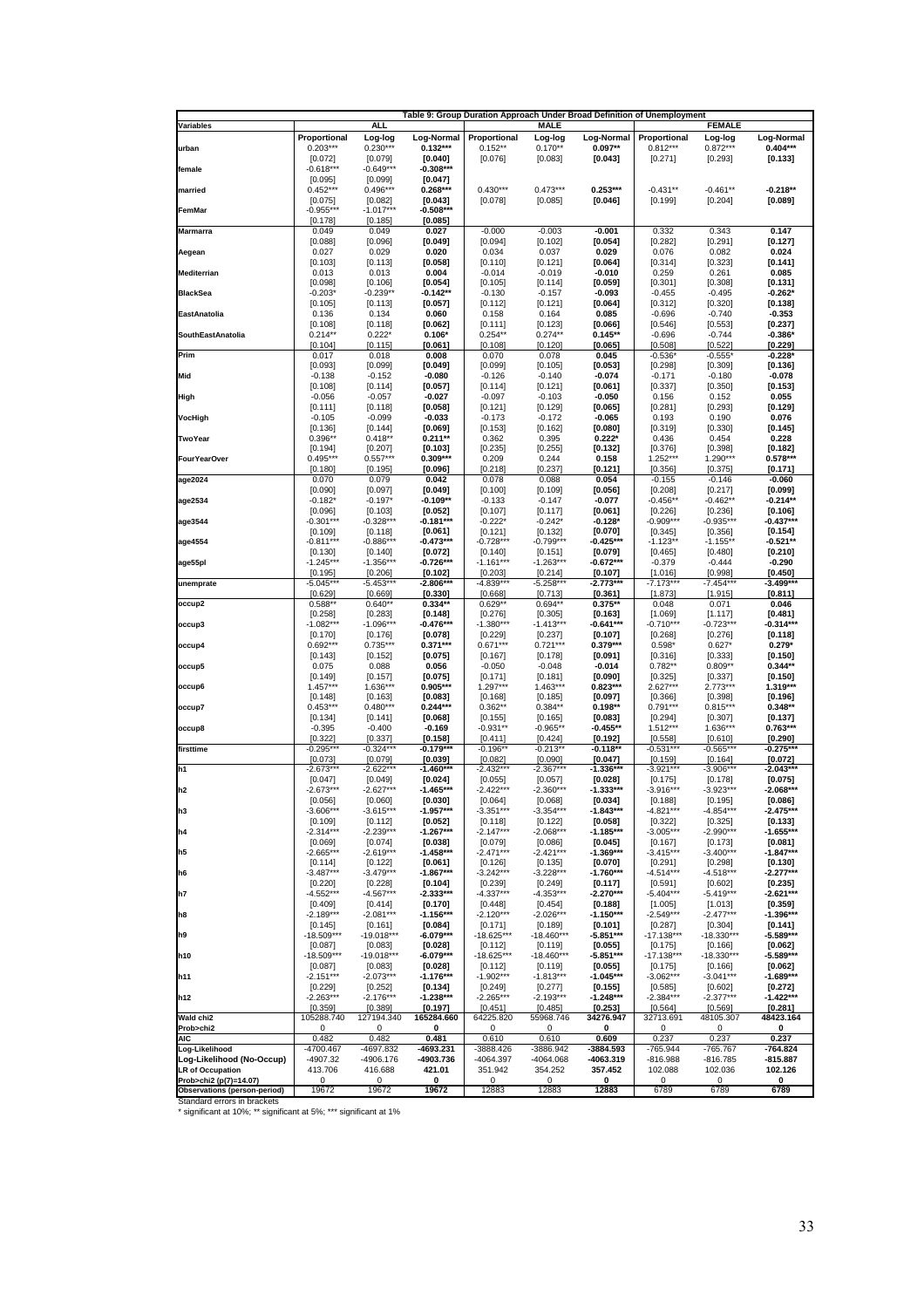|                            | Table 10: The Predicted Hazard Rates for the Individuals with Selected Characteristics |       |                                         |       |       |                                                                                                                                                 |       |       |       |               |       |                                                                                 |       |              |       |       |                         |       |         |         |
|----------------------------|----------------------------------------------------------------------------------------|-------|-----------------------------------------|-------|-------|-------------------------------------------------------------------------------------------------------------------------------------------------|-------|-------|-------|---------------|-------|---------------------------------------------------------------------------------|-------|--------------|-------|-------|-------------------------|-------|---------|---------|
|                            | MALE                                                                                   |       |                                         |       |       |                                                                                                                                                 |       |       |       | <b>FEMALE</b> |       |                                                                                 |       |              |       |       |                         |       |         |         |
|                            | ILO                                                                                    |       |                                         |       |       | <b>Broad</b>                                                                                                                                    |       |       |       | ILO           |       |                                                                                 |       | <b>Broad</b> |       |       |                         |       |         |         |
| <b>Proportional Hazard</b> |                                                                                        |       |                                         |       |       | Age1519 Age2024 Age2534 Age3544 Age4554 Age1519 Age2024 Age2534 Age3544 Age4554 Age1519 Age2024 Age2534 Age3544 Age4554 Age1519 Age2024 Age2534 |       |       |       |               |       |                                                                                 |       |              |       |       |                         |       | Age3544 | Age4554 |
| Under Primary Sch.         | 6.10                                                                                   | 6.02  | 5.08                                    | 5.22  | 3.60  | 12.78                                                                                                                                           | 13.71 | 10.66 | 9.46  | 5.68          | 1.31  | 1.29                                                                            | 1.09  | 1.12         | 0.77  | 2.65  | 2.84                    | 2.21  | 1.96    | 1.18    |
| <b>Primary School</b>      | 17.53                                                                                  | 17.28 | 14.58                                   | 14.99 | 10.33 | 13.00                                                                                                                                           | 13.95 | 10.85 | 9.62  | 5.78          | 3.77  | 3.71                                                                            | 3.13  | 3.22         | 2.22  | 2.70  | 2.89                    | 2.25  | 2.00    | 1.20    |
| Middle Sc.                 | 15.54                                                                                  | 15.31 | 12.93                                   | 13.29 | 9.16  | 11.13                                                                                                                                           | 11.94 | 9.28  | 8.24  | 4.95          | 3.34  | 3.29                                                                            | 2.78  | 2.86         | 1.97  | 2.31  | 2.48                    | 1.93  | 1.71    | 1.03    |
| High Sc.                   | 15.1'                                                                                  | 14.89 | 12.57                                   | 12.92 | 8.91  | 12.09                                                                                                                                           | 12.97 | 10.08 | 8.95  | 5.38          | 3.25  | 3.20                                                                            | 2.70  | 2.78         | 1.92  | 2.51  | 2.69                    | 2.09  | 1.86    | 1.12    |
| Voc. High Sc.              | $18.4^{\circ}$                                                                         | 18.14 | 15.31                                   | 15.74 | 10.85 | 11.51                                                                                                                                           | 12.34 | 9.60  | 8.51  | 5.12          | 3.96  | 3.90                                                                            | 3.29  | 3.38         | 2.33  | 2.39  | 2.56                    | 1.99  | 1.77    | 1.06    |
| Two-Years Univ.            | 38.7                                                                                   | 38.15 | 32.20                                   | 33.10 | 22.82 | 19.00                                                                                                                                           | 20.38 | 15.84 | 14.06 | 8.45          | 8.32  | 8.20                                                                            | 6.92  | 7.12         | 4.91  | 3.94  | 4.23                    | 3.29  | 2.92    | 1.75    |
| Four Years Univ.           | 29.20                                                                                  | 28.78 | 24.29                                   | 24.96 | 17.21 | 20.97                                                                                                                                           | 22.49 | 17.49 | 15.52 | 9.32          | 6.28  | 6.19                                                                            | 5.22  | 5.37         | 3.70  | 4.35  | 4.67                    | 3.63  | 3.22    | 1.93    |
|                            |                                                                                        |       |                                         |       |       |                                                                                                                                                 |       |       |       |               |       |                                                                                 |       |              |       |       |                         |       |         |         |
| Log-Logistic               |                                                                                        |       |                                         |       |       | Age1519 Age2024 Age2534 Age3544 Age4554 Age1519 Age2024 Age2534 Age3544 Age4554 Age1519 Age2024 Age2534 Age3544 Age4554                         |       |       |       |               |       |                                                                                 |       |              |       |       | Age1519 Age2024 Age2534 |       | Age3544 | Age4554 |
| Under Primary Sch.         | 6.55                                                                                   | 6.54  | 5.36                                    | 5.47  | 3.63  | 14.16                                                                                                                                           | 15.31 | 11.62 | 10.20 | 5.84          | 1.27  | 1.27                                                                            | 1.04  | 1.06         | 0.70  | 2.67  | 2.89                    | 2.20  | 1.93    | 1.10    |
| <b>Primary School</b>      | 19.8'                                                                                  | 19.77 | 16.23                                   | 16.56 | 10.98 | 14.42                                                                                                                                           | 15.60 | 11.84 | 10.38 | 5.95          | 3.84  | 3.84                                                                            | 3.15  | 3.21         | 2.13  | 2.72  | 2.95                    | 2.24  | 1.96    | 1.12    |
| Middle Sc.                 | 17.39                                                                                  | 17.35 | 14.24                                   | 14.53 | 9.63  | 12.16                                                                                                                                           | 13.15 | 9.98  | 8.76  | 5.01          | 3.37  | 3.37                                                                            | 2.76  | 2.82         | 1.87  | 2.30  | 2.49                    | 1.89  | 1.65    | 0.95    |
| High Sc.                   | 17.09                                                                                  | 17.05 | 13.99                                   | 14.28 | 9.47  | 13.37                                                                                                                                           | 14.46 | 10.97 | 9.63  | 5.51          | 3.31  | 3.31                                                                            | 2.71  | 2.77         | 1.84  | 2.53  | 2.73                    | 2.07  | 1.82    | 1.04    |
| Voc. High Sc.              | 20.97                                                                                  | 20.93 | 17.18                                   | 17.53 | 11.62 | 12.82                                                                                                                                           | 13.86 | 10.52 | 9.23  | 5.28          | 4.07  | 4.06                                                                            | 3.33  | 3.40         | 2.25  | 2.42  | 2.62                    | 1.99  | 1.74    | 1.00    |
| Two-Years Univ.            | 46.58                                                                                  | 46.48 | 38.15                                   | 38.93 | 25.81 | 21.49                                                                                                                                           | 23.25 | 17.65 | 15.48 | 8.86          | 9.04  | 9.02                                                                            | 7.40  | 7.55         | 5.01  | 4.06  | 4.39                    | 3.33  | 2.93    | 1.67    |
| Four Years Univ.           | 35,88                                                                                  | 35.80 | 29.38                                   | 29.98 | 19.88 | 24.72                                                                                                                                           | 26.74 | 20.29 | 17.80 | 10.19         | 6.96  | 6.95                                                                            | 5.70  | 5.82         | 3.86  | 4.67  | 5.05                    | 3.83  | 3.36    | 1.93    |
|                            |                                                                                        |       |                                         |       |       |                                                                                                                                                 |       |       |       |               |       |                                                                                 |       |              |       |       |                         |       |         |         |
| Log-Normal                 |                                                                                        |       | Age1519 Age2024 Age2534 Age3544 Age4554 |       |       |                                                                                                                                                 |       |       |       |               |       | Age1519 Age2024 Age2534 Age3544 Age4554 Age1519 Age2024 Age2534 Age3544 Age4554 |       |              |       |       | Age1519 Age2024 Age2534 |       | Age3544 | Age4554 |
| Under Primary Sch.         | 22.99                                                                                  | 23.12 | 20.68                                   | 20.65 | 16.57 | 32.93                                                                                                                                           | 34.36 | 29.54 | 27.47 | 20.52         | 10.13 | 10.19                                                                           | 9.11  | 9.10         | 7.30  | 14.57 | 15.20                   | 13.07 | 12.15   | 9.08    |
| <b>Primary School</b>      | 38.95                                                                                  | 39.16 | 35.03                                   | 34.97 | 28.06 | 33.21                                                                                                                                           | 28.58 | 26.58 | 27.70 | 20.69         | 17.16 | 17.26                                                                           | 15.44 | 15.41        | 12.37 | 14.69 | 12.65                   | 13.18 | 12.25   | 9.16    |
| Middle Sc.                 | 36.41                                                                                  | 36.61 | 32.75                                   | 32.69 | 26.23 | 30.41                                                                                                                                           | 31.73 | 27.27 | 25.36 | 18.95         | 16.05 | 16.14                                                                           | 14.43 | 14.41        | 11.56 | 13.45 | 14.04                   | 12.07 | 11.22   | 8.38    |
| High Sc.                   | 36.63                                                                                  | 36.83 | 32.94                                   | 32.89 | 26.39 | 32.07                                                                                                                                           | 33.46 | 28.77 | 26.75 | 19.99         | 16.14 | 16.23                                                                           | 14.52 | 14.50        | 11.63 | 14.19 | 14.81                   | 12.73 | 11.84   | 8.84    |
| Voc. High Sc.              | 40.27                                                                                  | 40.49 | 36.22                                   | 36.16 | 29.01 | 31.87                                                                                                                                           | 33.25 | 28.58 | 26.58 | 19.86         | 17.75 | 17.84                                                                           | 15.96 | 15.94        | 12.79 | 14.10 | 14.71                   | 12.65 | 11.76   | 8.79    |
| Two-Years Univ.            | 60.31                                                                                  | 60.64 | 54.24                                   | 54.15 | 43.45 | 40.68                                                                                                                                           | 42.44 | 36.49 | 33.93 | 25.35         | 26.58 | 26.72                                                                           | 23.90 | 23.87        | 19.15 | 18.00 | 18.78                   | 16.14 | 15.01   | 11.22   |
| Four Years Univ.           | 54.60                                                                                  | 54.91 | 49.11                                   | 49.03 | 39.34 | 44.84                                                                                                                                           | 46.79 | 40.22 | 37.40 | 27.95         | 24.07 | 24.20                                                                           | 21.64 | 21.61        | 17.34 | 19.84 | 20.70                   | 17.80 | 16.55   | 12.36   |

| Table 11: The Predicted Hazard Rates for the Non-Married Individuals with Selected Characteristics |              |        |              |                                    |            |        |                                      |        |              |        |       |            |  |
|----------------------------------------------------------------------------------------------------|--------------|--------|--------------|------------------------------------|------------|--------|--------------------------------------|--------|--------------|--------|-------|------------|--|
|                                                                                                    |              |        |              | <b>ILO Definiton -Non-Married-</b> |            |        | <b>Broad Definiton -Non-Married-</b> |        |              |        |       |            |  |
|                                                                                                    | Proportional |        | Log-Logistic |                                    | Log-Normal |        | Proportional                         |        | Log-Logistic |        |       | Log-Normal |  |
| <b>Education Level</b>                                                                             | Male         | Female | Male         | Female                             | Male       | Female | Male                                 | Female | Male         | Female | Male  | Female     |  |
| Under Primary Sch.                                                                                 | 3.38         | 2.00   | 3.41         | .98                                | 16.08      | 12.54  | 6.78                                 | 3.66   | 7.08         | 3.70   | 22.60 | 16.62      |  |
| Primary                                                                                            | 9.70         | 5.76   | 10.31        | 6.00                               | 27.24      | 21.24  | 6.90                                 | 3.72   | 7.21         | 3.77   | 22.79 | 16.75      |  |
| Mid                                                                                                | 8.60         | 5.10   | 9.05         | 5.26                               | 25.47      | 19.85  | 5.91                                 | 3.18   | 6.08         | 3.18   | 20.87 | 15.34      |  |
| <b>High</b>                                                                                        | 8.36         | 4.96   | 8.89         | 5.17                               | 25.62      | 19.97  | 6.42                                 | 3.46   | 6.68         | 3.49   | 22.01 | 16.18      |  |
| VocHigh                                                                                            | 10.19        | 6.05   | 10.92        | 6.35                               | 28.17      | 21.96  | 6.11                                 | 3.29   | 6.41         | 3.35   | 21.87 | 16.08      |  |
| Two-Years                                                                                          | 21.43        | 12.71  | 24.24        | 14.10                              | 42.18      | 32.88  | 10.08                                | 5.43   | 10.75        | 5.61   | 27.92 | 20.52      |  |
| <b>FourYears</b>                                                                                   | 16.16        | 9.59   | 18.67        | 10.86                              | 38.20      | 29.77  | 11.13                                | 6.00   | 12.36        | 6.46   | 30.78 | 22.62      |  |

| Table 12: The Predicted Hazard Rates for the Rural Resident Individuals with Selected |                        |              |              |                        |            |        |                                 |        |              |        |            |        |  |  |
|---------------------------------------------------------------------------------------|------------------------|--------------|--------------|------------------------|------------|--------|---------------------------------|--------|--------------|--------|------------|--------|--|--|
|                                                                                       | <b>Characteristics</b> |              |              |                        |            |        |                                 |        |              |        |            |        |  |  |
|                                                                                       |                        |              |              | ILO Definiton - Rural- |            |        | <b>Broad Definiton - Rural-</b> |        |              |        |            |        |  |  |
|                                                                                       |                        | Proportional | Log-Logistic |                        | Log-Normal |        | Proportional                    |        | Log-Logistic |        | Log-Normal |        |  |  |
| <b>Education Level</b>                                                                | Male                   | Female       | Male         | Female                 | Male       | Female | Male                            | Female | Male         | Female | Male       | Female |  |  |
| Under Primary Sch.                                                                    | .53                    | 0.91         | 1.44         | 0.84                   | 10.26      | 8.00   | 3.35                            | 1.80   | 3.34         | 1.74   | 15.58      | 11.45  |  |  |
| Primary                                                                               | 8.06                   | 4.78         | 8.28         | 4.82                   | 23.90      | 18.63  | 5.63                            | 3.04   | 5.73         | 2.99   | 19.97      | 14.68  |  |  |
| <b>Mid</b>                                                                            | 7.15                   | 4.24         | 7.27         | 4.23                   | 22.34      | 17.42  | 4.82                            | 2.60   | 4.83         | 2.52   | 18.29      | 13.45  |  |  |
| <b>High</b>                                                                           | 6.95                   | 4.12         | 7.14         | 4.15                   | 22.48      | 17.52  | 5.24                            | 2.82   | 5.31         | 2.77   | 19.29      | 14.18  |  |  |
| VocHigh                                                                               | 8.47                   | 5.02         | 8.77         | 5.10                   | 24.71      | 19.26  | 4.98                            | 2.69   | 5.09         | 2.66   | 19.17      | 14.09  |  |  |
| Two-Years                                                                             | 17.80                  | 10.56        | 19.47        | 11.33                  | 37.01      | 28.85  | 8.23                            | 4.44   | 8.54         | 4.46   | 24.47      | 17.99  |  |  |
| <b>FourYears</b>                                                                      | 13.43                  | 7.97         | 15.00        | 8.72                   | 33.51      | 26.12  | 9.08                            | 4.90   | 9.82         | 5.13   | 26.97      | 19.83  |  |  |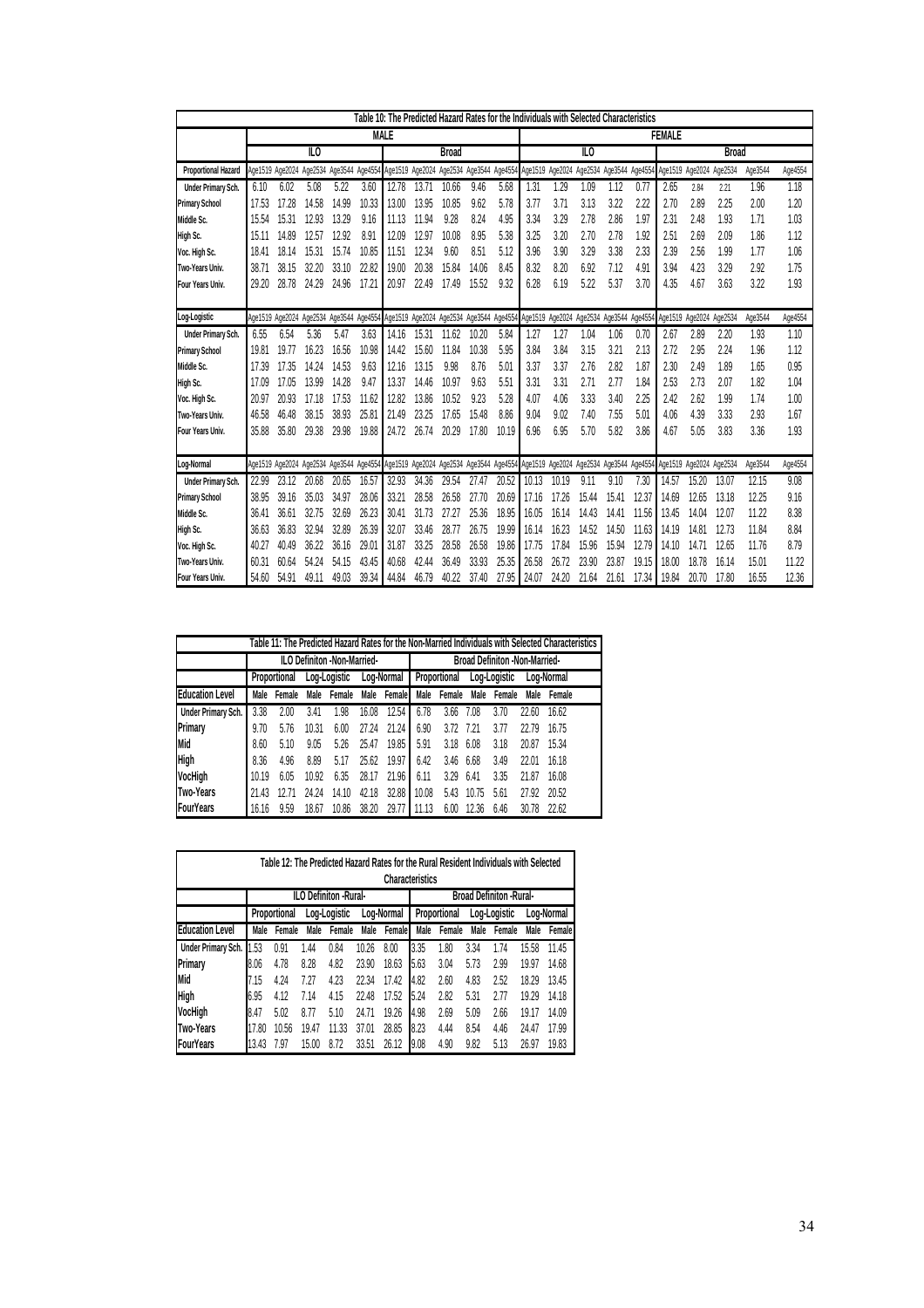#### **Figure 1:Turnbull's Survival Function under ILO-Definiton**



**Figure 2:Turnbull's Survival Function under Broad-Definiton**



1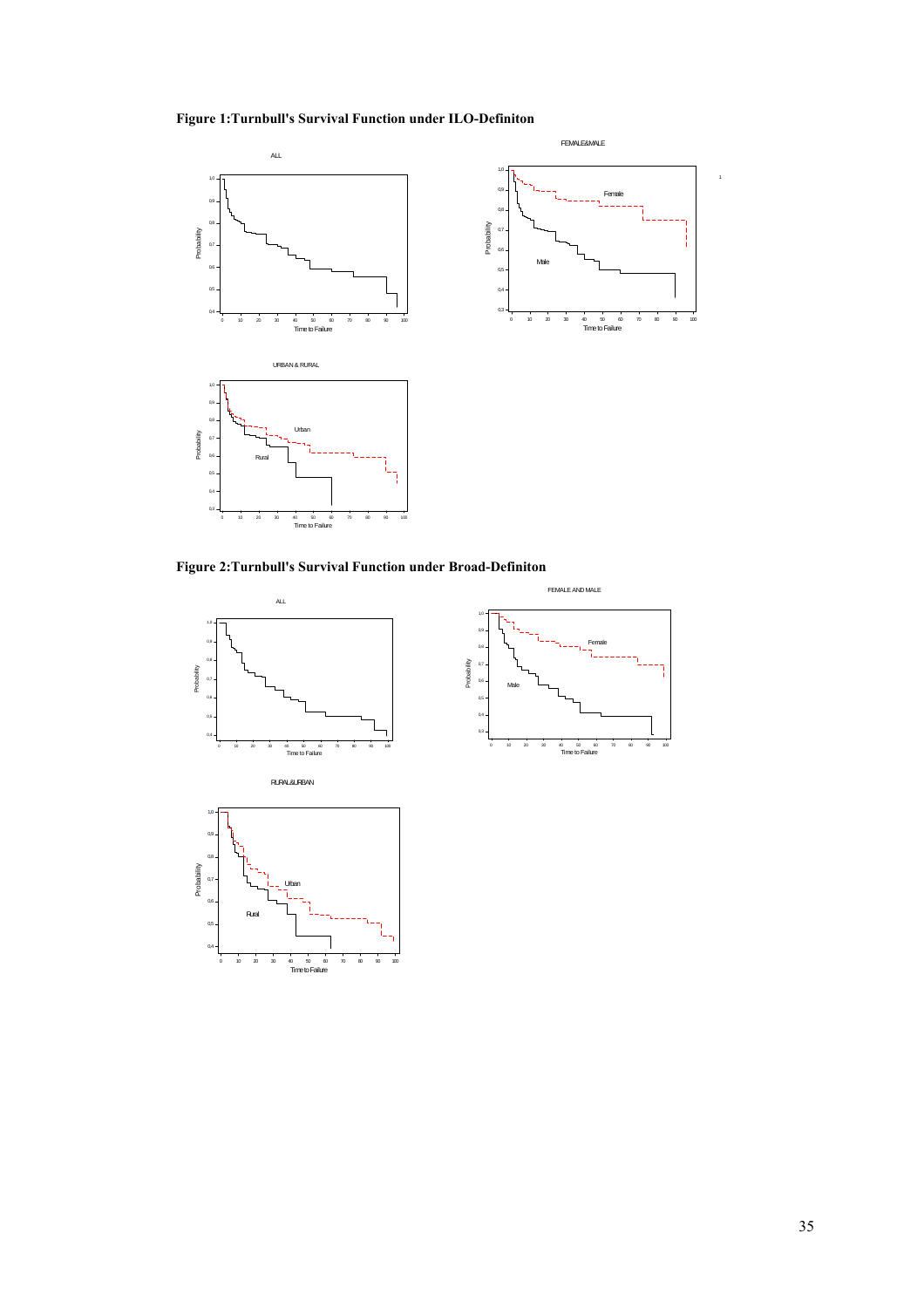**Figure 3: Smoothed Hazard Function under ILO Definition**



**Figure 4: Smoothed Hazard Function under Broad Definition**

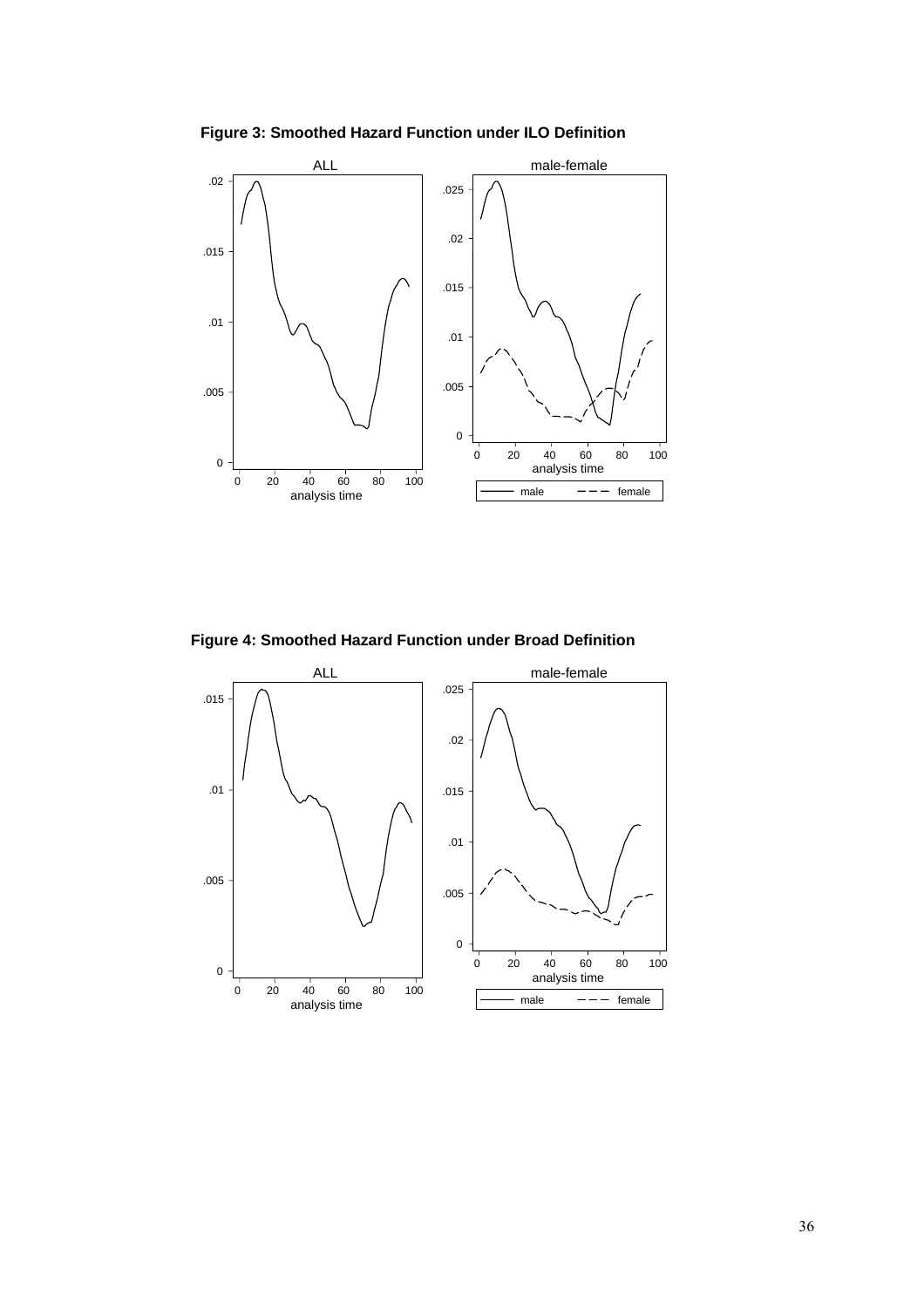